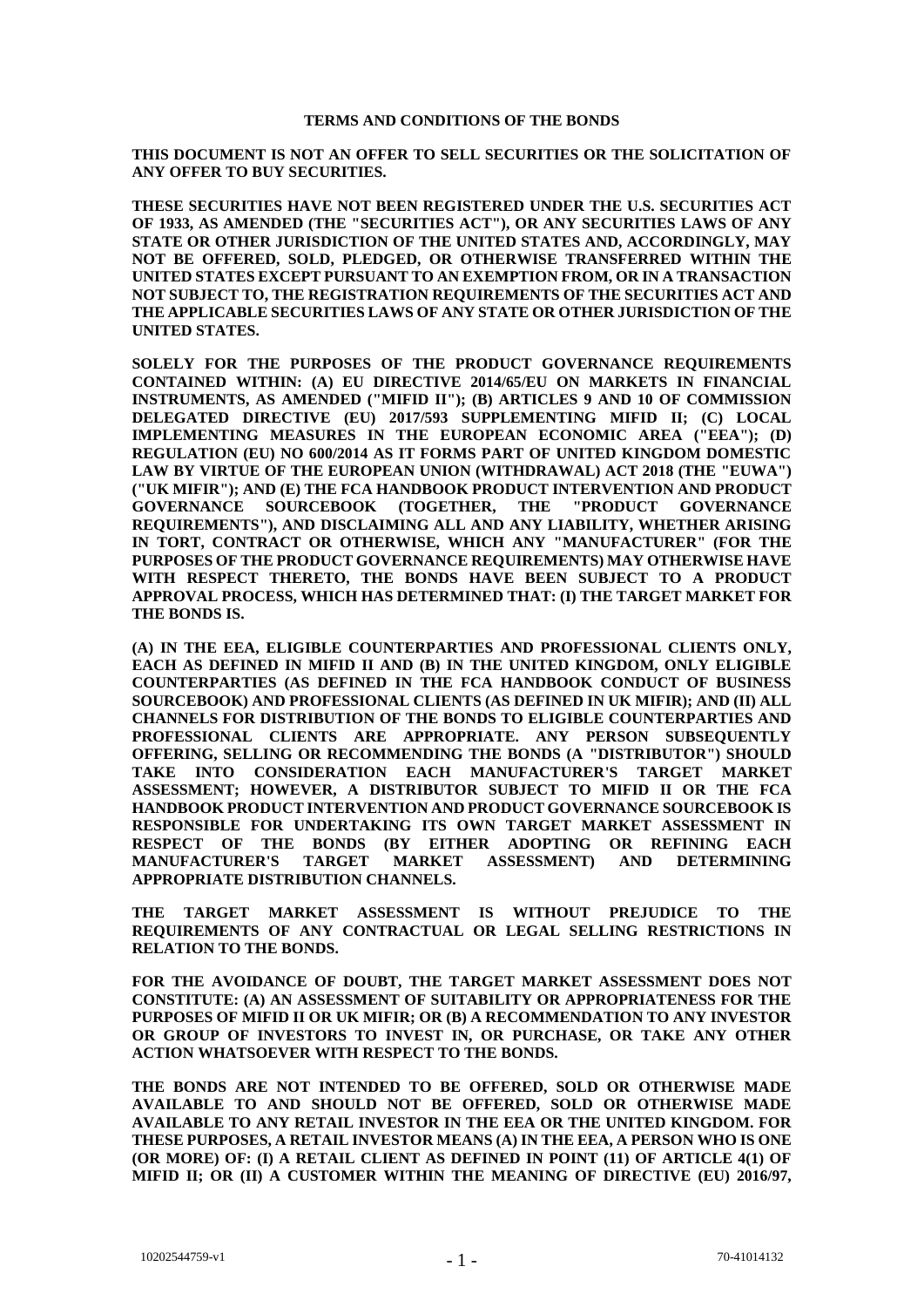**WHERE THAT CUSTOMER WOULD NOT QUALIFY AS A PROFESSIONAL CLIENT AS DEFINED IN POINT (10) OF ARTICLE 4(1) OF MIFID II, AND (B) IN THE UNITED KINGDOM, A PERSON WHO IS ONE (OR MORE) OF**

**(I) A RETAIL CLIENT, AS DEFINED IN POINT (8) OF ARTICLE 2 OF REGULATION (EU) NO 2017/565 AS IT FORMS PART OF UNITED KINGDOM DOMESTIC LAW BY VIRTUE OF THE EUWA OR (II) A CUSTOMER WITHIN THE MEANING OF THE PROVISIONS OF THE FINANCIAL SERVICES AND MARKETS ACT 2000 OF THE UNITED KINGDOM (THE "FSMA") AND ANY RULES OR REGULATIONS MADE UNDER THE FSMA TO IMPLEMENT DIRECTIVE (EU) 2016/97, WHERE THAT CUSTOMER WOULD NOT QUALIFY AS A PROFESSIONAL CLIENT, AS DEFINED IN POINT (8) OF ARTICLE 2(1) OF REGULATION (EU) NO 600/2014 AS IT FORMS PART OF UNITED KINGDOM DOMESTIC LAW BY VIRTUE OF THE EUWA. CONSEQUENTLY, NO KEY INFORMATION DOCUMENT REQUIRED BY REGULATION (EU) NO 1286/2014, AS AMENDED (THE "PRIIPS REGULATION") OR THE PRIIPS REGULATION AS IT FORMS PART OF UNITED KINGDOM DOMESTIC LAW BY VIRTUE OF THE EUWA (THE "UK PRIIPS REGULATION") FOR OFFERING OR SELLING THE BONDS OR OTHERWISE MAKING THEM AVAILABLE TO RETAIL INVESTORS IN THE EEA OR THE UNITED KINGDOM HAS BEEN PREPARED AND THEREFORE OFFERING OR SELLING THE BONDS OR OTHERWISE MAKING THEM AVAILABLE TO ANY RETAIL INVESTOR IN THE EEA OR THE UNITED KINGDOM MAY BE UNLAWFUL UNDER THE PRIIPS REGULATION AND/OR THE UK PRIIPS REGULATION.**

*The following, subject to completion and amendment, and save for the paragraphs in italics, is the text of the Terms and Conditions of the Bonds.*

The issue of the €500,000,000 Zero Coupon Equity Linked Bonds due 2028 (the "**Bonds**", which expression shall, unless otherwise indicated, include any Further Bonds (as defined below)) was (save in respect of any Further Bonds) authorised by a resolution (*delibera*) of the board of directors of DiaSorin S.p.A. (the "**Issuer**") passed on 27 April 2021 and by a decision (*determina*) of the Chief Executive Officer of the Issuer dated 28 April 2021.

The Bonds are constituted by a trust deed dated 5 May 2021 (the "**Trust Deed**") between the Issuer and Citibank, N.A., London Branch (the "**Trustee**", which expression shall include all persons for the time being appointed as the trustee or trustees under the Trust Deed) as trustee for the Bondholders (as defined below). The statements set out in these Terms and Conditions (the "**Conditions**") are summaries of, and are subject to, the detailed provisions of the Trust Deed, which includes the form of the Bonds. The Bondholders are entitled to the benefit of, are bound by, and are deemed to have notice of, all the provisions of the Trust Deed and those provisions applicable to them which are contained in the Paying, Transfer and Conversion Agency Agreement dated 5 May 2021 (the "**Agency Agreement**") relating to the Bonds between the Issuer, the Trustee and Citibank N.A., London Branch (the "**Principal Paying, Transfer and Conversion Agent**", which expression shall include any successor as Principal Paying, Transfer and Conversion Agent under the Agency Agreement), the Paying, Transfer and Conversion Agents for the time being (such persons, together with the Principal Paying, Transfer and Conversion Agent, being referred to below as the "**Paying, Transfer and Conversion Agents**", which expression shall include their successors as Paying, Transfer and Conversion Agents under the Agency Agreement) and Citigroup Global Markets Europe AG in its capacity as registrar in respect of the Bonds (the "**Registrar**", which expression shall include any successor as registrar under the Agency Agreement).

The Issuer has also entered into a calculation agency agreement (the "**Calculation Agency Agreement**") dated 5 May 2021 with Conv-Ex Advisors Limited (the "**Calculation Agent**", which expression shall include any successor as calculation agent under the Calculation Agency Agreement) whereby the Calculation Agent has been appointed to make certain calculations in relation to the Bonds. The Bondholders are deemed to have notice of all of the provisions of the Calculation Agency Agreement applicable to them.

Copies of the Trust Deed, the Agency Agreement and the Calculation Agency Agreement are available to Bondholders upon any reasonable request for inspection during normal business hours at the specified offices of the Paying, Transfer and Conversion Agents.

Capitalised terms used but not defined in these Conditions shall have the meanings attributed to them in the Trust Deed unless the context otherwise requires or unless otherwise stated.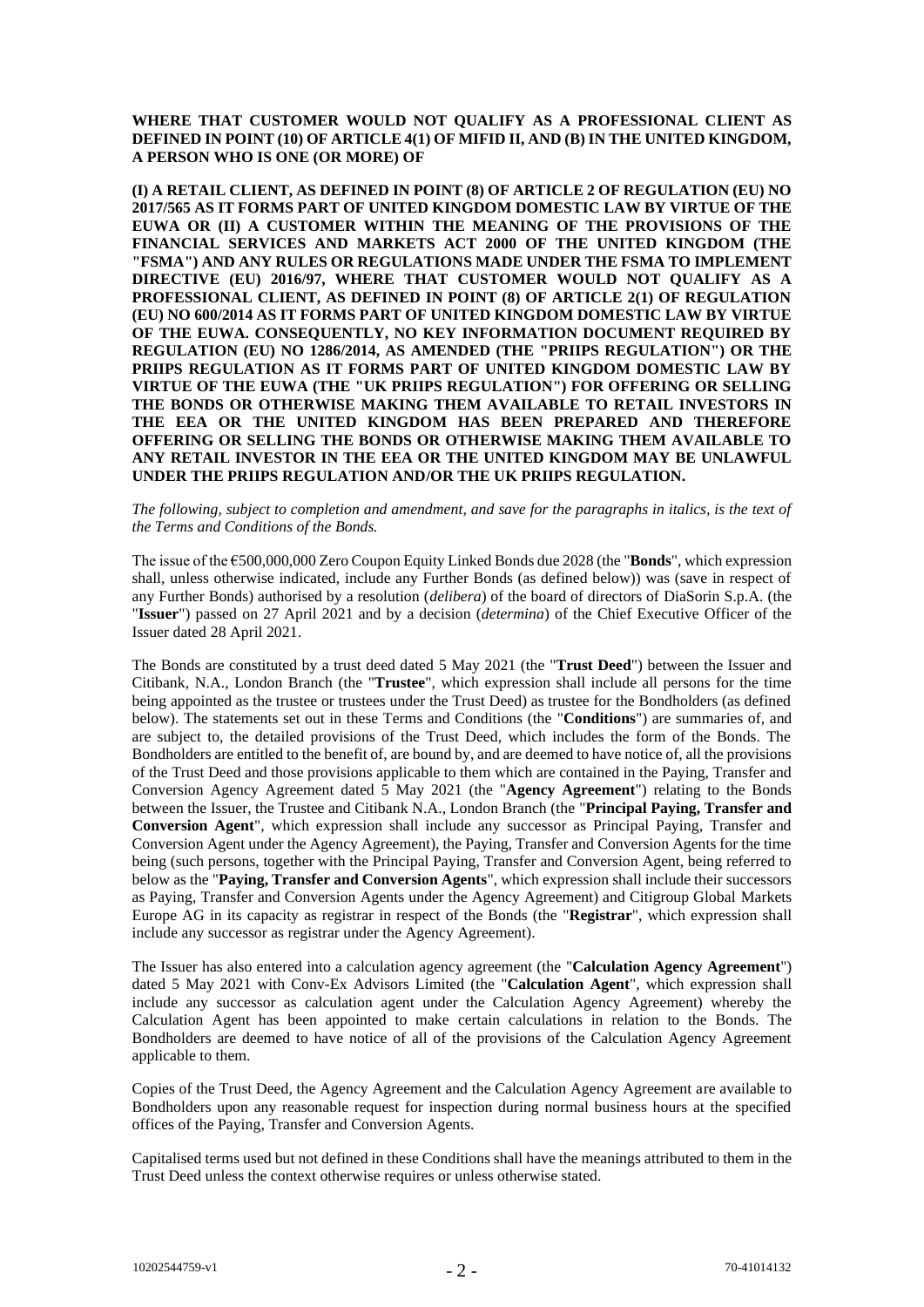Each Bond will, subject to these Conditions, entitle the holder, on or after the Long-Stop Date (as defined below) (or, if earlier, and provided that the Physical Settlement Date (as defined below) has not then occurred, the occurrence of a Change of Control or Free Float Event) and prior to the Physical Settlement Date, to require the redemption of such Bond for the relevant Cash Alternative Amount (as defined below) (provided that the Physical Settlement Date does not occur prior to the Long-Stop Date) and, on or following the Physical Settlement Date (if any), to convert such Bond into Ordinary Shares, in each case in accordance with, and as described in, Condition [6.](#page-18-0)

# 1. **Form, Denomination, Title and Status**

(a) Form and Denomination

The Bonds are in registered form, serially numbered, in principal amounts of  $£100,000$ each (the "**Authorised Denomination**").

(b) Title

Title to the Bonds will pass by transfer and registration as described in Condition [4.](#page-17-0) The holder (as defined below) of any Bond will (except as otherwise required by law or as ordered by a court of competent jurisdiction) be treated as its absolute owner for all purposes (whether or not it is overdue and regardless of any notice of ownership, trust or any interest in it or its theft or loss (or that of the related certificate, as applicable) or anything written on it or the certificate representing it (other than a duly executed transfer thereof)) and no person will be liable for so treating the holder.

(c) Status of the Bonds

The Bonds constitute direct, unconditional, unsubordinated and (subject to Condition [2\)](#page-2-0) unsecured obligations of the Issuer ranking *pari passu* and rateably, without any preference among themselves, and equally with all other existing and future unsecured and unsubordinated obligations of the Issuer save for, in the event of a winding up of the Issuer, such obligations that may be preferred by provisions of law that are mandatory and of general application.

# <span id="page-2-0"></span>2. **Negative Pledge**

So long as any Bond remains outstanding (as defined in the Trust Deed), the Issuer will not create or have outstanding, and will ensure that none of the Material Subsidiaries will create or have outstanding, any mortgage, charge, lien, pledge or other encumbrance or security interest (each a "**Security Interest**") other than a Permitted Security Interest upon the whole or any part of its or the Material Subsidiaries' present or future business, undertaking, assets or revenues (including any uncalled capital) to secure any Relevant Indebtedness or to secure any guarantee or indemnity in respect of any Relevant Indebtedness, unless in any such case, before or at the same time as the creation of the Security Interest, any and all action necessary shall have been taken to ensure that:

- (A) all amounts payable by the Issuer under the Bonds are secured equally and rateably with the Relevant Indebtedness or guarantee or indemnity, as the case may be; or
- (B) such other Security Interest or guarantee or other arrangement (whether or not including the giving of a Security Interest) is provided in respect of all amounts payable by the Issuer under the Bonds as either (i) the Trustee shall in its absolute discretion deem not materially less beneficial to the interests of the Bondholders or (ii) shall be approved by an Extraordinary Resolution of the Bondholders.

For the purposes of these Conditions, "**Permitted Security Interest**" shall mean any Security Interest over or affecting any asset of any person which becomes a Subsidiary after the Closing Date if: (a) the Security Interest was not created in contemplation of the acquisition of that person and (b) the principal amount secured (other than as a result of capitalisation of interest and accrual of any default interest) has not increased in contemplation of or since the date of the acquisition of that person, together, in each case, with any replacement, renewal or extension in duration of that Security Interest from time to time, provided that upon any such replacement, renewal or extension in duration (i) the principal amount secured thereby (other than as a result of capitalisation of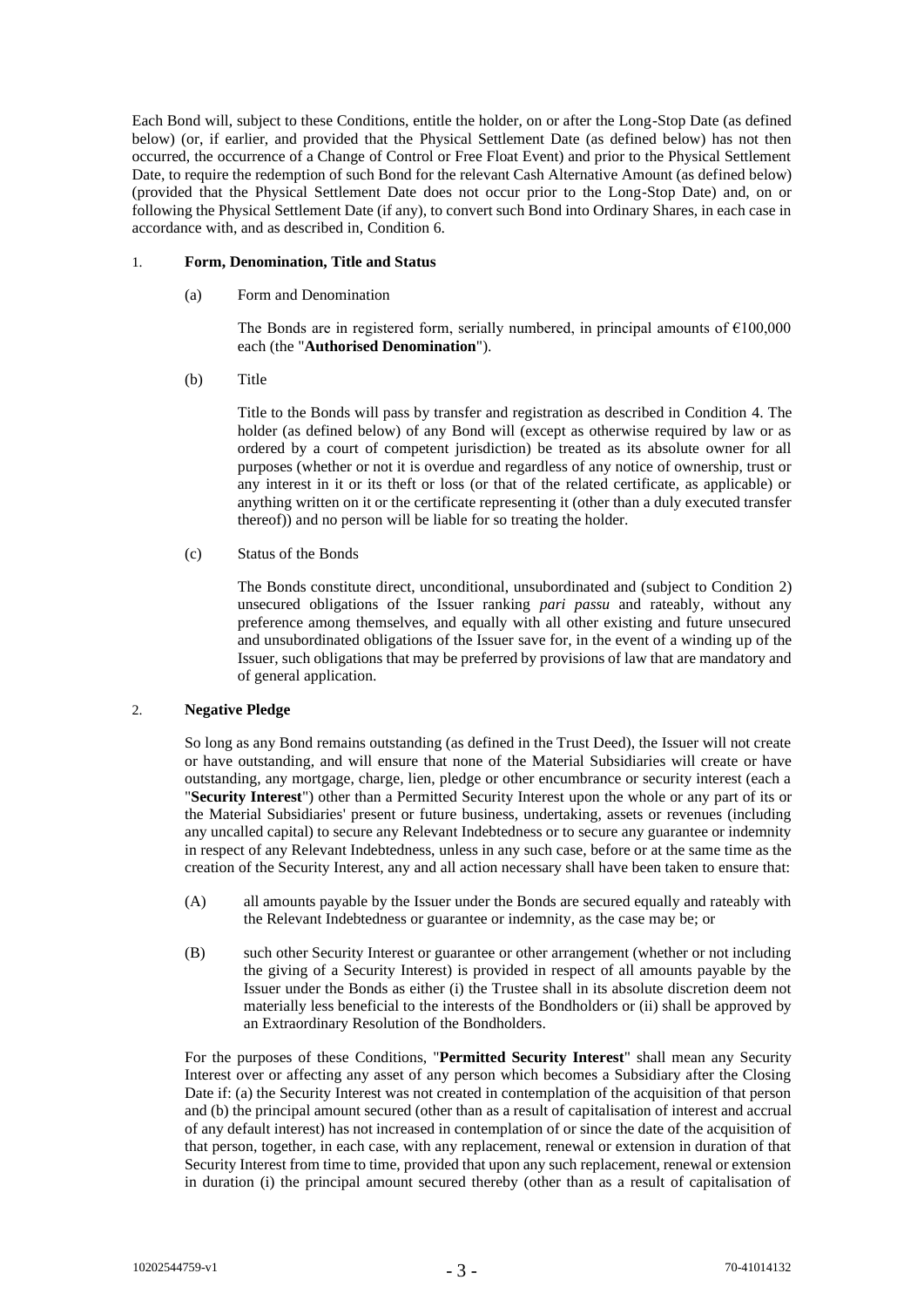interest and accrual of any default interest) is not increased and (ii) such Security Interest does not extend to any additional assets of the Issuer or any of the Material Subsidiaries (other than, if applicable, the relevant Subsidiary).

# 3. **Definitions**

In these Conditions, unless otherwise provided:

"**Acquisition**" means the acquisition of Luminex Corporation by the Issuer to be effected by way of a merger of a merger subsidiary with and into Luminex Corporation, with Luminex Corporation as the surviving entity.

"**acting in concert**" has the meaning set out in article 101bis of the Italian Legislative Decree 24 February 1998, No. 58 and the relevant implementing regulations.

"**Additional Cash Alternative Amount**" has the meaning provided in Condition [6\(c\).](#page-31-0)

"**Additional Ordinary Shares**" has the meaning provided in Condition [6\(c\).](#page-31-0)

"**Affiliate**" means, in relation to any person, a Subsidiary of that person or a Holding Company of that person or any other Subsidiary of that Holding Company.

"**Applicable Date**" means (i) in the case of a Retroactive Adjustment pursuant to Condition 6(b)(i),  $6(b)(ii)$ ,  $6(b)(iii)$ ,  $6(b)(iv)$ ,  $6(b)(v)$  or  $6(b)(ix)$ , the relevant Ex-Date and (ii) in the case of any other Retroactive Adjustment, the RA Reference Date (as defined below) in respect of such Retroactive Adjustment.

"**Bondholder**" and "**holder**" mean the person in whose name a Bond is registered in the Register (as defined in Condition [4\(a\)\)](#page-17-1).

"**business day**" means (save in relation to Condition [8\(g\)\)](#page-41-0), in relation to any place, a day (other than a Saturday or Sunday) on which commercial banks and foreign exchange markets are open for business in that place.

"**Cash Alternative Amount**" means an amount in euro (rounded to nearest whole multiple of €0.01, with  $E0.005$  being rounded upwards) calculated by the Calculation Agent in accordance with the following formula and which shall be payable by the Issuer to a Bondholder in respect of the relevant Cash Settled Shares:

$$
CAA = \sum_{n=1}^{N} \frac{1}{N} \times CSS \times P_n
$$

where:

 $CAA =$  the Cash Alternative Amount:

 $CSS = the Cash Settled Shares;$ 

- $P_n$  = the Volume Weighted Average Price of an Ordinary Share (translated if necessary into euro at the Prevailing Rate) on the nth dealing day of the Cash Alternative Calculation Period; and
- $N = 20$ , being the number of dealing days in the Cash Alternative Calculation Period,

provided that: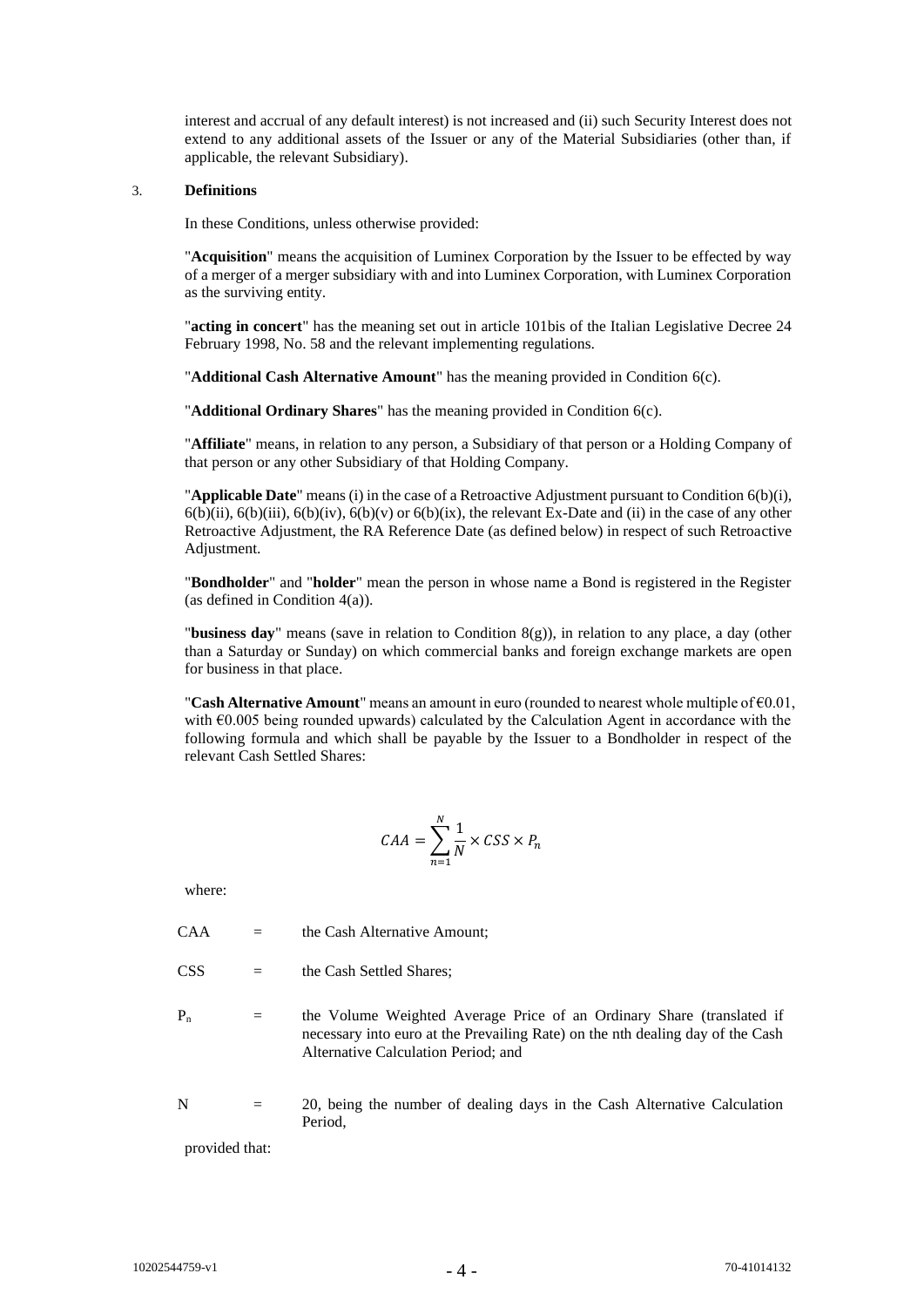- (a) if any Dividend or other entitlement in respect of the Ordinary Shares is announced, on or prior to or after the relevant Settlement Date in circumstances where the record date or other due date for the establishment of entitlement in respect of such Dividend or other entitlement shall be on or after the relevant Settlement Date and if on any dealing day in the Cash Alternative Calculation Period the Volume Weighted Average Price determined as provided above is based on a price ex-such Dividend or ex-such other entitlement, then such Volume Weighted Average Price shall be increased by an amount equal to the Fair Market Value of any such Dividend or other entitlement per Ordinary Share as at the Ex-Date in respect of such Dividend or entitlement, determined on a gross basis and disregarding any withholding or deduction required to be made for or on account of tax, and disregarding any associated tax credit, all as determined by the Calculation Agent, provided that where such Fair Market Value as aforesaid cannot be determined in accordance with these Conditions before the third Milan business day before the date on which payment of the Cash Alternative Amount is to be made, the relevant Volume Weighted Average Price as aforesaid shall be adjusted in such manner as determined to be appropriate by an Independent Adviser no later than such third Milan business day before such payment date as aforesaid;
- (b) if any Additional Cash Alternative Amount is due in respect of any exercise of Settlement Rights in respect of which a Cash Alternative Amount is being determined, any Volume Weighted Average Price on any dealing day falling in the relevant Cash Alternative Calculation Period but before the Applicable Date shall be (in the case of a Retroactive Adjustment pursuant to Condition  $6(b)(iii)(B)$ ) decreased by an amount equal to the Fair Market Value of the relevant Cash Dividend as at the Ex-Date in respect thereof or (in any other case) multiplied by the adjustment factor (as determined pursuant to these Conditions) applied to the Conversion Price in respect of the relevant Retroactive Adjustment, all as determined by the Calculation Agent, provided that where such adjustment factor as aforesaid cannot be determined in accordance with these Conditions before the second TARGET Business Day before the date on which payment of the Cash Alternative Amount is to be made, the relevant Volume Weighted Average Price as aforesaid shall be adjusted in such manner as determined to be appropriate by an Independent Adviser no later than such second TARGET Business Day before such payment date as aforesaid; and
- (c) if any doubt shall arise as to the calculation of the Cash Alternative Amount or if such amount cannot be determined as provided above, the Cash Alternative Amount shall be equal to such amount as is determined in such other manner as an Independent Adviser shall consider to be appropriate to give the intended result.

"**Cash Alternative Calculation Period**" means, in respect of the exercise of a Settlement Right by a holder, a period of 20 consecutive dealing days commencing on the second dealing day following the relevant Settlement Date.

"**Cash Dividend**" has the meaning provided in Condition [6\(b\)\(iii\)\(B\).](#page-22-0)

"**Cash Settled Shares**" means, in respect of any exercise of a Settlement Right by a holder where the Settlement Date falls prior to the Physical Settlement Date, the number of Ordinary Shares (including, for this purpose, any fraction of an Ordinary Share) determined by dividing the aggregate principal amount of the relevant Bonds in respect of which the Settlement Right shall have been exercised by the relevant Bondholder by the Conversion Price in effect on the relevant Settlement Date except that where the Settlement Date falls on or after the date an adjustment to the Conversion Price takes effect pursuant to Condition  $6(b)(i)$ ,  $6(b)(ii)$ ,  $6(b)(iii)$ ,  $6(b)(iv)$ ,  $6(b)(v)$ or [6\(b\)\(ix\)](#page-28-0) but on or prior to the record date or other due date for establishment of entitlement in respect of the relevant event giving rise to such adjustment, then the Conversion Price in respect of such exercise shall be such Conversion Price as would have been applicable to such exercise had no such adjustment been made.

A "**Change of Control**" shall occur if a person or persons, acting in concert or acting together, (other than a Permitted Holder) acquires control of the Issuer (other than as a result of an Exempt Newco Scheme), where, in each case, "**control**" means the power to cast or control the casting of more than 50% of the Voting Rights of the Issuer.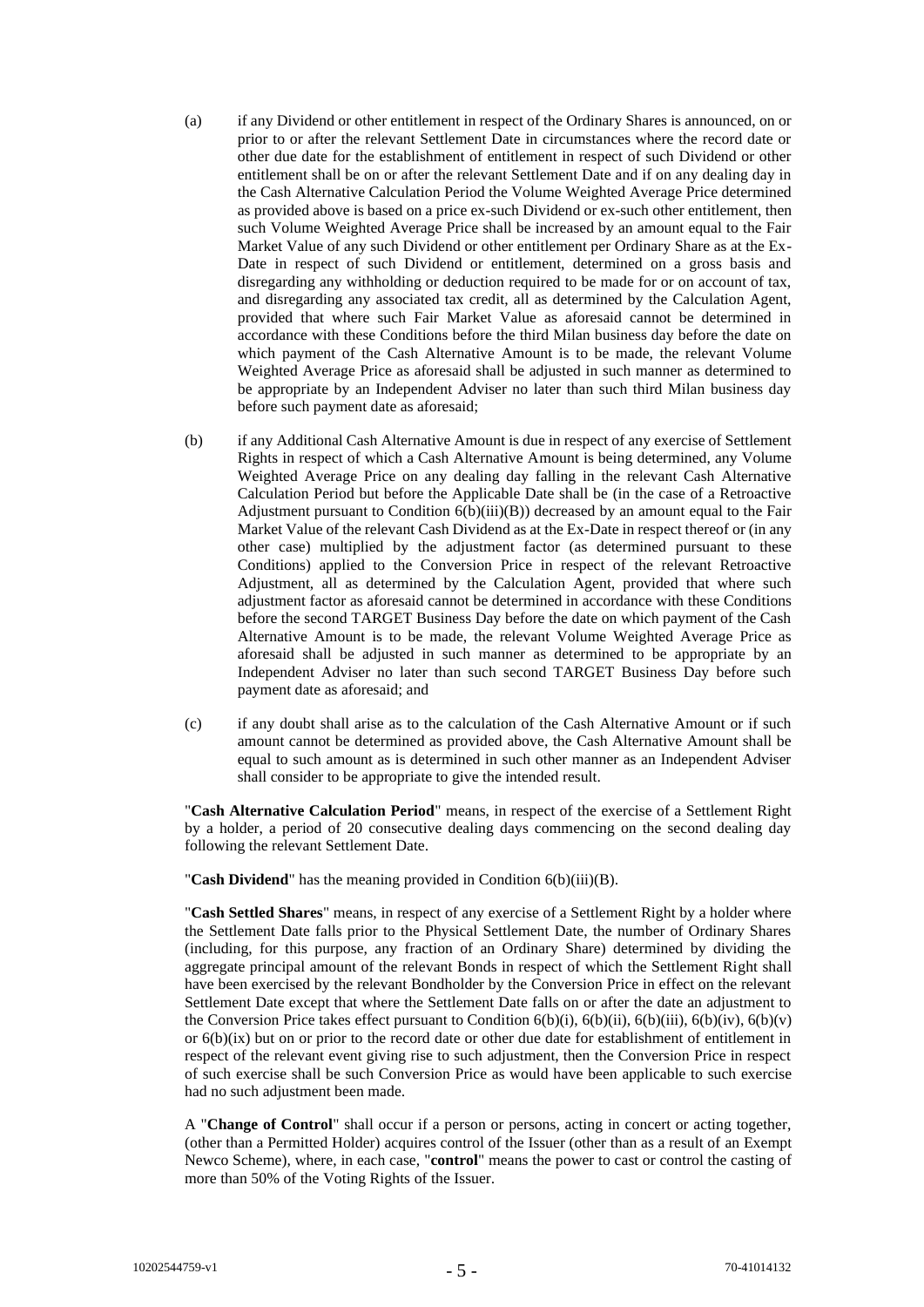"**Closing Date**" means 5 May 2021.

"**Closing Price**" means, in respect of an Ordinary Share or any Security, Spin-Off Security, option, warrant or other right or asset on any dealing day in respect thereof, the closing price on the Relevant Stock Exchange on such dealing day of an Ordinary Share or, as the case may be, such Security, Spin-Off Security, option, warrant or other right or asset published by or derived from Bloomberg page HP (or any successor ticker page) (setting Last Price, or any other successor setting and using values not adjusted for any event occurring after such dealing day; and for the avoidance of doubt, all values will be determined with all adjustment settings on the DPDF Page, or any successor or similar setting, switched off) in respect of such Ordinary Share, Security, Spin-Off Security, option, warrant or other right or asset (all as determined by the Calculation Agent) (and for the avoidance of doubt such Bloomberg page for the Ordinary Shares as at the Closing Date is DIA IM Equity HP), if available or, in any other case, such other source (if any) as shall be determined to be appropriate by an Independent Adviser on such dealing day, provided that:

- (i) if on any such dealing day (for the purpose of this definition, the "**Original Date**") such price is not available or cannot otherwise be determined as provided above, the Closing Price of an Ordinary Share, Security, Spin-Off Security option, warrant, or other right or asset, as the case may be, in respect of such dealing day shall be the Closing Price, determined by the Calculation Agent as provided above, on the immediately preceding dealing day in respect thereof on which the same can be so determined, provided however that if such immediately preceding dealing day falls prior to the fifth day before the Original Date, the Closing Price in respect of such dealing day shall be considered to be not capable of being determined pursuant to this proviso (i); and
- (ii) if the Closing Price cannot be determined as aforesaid, the Closing Price of an Ordinary Share, Security, Spin-Off Security option, warrant, or other right or asset, as the case may be, shall be determined as at the Original Date by an Independent Adviser in such manner as it shall determine to be appropriate,

and the Closing Price determined as aforesaid on or as at any dealing day shall, if not in the Relevant Currency, be translated into the Relevant Currency at the Prevailing Rate on such dealing day.

"**Consolidated EBITDA**" means, in respect of any period, the operating profit of the Group before taxation:

- (a) before deducting, to the extent not deducted in the calculation of operating profit, any interest, commission, fees, discounts, prepayment fees, premiums or charges and other finance payments whether paid, payable or capitalised by any member of the Group (calculated on a consolidated basis) in respect of that period;
- (b) before deducting, to the extent not deducted in the calculation of operating profit, any corporation tax or other taxes on income, profits or gains;
- (c) after adding back any amount attributable to the amortisation or depreciation or impairment of assets of members of the Group;
- (d) before deducting unusual or non-recurring losses or charges;
- (e) before adding extraordinary gains and non-cash gains;
- (f) before deducting any distributions or dividends;
- (g) after deducting the amount of any profit (or adding back the amount of any loss) of any member of the Group which is attributable to minority interests;
- (h) after deducting the amount of any accrued interest payable and interest paid to any member of the Group;
- (i) after deducting any dividend received by a member of the Group from any minority interests;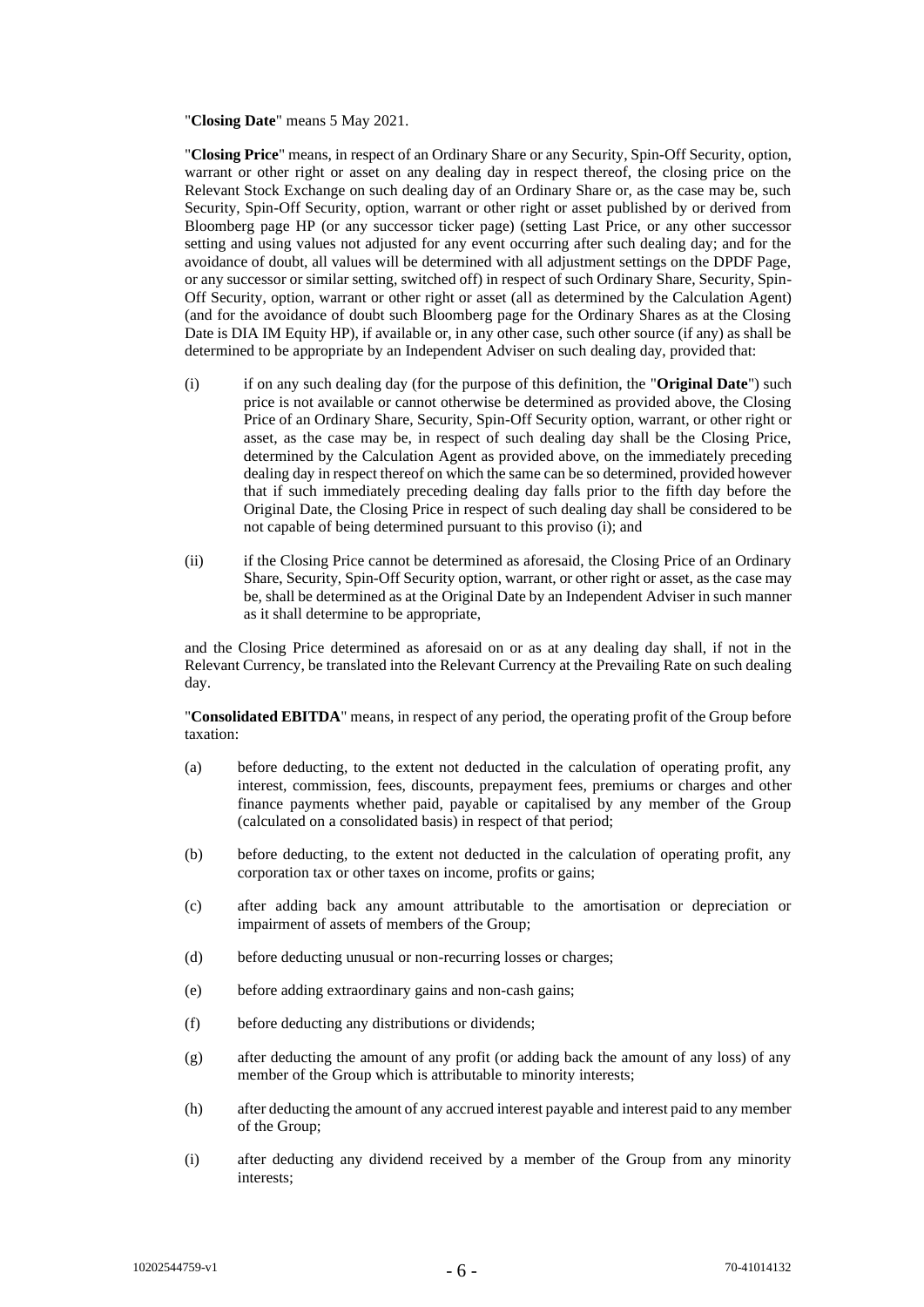- (j) before taking into account any gain or loss arising from an upward or downward revaluation of any other asset;
- (k) before deducting any non-cash write-offs of in-process research and development, goodwill, non-cash stock compensation charges, non-cash stock revaluation charges arising on an acquisition and non-cash write-offs of any investments, intellectual property or fixed assets;
- (l) after adding back the amount of any loss and after deducting the amount of any gain against book value arising on a disposal of any asset (other than stock disposed of in the ordinary course of trading);
- (m) before deducting any fees, costs and expenses, stamp, registration and other taxes incurred by the Issuer or any other member of the Group in connection with the Acquisition or the banking facilities in respect thereof; and
- (n) before deducting any severance, restructuring or integration costs relating to the Acquisition.

"**Conversion Date**" has the meaning provided in Condition [6\(h\).](#page-34-0)

"**Conversion Notice**" has the meaning provided in Conditio[n 6\(h\).](#page-34-0) 

"**Conversion Period**" has the meaning provided in Conditio[n 6\(a\).](#page-18-1)

"**Conversion Price**" has the meaning provided in Conditio[n 6\(a\).](#page-18-1)

"**Conversion Right**" has the meaning provided in Condition [6\(a\).](#page-18-1)

"**Conversion Right Transfer**" has the meaning provided in Condition [6\(l\).](#page-36-0)

"**Current Market Price**" means, in respect of an Ordinary Share at a particular date, the arithmetic average of the daily Volume Weighted Average Price of an Ordinary Share on each of the five consecutive dealing days ending on the dealing day immediately preceding such date, as determined by the Calculation Agent, provided that:

- (a) for the purposes of determining the Current Market Price pursuant to Condition  $6(b)(iv)$ or  $6(b)(vi)$  in circumstances where the relevant event relates to an issue of Ordinary Shares, if at any time during the said five dealing-day period (which may be on each of such five dealing days) the Volume Weighted Average Price shall have been based on a price ex-Dividend (or ex- any other entitlement) and/or during some other part of that period (which may be on each of such five dealing days) the Volume Weighted Average Price shall have been based on a price cum-Dividend (or cum- any other entitlement), in any such case which has been declared or announced, then:
	- (i) if the Ordinary Shares to be so issued do not rank for the Dividend (or entitlement) in question, the Volume Weighted Average Price on the dates on which the Ordinary Shares shall have been based on a price cum-Dividend (or cum- any other entitlement) shall for the purpose of this definition be deemed to be the amount thereof reduced by an amount equal to the Fair Market Value of any such Dividend or entitlement per Ordinary Share as at the Ex-Date in respect of such Dividend or entitlement (or, where on each of the said five dealing days the Volume Weighted Average Price shall have been based on a price cum- Dividend (or cum-any other entitlement), as at the date of first public announcement of such Dividend or entitlement), in any such case, determined by the Calculation Agent on a gross basis and disregarding any withholding or deduction required to be made for or on account of tax, and disregarding any associated tax credit; or
	- (ii) if the Ordinary Shares to be so issued do rank for the Dividend or entitlement in question, the Volume Weighted Average Price on the dates on which the Ordinary Shares shall have been based on a price ex-Dividend (or ex- any other entitlement) shall for the purpose of this definition be deemed to be the amount thereof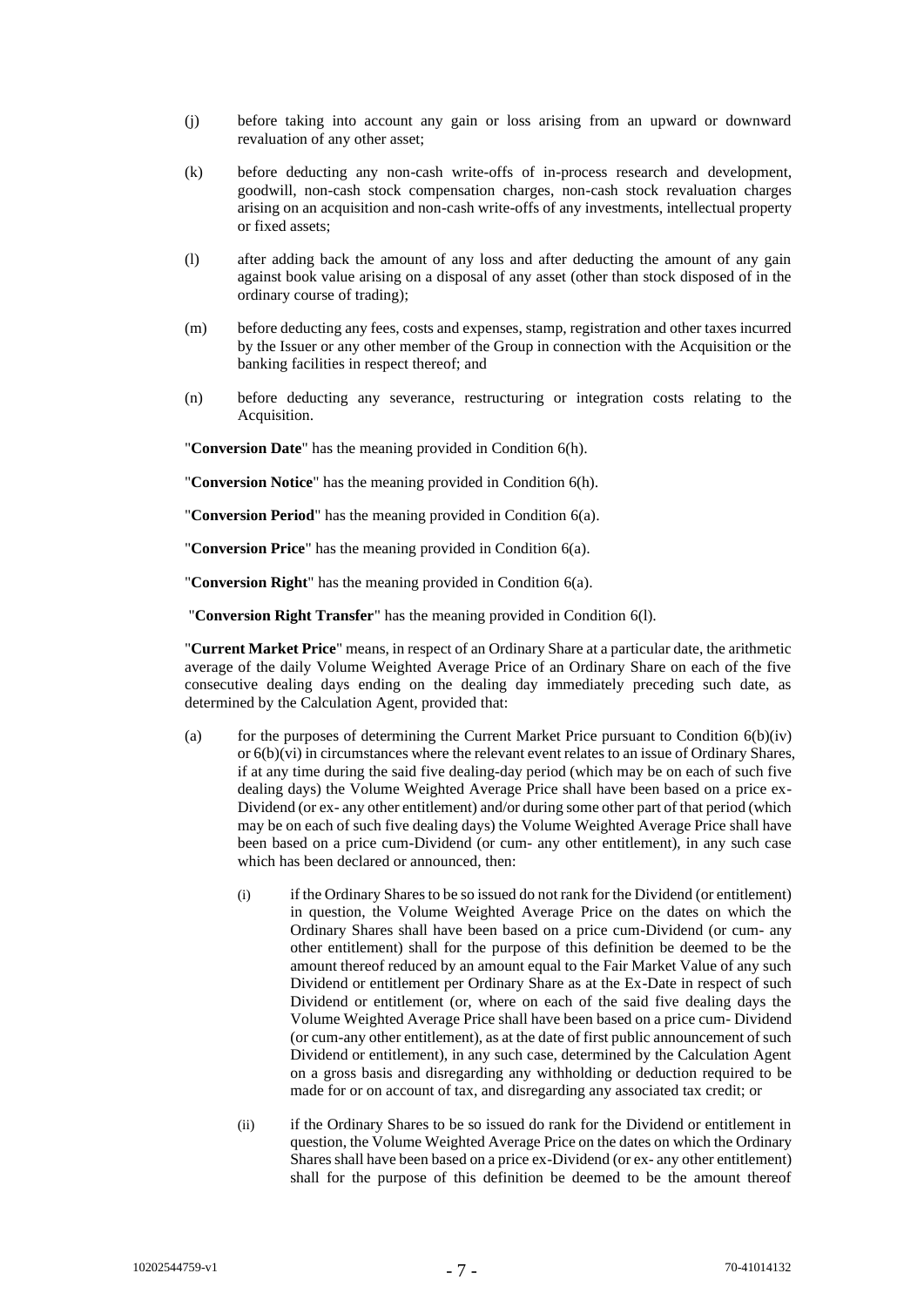increased by an amount equal to the Fair Market Value of any such Dividend or entitlement per Ordinary Share as at the Ex-Date in respect of such Dividend or entitlement, in any such case, determined by the Calculation Agent on a gross basis and disregarding any withholding or deduction required to be made for or on account of tax, and disregarding any associated tax credit;

- (b) for the purposes of any calculation or determination required to be made pursuant to paragraph  $(a)(1)$  or  $(a)(2)$  of the definition of "Dividend", if on any of the said five dealing days the Volume Weighted Average Price shall have been based on a price cum the relevant Dividend or capitalisation giving rise to the requirement to make such calculation or determination, the Volume Weighted Average Price on any such dealing day shall for the purposes of this definition be deemed to be the amount thereof reduced by an amount equal to the Fair Market Value of the relevant cash Dividend as at the Ex-Date in respect of such Dividend, as determined by the Calculation Agent on a gross basis and disregarding any withholding or deduction required to be made for or on account of tax, and disregarding any associated tax credit; and
- (c) for any other purpose, if any day during the said five-dealing-day period was the Ex-Date in relation to any Dividend (or any other entitlement) the Volume Weighted Average Prices that shall have been based on a price cum- such Dividend (or cum- such entitlement) shall for the purpose of this definition be deemed to be the amount thereof reduced by an amount equal to the Fair Market Value of any such Dividend or entitlement per Ordinary Share as at the Ex-Date in respect of such Dividend or entitlement.

"**dealing day**" means a day on which the Relevant Stock Exchange is open for business and on which Ordinary Shares, Securities, Spin-Off Securities options, warrants or other rights or assets (as the case may be) may be dealt in (other than a day on which the Relevant Stock Exchange is scheduled to or does close prior to its regular weekday closing time), provided that, unless otherwise specified or the context otherwise requires, references to "dealing day" shall be a dealing day in respect of the Ordinary Shares.

"**Decree 239**" has the meaning provided in Condition [9.](#page-42-0)

"**Dividend**" means any dividend or distribution to Shareholders (including a Spin-Off) whether of cash, assets or other property, and however described and whether payable out of a share premium account, profits, retained earnings or any other capital or revenue reserve or account, and including a distribution or payment to Shareholders upon or in connection with a reduction of capital (and for these purposes a distribution of assets includes without limitation an issue of Ordinary Shares or other Securities credited as fully or partly paid up by way of capitalisation of profits or reserves), provided that:

- <span id="page-7-0"></span>(a) where:
	- (1) a Dividend in cash is announced which may at the election of a Shareholder or Shareholders be satisfied by the issue or delivery of Ordinary Shares or other property or assets, or where an issue of Ordinary Shares or other property or assets to Shareholders by way of a capitalisation of profits or reserves (including any share premium account or capital redemption reserve) is announced which may at the election of a Shareholder or Shareholders be satisfied by the payment of cash, then the Dividend or capitalisation in question shall be treated as a Cash Dividend of an amount equal to the greater of (i) the Fair Market Value of such cash amount and (ii) the Current Market Price of such Ordinary Shares or, as the case may be, the Fair Market Value of such other property or assets, in any such case as at the Ex-Date in respect of the relevant Dividend or capitalisation (or, if later, the Dividend Determination Date), save that where a Dividend in cash is announced which may at the election of a Shareholder or Shareholders be satisfied by the issue or delivery of Ordinary Shares or an issue of Ordinary Shares to Shareholders by way of capitalisation of profits or reserves is announced which may at the election of a Shareholder or Shareholders be satisfied by the payment of cash where the number of Ordinary Shares which may be issued or delivered is to be determined at a date or during a period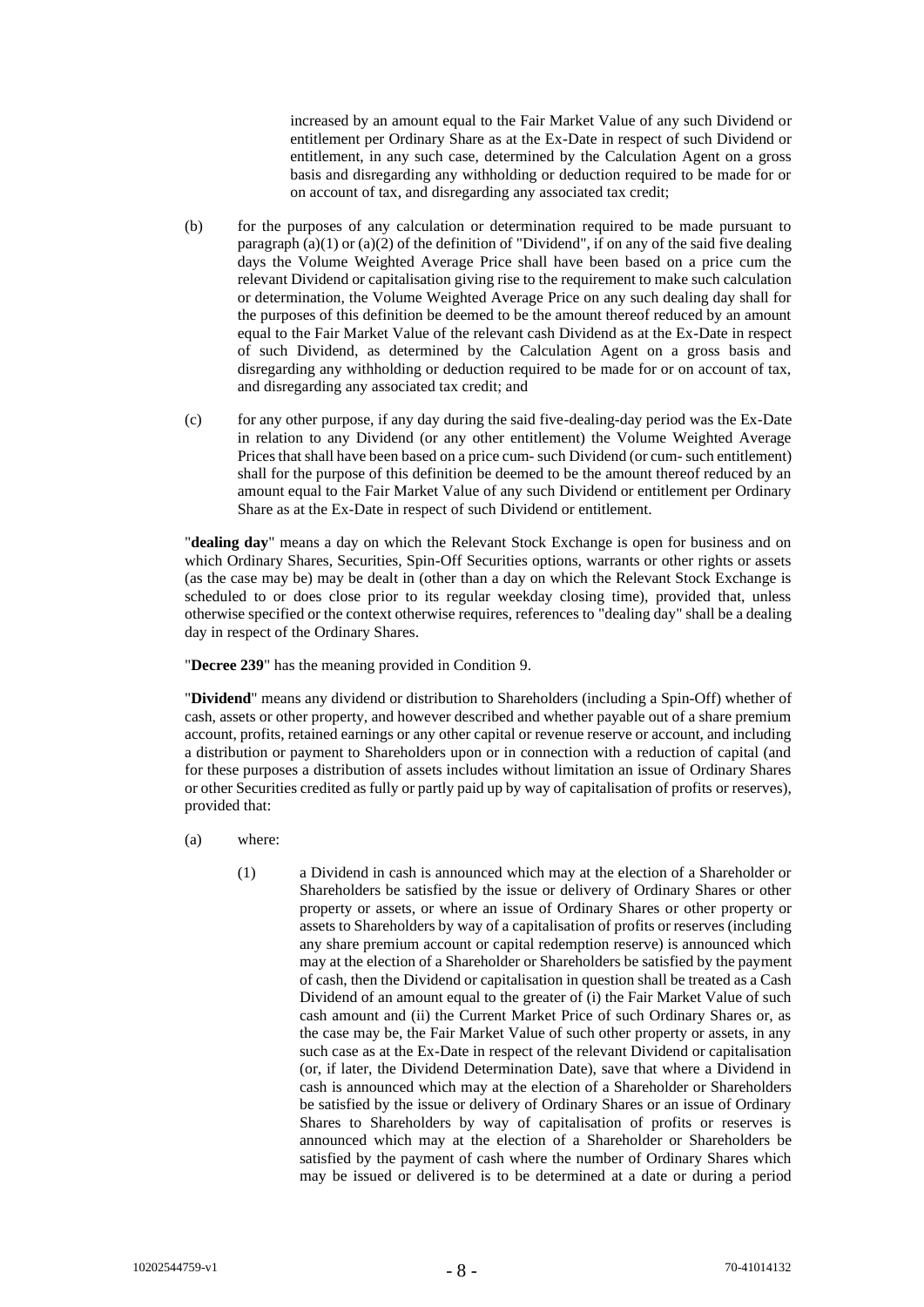following the last day on which such election can be made as aforesaid and is to be determined by reference to a publicly available formula based on the closing price or volume weighted average price or any like or similar pricing benchmark of the Ordinary Shares, without factoring in any discount or premium to such price or benchmark, then such Dividend shall be treated as a Cash Dividend in an amount equal to the Fair Market Value of such cash amount on such date as such cash amount is determined as aforesaid; or

- (2) if there shall (other than in circumstances subject to proviso (1) above)  $(x)$  be any issue of Ordinary Shares or other property or assets to Shareholders by way of capitalisation of profits or reserves (including any share premium account or capital redemption reserve) where such issue or delivery is or is expressed to be in lieu of a Dividend in cash (whether or not a Cash Dividend equivalent amount is announced) or a Dividend in cash is announced that is to be satisfied by the issue or delivery of Ordinary Shares or other property or assets, or (y) any issue or delivery of Ordinary Shares or other property or assets by way of capitalisation of profits or reserves (including any share premium account or capital redemption reserve) that is to be satisfied by the payment of cash, then, in the case of  $(x)$  the capitalisation or Dividend in question shall be treated as a Cash Dividend of an amount equal to the Current Market Price of such Ordinary Shares or, as the case may be, the Fair Market Value of such other property or assets as at the Ex-Date in respect of the relevant capitalisation (or, if later, the Dividend Determination Date), and, in the case of (y), the capitalisation in question shall be treated as a Cash Dividend of an amount equal to the Fair Market Value of such cash amount as at the Ex-Date in respect of the relevant capitalisation (or, if later, the Dividend Determination Date), save that where an issue of Ordinary Shares by way of capitalisation of profits or reserves is announced where such issue is or is expected to be in lieu of a Dividend in cash (in circumstances where the cash amount thereof is announced) or an issue of Ordinary Shares by way of capitalisation of profits or reserves is announced that is to be satisfied by the payment of cash where the number of Ordinary Shares to be issued or delivered or the amount of such payment of cash is to be determined at a date or during a period following such announcement and is to be determined by reference to a publicly available formula based on the closing price or volume weighted average price or any like or similar pricing benchmark of the Ordinary Shares, without factoring in any discount or premium to such price or benchmark, then such capitalisation shall be treated as a Cash Dividend in an amount equal to the Fair Market Value of such cash amount on such date as such cash amount is announced or determined as aforesaid;
- (b) any issue of Ordinary Shares falling within Condition [6\(b\)\(i\)](#page-20-0) or [6\(b\)\(ii\)](#page-21-0) shall be disregarded;
- <span id="page-8-0"></span>(c) (A) a purchase or redemption or buy back of share capital of the Issuer by or on behalf of the Issuer or any of its Subsidiaries pursuant to any general authority for such purchases, redemptions or buy backs approved by a general meeting of Shareholders and in accordance with the price limits specified in Article 3 of Commission Delegated Regulation (EU) 2016/1052 (or any successor regulation providing a safe harbour for share buybacks by an issuer under applicable market abuse rules) shall not constitute a Dividend and (B) any other purchase or redemption or buy back of share capital of the Issuer by or on behalf of the Issuer or any of its Subsidiaries shall not constitute a Dividend unless, in the case of a purchase or redemption or buy back of Ordinary Shares by or on behalf of the Issuer or any of its Subsidiaries, the weighted average price per Ordinary Share (before expenses) on any day (a "**Specified Share Day**") in respect of such purchases or redemptions or buy backs (translated, if not in the Relevant Currency, into the Relevant Currency at the Prevailing Rate on such day) exceeds by more than 5 per cent. the Current Market Price of an Ordinary Share:
	- (1) on the Specified Share Day; or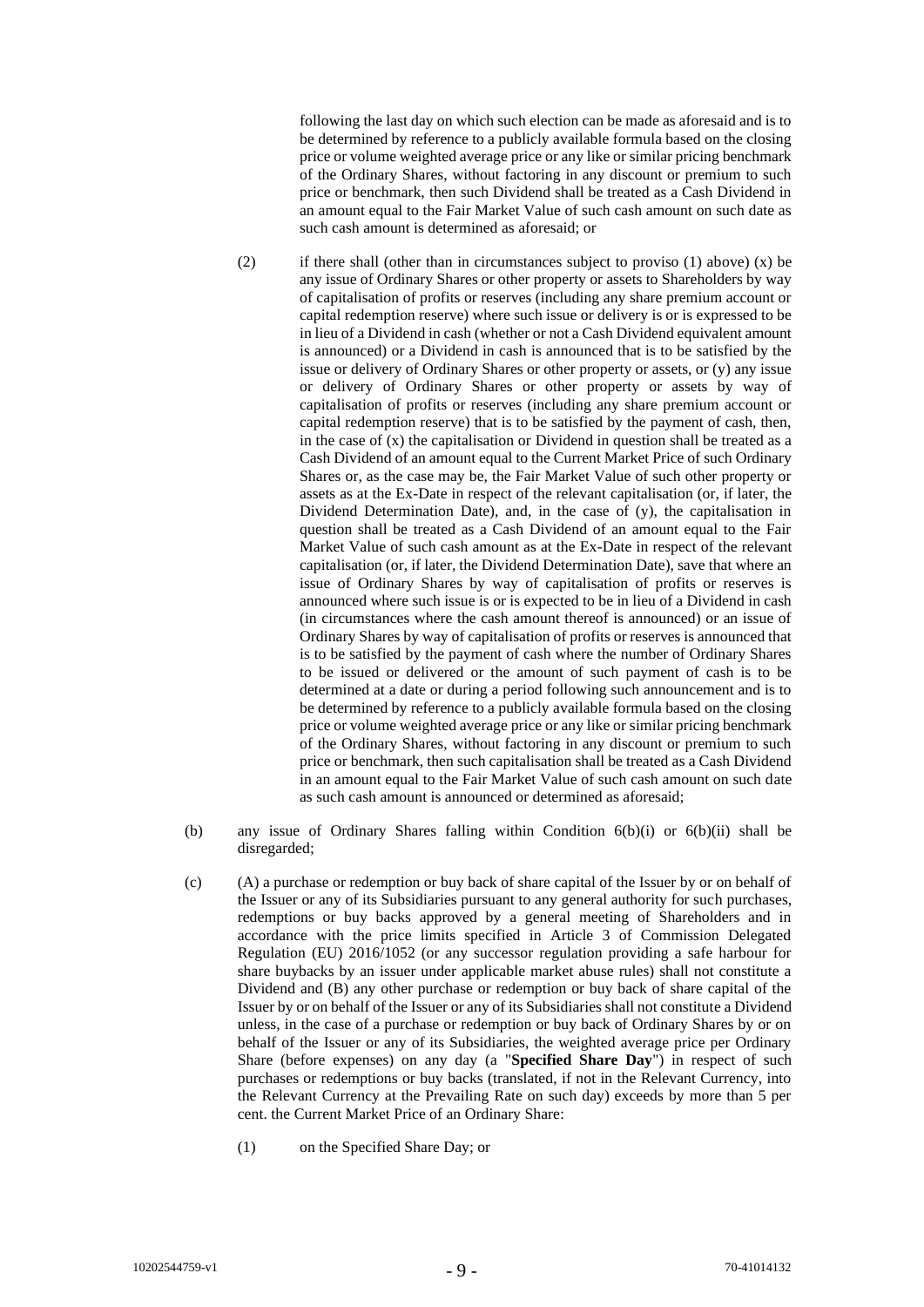(2) where an announcement (excluding, for the avoidance of doubt for these purposes, any general authority for such purchases, redemptions or buy backs approved by a general meeting of Shareholders or any notice convening such a meeting of Shareholders) has been made of the intention to purchase, redeem or buy back Ordinary Shares at some future date at a specified price or where a tender offer is made, on the date of such announcement or, as the case may be, on the date of first public announcement of such tender offer (and regardless of whether or not a price per Ordinary Share, a minimum price per Ordinary Share or a price range or a formula for the determination thereof is or is not announced at such time),

in which case such purchase, redemption or buy back shall be deemed to constitute a Dividend in the Relevant Currency in an amount equal to the amount by which the aggregate price paid (before expenses) in respect of such Ordinary Shares purchased, redeemed or bought back by or on behalf of the Issuer or, as the case may be, any of its Subsidiaries (translated where appropriate into the Relevant Currency as provided above) exceeds the product of (i) 105 per cent. of such Current Market Price and (ii) the number of Ordinary Shares so purchased, redeemed or bought back;

- (d) if the Issuer or any of its Subsidiaries (or any person on its or their behalf) shall purchase, redeem or buy back any depositary or other receipts or certificates representing Ordinary Shares, the provisions of paragraph [\(c\)](#page-8-0) above shall be applied in respect thereof in such manner and with such modifications (if any) as shall be determined by an Independent Adviser;
- (e) where a dividend or distribution is paid or made to Shareholders pursuant to any plan or arrangement implemented by the Issuer for the purpose of enabling Shareholders to elect, or which may require Shareholders, to receive dividends or distributions in respect of the Ordinary Shares held by them from a person other than (or in addition to) the Issuer, such dividend or distribution shall for the purposes of these Conditions be treated as a dividend or distribution made or paid to Shareholders by the Issuer, and the foregoing provisions of this definition and the provisions of these Conditions shall be construed accordingly;
- (f) where a Dividend in cash is declared which provides for payment by the Issuer to Shareholders in the Relevant Currency or an amount in cash is or may be paid in the Relevant Currency, whether at the option of Shareholders or otherwise, it shall be treated as a Cash Dividend in the amount of such Relevant Currency or, as the case may be, an amount in such Relevant Currency, and in any other case it shall be treated as a Cash Dividend or, as the case may be, an amount in cash in the currency in which it is payable by the Issuer; and
- (g) a dividend or distribution that is a Spin-Off shall be deemed to be a Non-Cash Dividend paid or made by the Issuer,

and any such determination shall be made by the Calculation Agent or, where specifically provided, an Independent Adviser and, in either such case, on a gross basis and disregarding any withholding or deduction required to be made for or on account of tax, and disregarding any associated tax credit.

"**Dividend Determination Date**" means, for the purposes of the definition of "Dividend", the date on which the number of Ordinary Shares or, as the case may be, amount of other property or assets, which may be issued or delivered is, or is capable of being, determined, and where determined by reference to prices or values or the like on or during a particular day or during a particular period, the Dividend Determination Date shall be deemed to be such day or the last day of such period, as the case may be;

"**equity share capital**" means (other than for the purposes of Condition [6\(b\)\(iii\)\)](#page-21-1), in relation to any entity, its issued share capital excluding any part of that capital which, neither as respects dividends nor as respects capital, carries any right to participate beyond a specific amount in a distribution.

"**Event of Default**" has the meaning provided in Condition [10.](#page-43-0)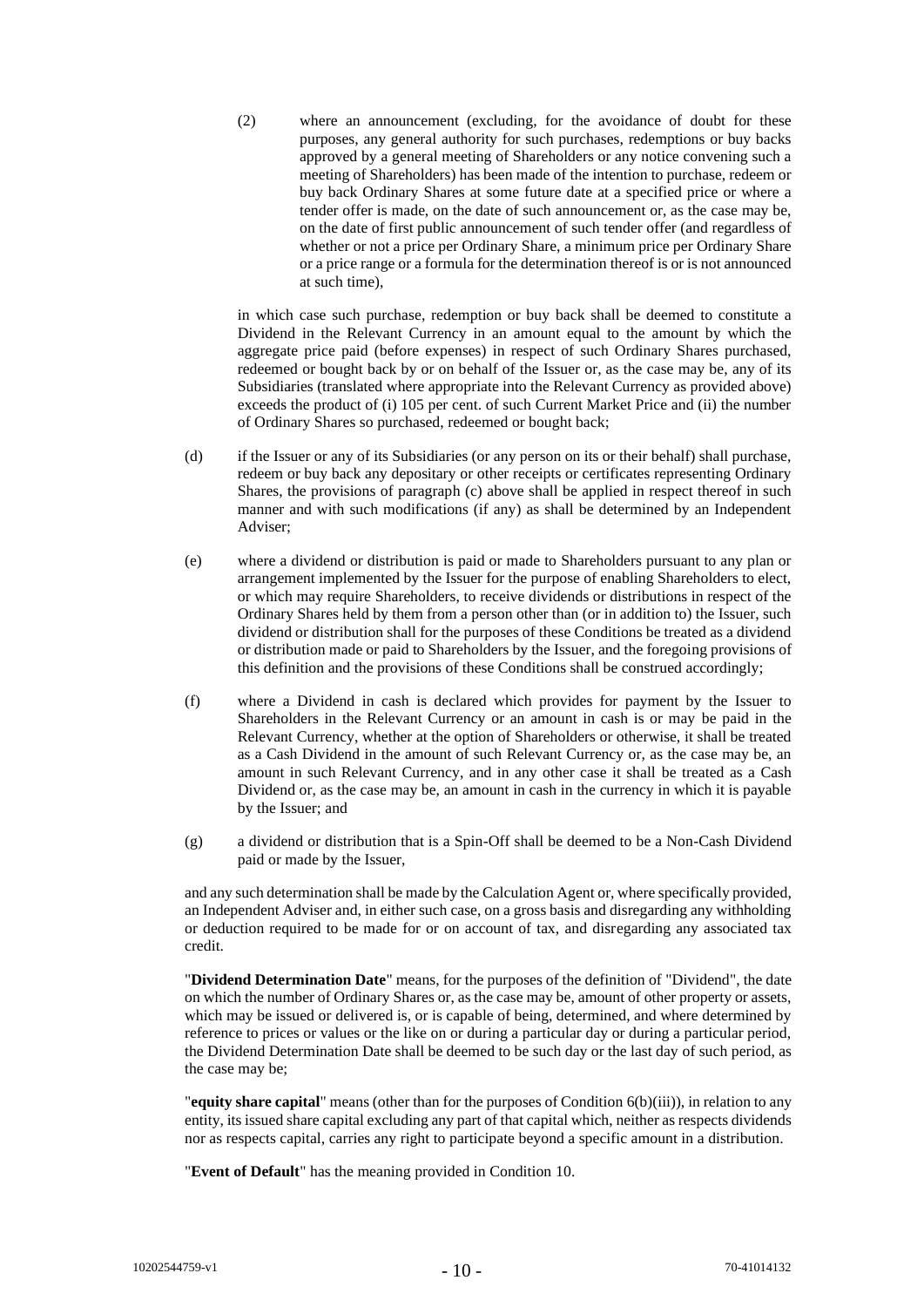"**Ex-Date**" means, in relation to any Dividend (including without limitation any Spin-Off), capitalisation, redesignation, reclassification, sub-division, consolidation, issue, grant, offer or other entitlement, unless otherwise defined herein, the first dealing day for the Ordinary Shares on which the Ordinary Shares are traded ex- the relevant Dividend, capitalisation, redesignation, reclassification, sub-division, consolidation, issue, grant, offer or other entitlement on the Relevant Stock Exchange (or, in the case of a Dividend which is a purchase, redemption or buy back of Ordinary Shares (or, as the case may be, any depositary or other receipts or certificates representing Ordinary Shares) pursuant to paragraph (c) (or, as the case may be, paragraph (d)) of the definition of "Dividend", the date on which such purchase, redemption or buy back is made).

"**Exempt Newco Scheme**" means a Newco Scheme where, immediately after completion of the relevant reorganisation, the ordinary shares or units or equivalent of Newco (or depositary or other receipts or certificates representing ordinary shares or units or equivalent of Newco) are (1) admitted to trading on the Relevant Stock Exchange or a Regulated Market or (2) admitted to listing on such other regulated, regularly operating, recognised stock exchange in an OECD State as the Issuer or Newco may determine.

"**Extraordinary Dividend**" has the meaning provided in Conditio[n 6\(b\)\(iii\)\(B\).](#page-22-0)

"**Extraordinary Resolution**" has the meaning provided in Condition [14\(a\).](#page-50-0)

"**Fair Bond Value**" has the meaning provided in Condition [7\(c\).](#page-38-0)

"**Fair Bond Value Determination Period**" has the meaning provided in Conditio[n 7\(c\).](#page-38-0)

"**Fair Market Value**" means, on any date (the "**FMV Date**"):

- (i) in the case of a Cash Dividend, the amount of such Cash Dividend, as determined by the Calculation Agent;
- (ii) in the case of any other cash amount, the amount of such cash, as determined by the Calculation Agent;
- (iii) in the case of Securities (including Ordinary Shares), Spin-Off Securities, options, warrants or other rights or assets that are publicly traded on a Relevant Stock Exchange of adequate liquidity (as determined by the Calculation Agent or an Independent Adviser), the arithmetic mean of:
	- (a) in the case of Ordinary Shares or (to the extent constituting equity share capital) other Securities or Spin-Off Securities, for which a daily Volume Weighted Average Price (disregarding for this purpose proviso (ii) to the definition thereof) can be determined, such daily Volume Weighted Average Price of the Ordinary Shares or such other Securities or Spin-Off Securities; and
	- (b) in any other case, the Closing Price of such Securities, Spin-Off Securities, options, warrants or other rights or assets,

in the case of both (a) and (b) during the period of five dealing days on the Relevant Stock Exchange for such Securities, Spin-Off Securities, options, warrants or other rights or assets commencing on such FMV Date (or, if later, the date (the "**Adjusted FMV Date**") which falls on the first such dealing day on which such Securities, Spin-Off Securities, options, warrants or other rights or assets are publicly traded, provided that where such Adjusted FMV Date falls after the fifth day following the FMV Date, the Fair Market Value of such Securities, Spin-Off Securities, options, warrants or other rights or assets shall instead be determined pursuant to paragraph (iv) below, and no such Adjusted FMV Date shall be deemed to apply) or such shorter period as such Securities, Spin-Off Securities, options, warrants or other rights or assets are publicly traded, all as determined by the Calculation Agent,

(iv) in the case of Securities, Spin-Off Securities, options, warrants or other rights or assets that are not publicly traded on a Relevant Stock Exchange of adequate liquidity (as aforesaid) or where otherwise provided in paragraph (iii) above to be determined pursuant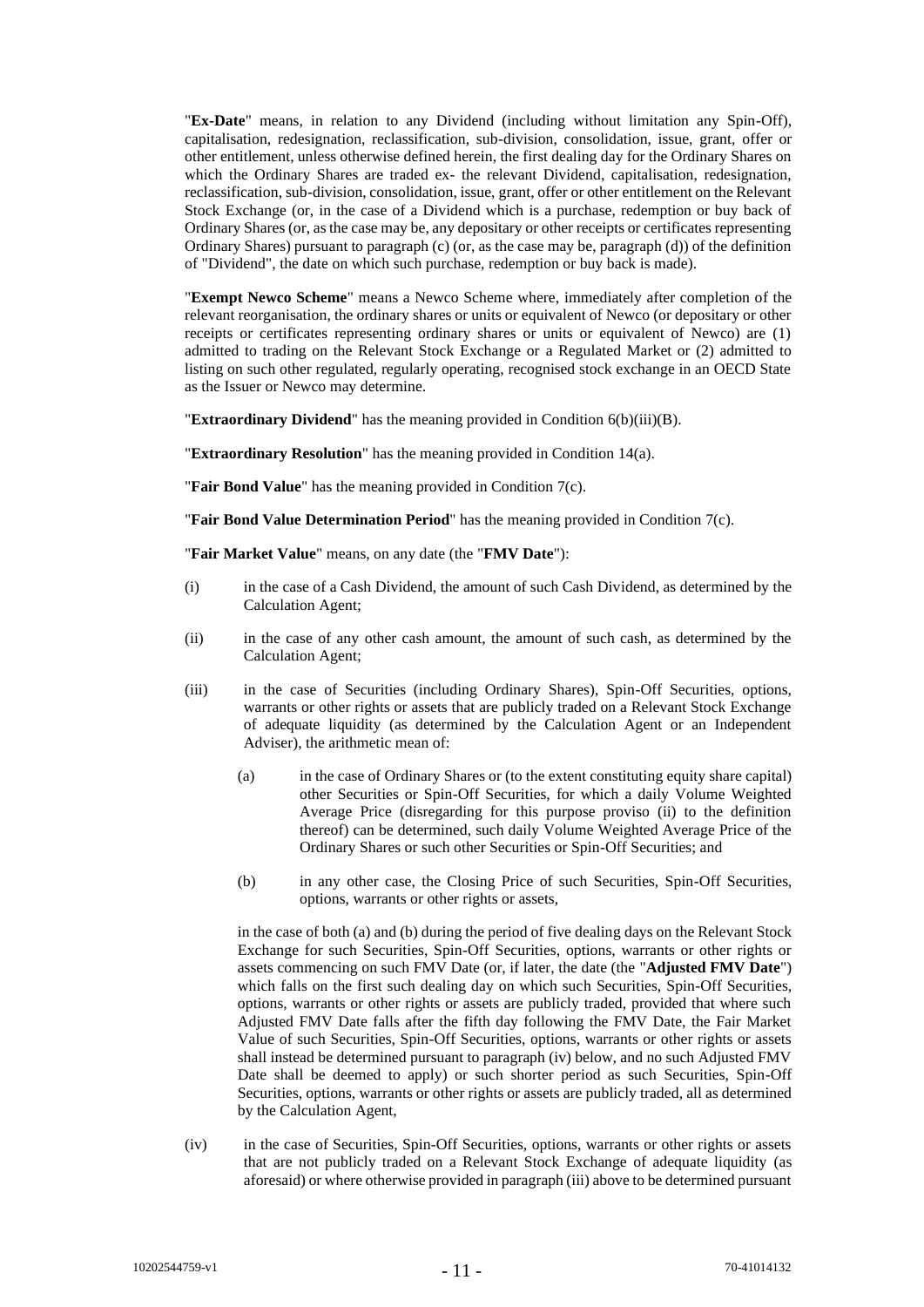to this (iv), an amount equal to the fair market value of such Securities, Spin-Off Securities, options, warrants or other rights or assets as determined by an Independent Adviser, on the basis of a commonly accepted market valuation method and taking account of such factors as it considers appropriate, including the market price per Ordinary Share, the dividend yield of an Ordinary Share, the volatility of such market price, prevailing interest rates and the terms of such Securities, Spin-Off Securities, options, warrants or other rights or assets, and including as to the expiry date and exercise price or the like (if any) thereof.

Such amounts shall (if not expressed in the Relevant Currency on the FMV Date (or, as the case may be, the Adjusted FMV Date)) be translated into the Relevant Currency at the Prevailing Rate on the FMV Date (or, as the case may be, the Adjusted FMV Date), all as determined by the Calculation Agent.

In addition, in the case of paragraphs (i) and (ii) above, the Fair Market Value shall be determined on a gross basis and disregarding any withholding or deduction required to be made for or on account of tax, and disregarding any associated tax credit.

"**First Call Date**" has the meaning provided in Condition [7\(b\)\(i\).](#page-37-0)

"**Free Float**" means all issued and outstanding Ordinary Shares less the aggregate of those Ordinary Shares held directly or indirectly by any Permitted Holder or by any other person or persons acting in concert (or persons who have entered into shareholders' agreements or lock-up agreements concerning the Ordinary Shares with a duration of more than six months) holding more than 5 per cent. of the issued and outstanding Ordinary Shares (other than, in each case, Ordinary Shares held by any collective investment undertakings, pension funds and social security institutions) (and, for these purposes, references to Ordinary Shares shall include Ordinary Shares represented by outstanding depositary receipts or certificates representing Ordinary Shares).

A "**Free Float Event**" shall be deemed to have occurred each time the Free Float of the Issuer falls below 20 per cent. of the issued and outstanding Ordinary Shares (including Ordinary Shares represented by depository receipts or certificates representing Ordinary Shares) (the "**Required Free Float Threshold**") and does not revert to, and remain, at least at the Required Free Float Threshold within 10 dealing days of the first date on which it falls below such Required Free Float Threshold.

"**Further Bonds**" means any further Bonds issued pursuant to Condition [18](#page-54-0) and consolidated and forming a single series with the then outstanding Bonds.

"**Further Restricted Period**" has the meaning provided in Condition [6\(a\).](#page-18-1)

"**Group**" means the Issuer and its Subsidiaries from time to time.

"**Holding Company**" means, in relation to a person, any other person in respect of which it is a Subsidiary.

"**Independent Adviser**" means an independent adviser with appropriate expertise, which may be the Calculation Agent (acting in such Independent Adviser capacity as may be agreed between the Issuer and the Calculation Agent), appointed by the Issuer at its own expense and (other than where the initial Calculation Agent is appointed) approved in writing by the Trustee or, if the Issuer fails or is unable to make such appointment and such failure or inability continues for a period of 30 days and the Trustee is indemnified and/or secured and/or prefunded to its satisfaction against the liabilities, costs, fees and expenses of such adviser and otherwise in connection with such appointment, as may be appointed by the Trustee (without liability for so doing) following notification to the Issuer, which appointment shall be deemed to be made by the Issuer.

"**Italian Stock Exchange**" means the Mercato Telematico Azionario organised and managed by Borsa Italiana S.p.A.

"**Long-Stop Date**" means 31 December 2021.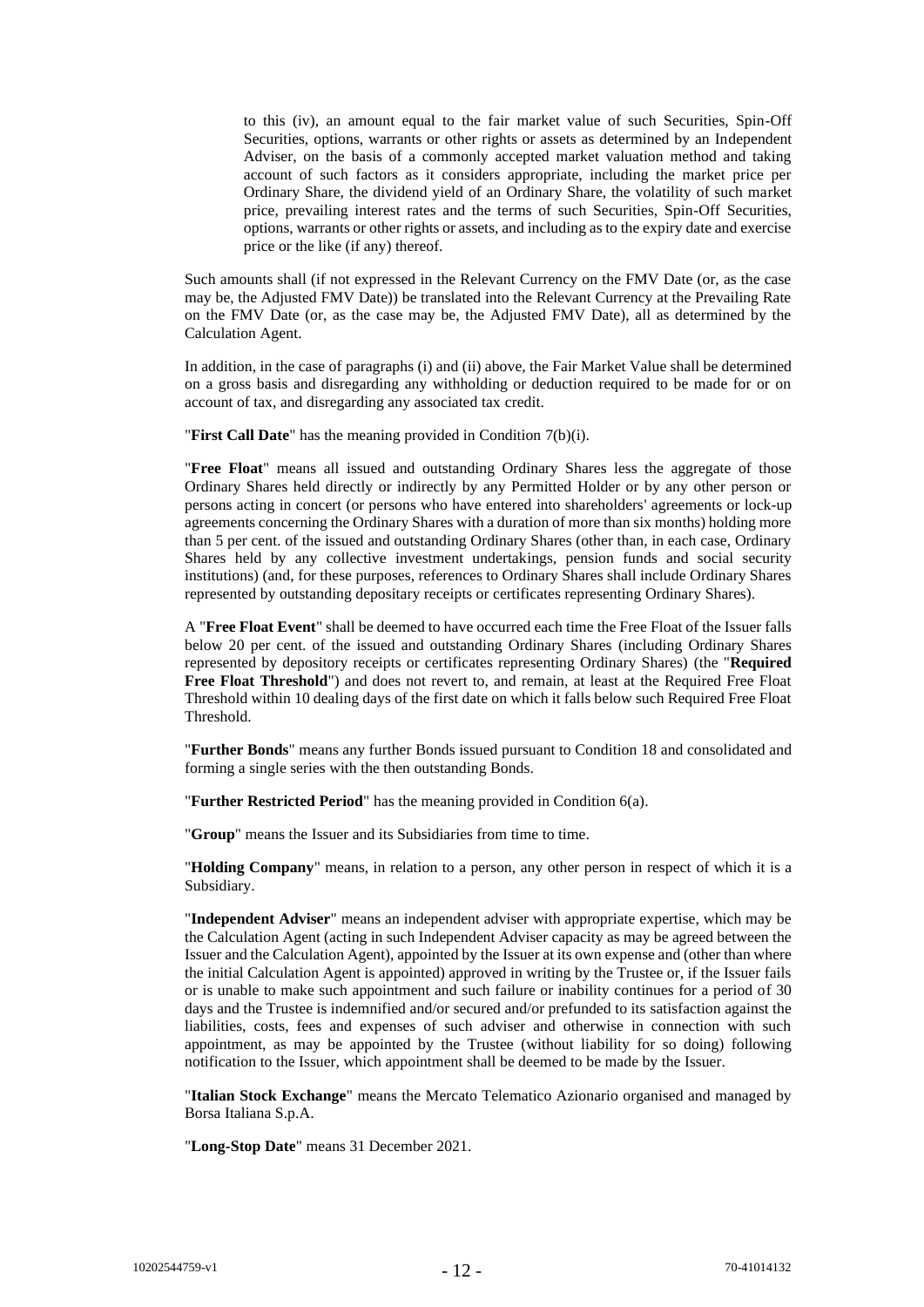"**Market Price**" means the Volume Weighted Average Price of an Ordinary Share on the relevant Reference Date, translated, if not in euro, into euro at the Prevailing Rate on the Reference Date, provided that if any Dividend or other entitlement in respect of the Ordinary Shares is announced, whether on or prior to or after the relevant Settlement Date in circumstances where the record date or other due date for the establishment of entitlement in respect of such Dividend or other entitlement shall be on or after the Settlement Date and if, on the relevant Reference Date, the Volume Weighted Average Price of an Ordinary Share is based on a price ex- such Dividend or ex-such other entitlement, then such Volume Weighted Average Price shall be increased by an amount equal to the Fair Market Value (translated, if not in euro, into euro at the Prevailing Rate on the relevant Reference Date) of such Dividend or other entitlement per Ordinary Share as at the date of the first public announcement of the amount and/or terms of such Dividend or other entitlement (or if that is not a dealing day, the immediately preceding dealing day), as determined by the Calculation Agent on a gross basis and disregarding any withholding or deduction required to be made for or on account of tax, and disregarding any associated tax credit and provided that, for the avoidance of doubt, there shall be no double-counting in respect of any Dividend or entitlement.

"**Material Subsidiary**" means, at any time, a Subsidiary which has Consolidated EBITDA (calculated as though it applied it only to such Subsidiary and its group) representing 10 per cent. or more of the Consolidated EBITDA of the Issuer and its Subsidiaries.

"**Maturity Date**" means 5 May 2028.

"**Newco Scheme**" means a Scheme of Arrangement which effects the interposition of a limited liability company ("**Newco**") between the Shareholders immediately prior to completion of the Scheme of Arrangement (the "**Existing Shareholders**") and the Issuer, provided that (i) only ordinary shares or units or equivalent of Newco or depositary or other receipts or certificates representing ordinary shares or units or equivalent of Newco are issued to Existing Shareholders (except for a nominal holding by initial subscribers); (ii) immediately upon completion of the Scheme of Arrangement, the only shareholders of Newco or, as the case may be, the only holders of depositary or other receipts or certificates representing ordinary shares or units or equivalent of Newco are Existing Shareholders holding in substantially the same proportions as immediately prior to completion of the Scheme of Arrangement; (iii) immediately after completion of the Scheme of Arrangement, Newco is (or one or more wholly-owned Subsidiaries of Newco are) the only shareholder (or shareholders) of the Issuer; (iv) all Subsidiaries of the Issuer immediately prior to the Scheme of Arrangement (other than Newco, if Newco is then a Subsidiary of the Issuer) are Subsidiaries of the Issuer (or of Newco) immediately after completion of the Scheme of Arrangement; and (v) immediately after completion of the Scheme of Arrangement the Issuer (or Newco) holds, directly or indirectly, the same percentage of the ordinary share capital and equity share capital of those Subsidiaries as was held by the Issuer immediately prior to the Scheme of Arrangement.

"**Newco Scheme Modification**" has the meaning provided in Condition [14\(a\).](#page-50-0)

"**Non-Cash Dividend**" has the meaning provided in Condition [6\(b\)\(iii\).](#page-21-1)

"**OECD State**" means a member state of the Organization for Economic Cooperation and Development. "**Offer Period**" has the meaning provided in Condition [7\(e\).](#page-39-0)

"**Optional Redemption Date**" has the meaning provided in Condition [7\(b\).](#page-37-1)

"**Optional Redemption Notice**" has the meaning provided in Condition [7\(b\).](#page-37-1)

"**Ordinary Shares**" means fully paid ordinary shares in the capital of the Issuer with, on the Closing Date, a par value of Euro 1.00 and shall include any such ordinary shares held in treasury by the Issuer (and, as at the Closing Date, the ISIN of the Ordinary Shares is IT0003492391).

"**Parity Value**" means, in respect of any dealing day, the amount determined by the Calculation Agent and calculated as follows:

 $PV = N x VWAP$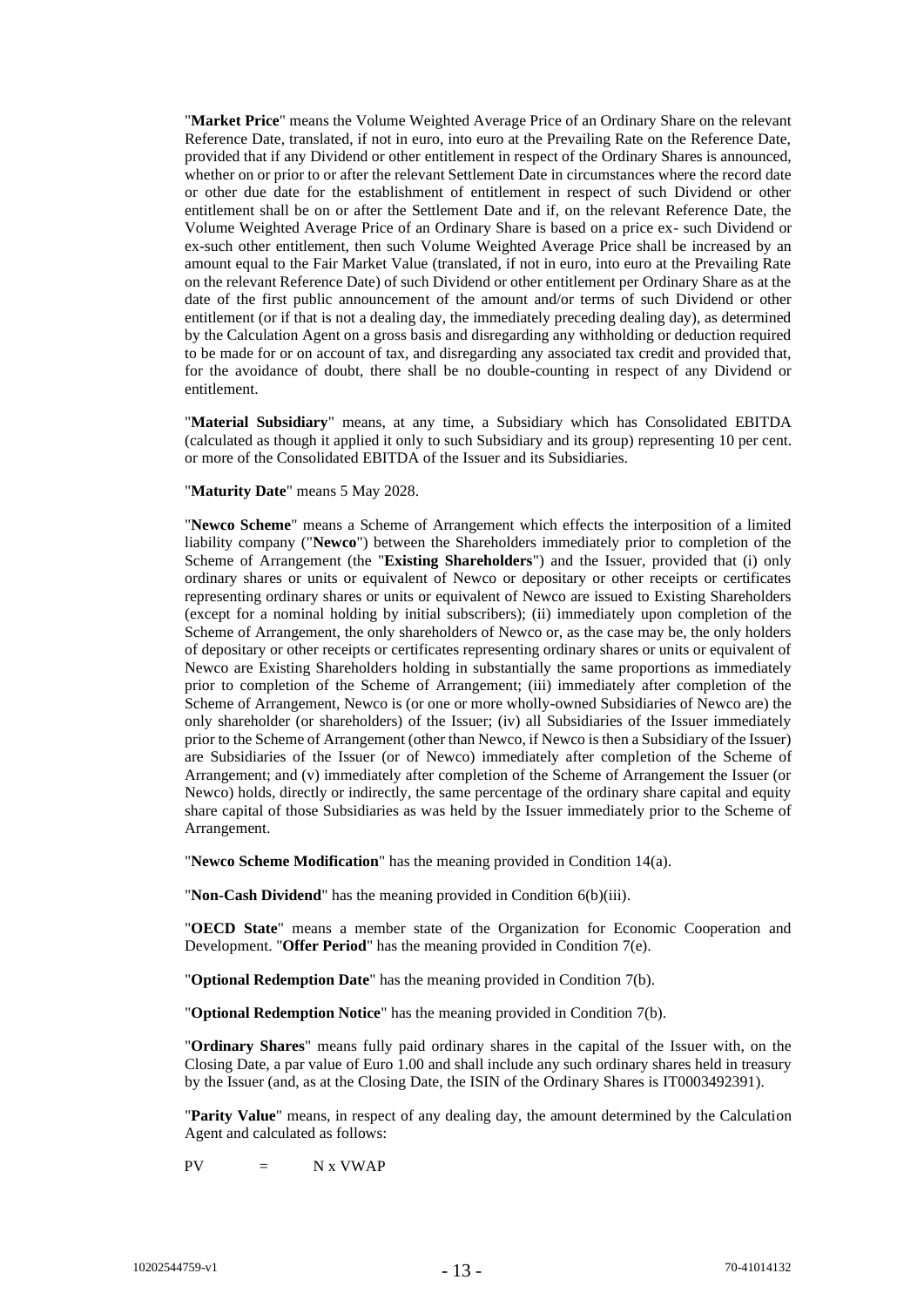where

 $PV =$  the Parity Value

- N  $=$   $\epsilon$ 100,000 divided by the Conversion Price in effect on such dealing day, (which shall be the Relevant Event Conversion Price if such Relevant Event Conversion Price would apply in respect of any exercise of Conversion Rights in respect of which the Conversion Date would fall on such dealing day,) provided that if (A) such dealing day falls on or after (i) the Ex-Date in relation to any entitlement in respect of which an adjustment is required to be made to the Conversion Price pursuant to Condition [6\(b\)\(i\),](#page-20-0) [6\(b\)\(ii\),](#page-21-0)  $6(b)(iii)$ ,  $6(b)(iv)$ ,  $6(b)(v)$  or  $6(b)(ix)$  or (ii) the relevant date of first public announcement (as applicable pursuant to Condition  $6(b)(vi)$ ,  $6(b)(vii)$  or  $6(b)(viii)$  in respect of which an adjustment is required to be made to the Conversion Price pursuant to Condition  $6(b)(vi)$ ,  $6(b)(vii)$  or  $6(b)(viii)$ , and (B) such adjustment is not yet in effect on such dealing day, the Conversion Price in effect on such dealing day shall for the purpose of this definition only be multiplied by the adjustment factor subsequently determined by the Calculation Agent to be applicable in respect of the relevant Conversion Price adjustment.
- VWAP = the Volume Weighted Average Price of an Ordinary Share (translated if necessary into euro at the Prevailing Rate) on such dealing day.

"**Permitted Holders**" means Finde societá semplice and any of its Affiliates and/or entity which is a successor of Finde societá semplice.

"**Permitted Transaction**" has the meaning provided in Condition [6\(l\).](#page-36-0)

a "**person**" includes any individual, company, corporation, firm, partnership, joint venture, trust, undertaking, association, organisation, or state or agency of a state or any political subdivisions thereof (in each case whether or not being a separate legal entity).

"**Physical Settlement Date**" means the date specified as such in any Physical Settlement Notice and which shall be not earlier than 10 nor later than 20 Milan business days after the date on which the Physical Settlement Notice is given.

"**Physical Settlement Notice**" has the meaning provided in Condition [6\(a\).](#page-18-1)

"**Potential Event of Default**" means an event or circumstance which would, with the giving of notice, lapse of time, issue of a certificate and/or fulfilment of any other requirement provided for in Condition [10,](#page-43-0) become an Event of Default.

"**Prevailing Rate**" means, in respect of any pair of currencies on any day, the spot mid-rate of exchange between the relevant currencies prevailing as at 12 noon (London time) on that date (for the purpose of this definition, the "**Original Date**") as appearing on or derived from Bloomberg page BFIX (or any successor page) in respect of such pair of currencies, or, if such a rate cannot be so determined, the rate prevailing as at 12 noon (London time) on the immediately preceding day on which such rate can be so determined, provided that if such immediately preceding day falls earlier than the fifth day prior to the Original Date or if such rate cannot be so determined (all as determined by the Calculation Agent), the Prevailing Rate in respect of the Original Date shall be the rate determined in such other manner as an Independent Adviser shall consider appropriate.

"**Put Date**" has the meaning provided in Conditio[n 7\(f\).](#page-40-0)

"**Put Exercise Notice**" has the meaning provided in Condition [7\(f\).](#page-40-0)

"**Record Date**" has the meaning provided in Conditio[n 8\(c\).](#page-41-1)

"**Reference Date**" means, in relation to a Retroactive Adjustment, the date as of which the relevant Retroactive Adjustment takes effect or, in any such case, if that is not a dealing day, the next following dealing day.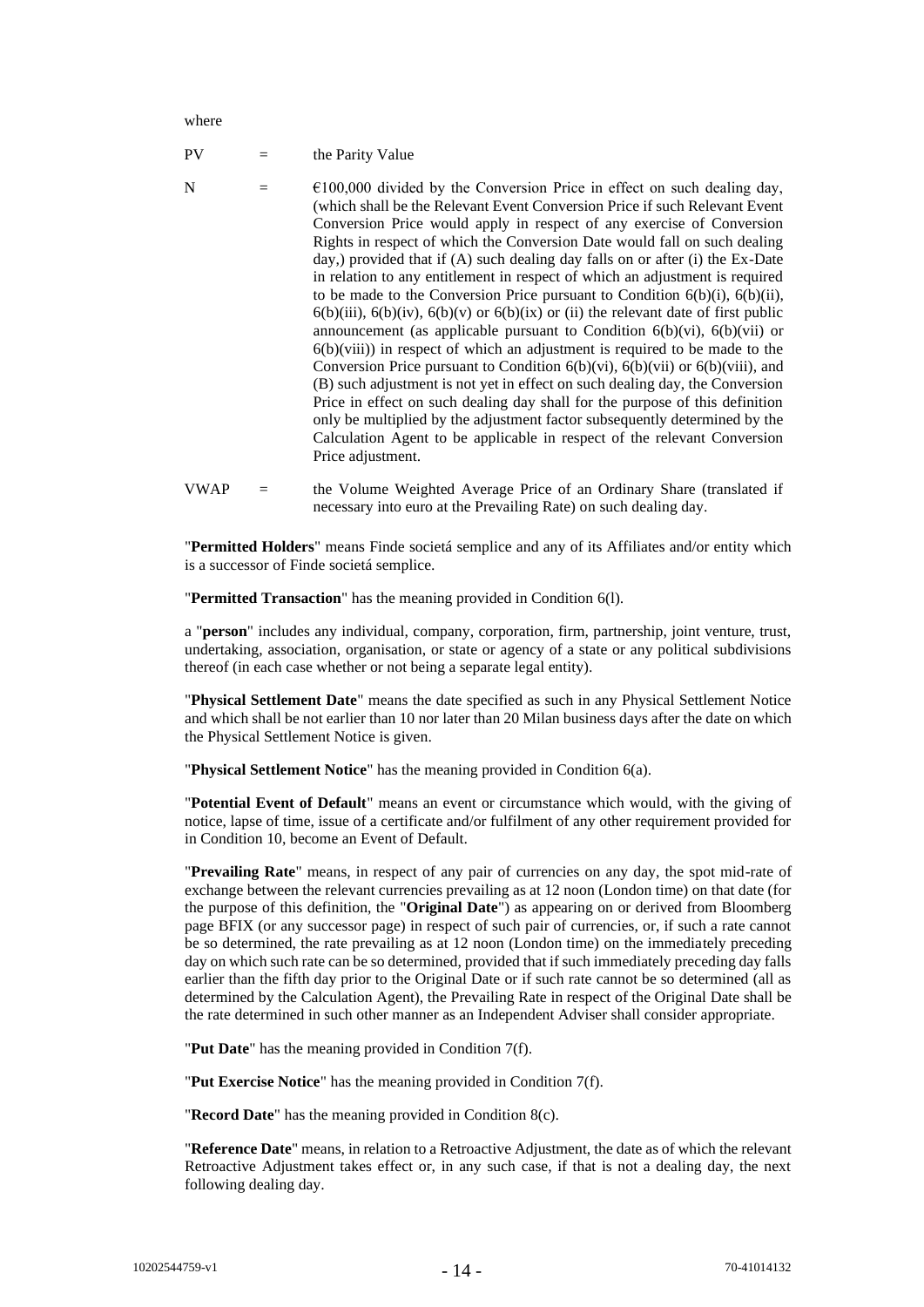"**Reference Shares**" means, in respect of the exercise of Conversion Rights by a Bondholder, the number of Ordinary Shares (rounded down, if necessary, to the nearest whole number) determined by the Calculation Agent by dividing the principal amount of the Bonds which are the subject of the relevant exercise of Conversion Rights by the Conversion Price in effect on the relevant Conversion Date, except that where the Conversion Date falls on or after the date an adjustment to the Conversion Price takes effect pursuant to Conditions  $6(b)(i)$ ,  $6(b)(ii)$ ,  $6(b)(ii)$ ,  $6(b)(iv)$ ,  $6(b)(v)$ or [6\(b\)\(ix\)](#page-28-0) but on or prior to the record date or other due date for establishment of entitlement in respect of the relevant event giving rise to such adjustment, then the Conversion Price in respect of such exercise shall be such Conversion Price as would have been applicable to such exercise had no such adjustment been made.

"**Register**" has the meaning provided in Conditio[n 4\(a\).](#page-17-1)

"**Regulated Market**" means the regulated market of the Italian Stock Exchange, the regulated market of the London Stock Exchange, or a market as defined by Article 4.1 (21) of Directive 2014/65/EU (as amended) of the European Parliament and of the Council on markets in financial instruments.

"**Relevant Currency**" means, at any time, the currency in which the Ordinary Shares are quoted or dealt in at such time on the Relevant Stock Exchange.

"**Relevant Date**" means, in respect of any Bond, whichever is the later of:

- (i) the date on which payment in respect of it first becomes due; and
- $(iii)$  if any amount payable is improperly withheld or refused, the earlier of (a) the date on which payment in full of the amount outstanding is made and (b) the date falling seven days after the date on which the Trustee or the Principal Paying, Transfer and Conversion Agent has given notice to Bondholders of receipt of all sums due in respect to all the Bonds up to that seventh day (except to the extent that there is failure in the subsequent payment to the relevant holders) as provided in these Conditions.

"**Relevant Event**" means (a) a Change of Control or (b) a Free Float Event.

"**Relevant Event Notice**" has the meaning provided in Condition [6\(g\).](#page-33-0)

**"Relevant Event Period**" means the period commencing on the occurrence of a Relevant Event and ending 60 days following the Relevant Event or, if later, 60 days following the date on which a Relevant Event Notice is given to Bondholders as required by Condition [6\(g\).](#page-33-0)

"**Relevant Fiscal Year**" has the meaning provided in Condition [6\(b\)\(iii\)\(B\).](#page-22-0)

"**Relevant Indebtedness**" means any present or future indebtedness (whether being principal, interest or other amounts), in the form of or evidenced or represented by notes, bonds, debentures, loan stock or other similar debt instruments, which are, or are capable of being, quoted, listed or ordinarily dealt in or traded on any regulated or unregulated stock exchange, over-the-counter or other securities market (including, for the avoidance of doubt, securities markets located outside the European Union).

"**Relevant Period**" means each period of twelve months ending on or about the most recent date for which internal consolidated financial statements of the Issuer are available.

"**Relevant Stock Exchange**" means:

- (i) in respect of the Ordinary Shares, the Italian Stock Exchange or, if at the relevant time the Ordinary Shares are not at that time listed and admitted to trading on the Italian Stock Exchange, the principal stock exchange or securities market on which the Ordinary Shares are then listed, admitted to trading or quoted or dealt in, and
- (ii) in respect of any Securities (other than Ordinary Shares), Spin-Off Securities, options, warrants or other rights or assets, the principal stock exchange or securities market on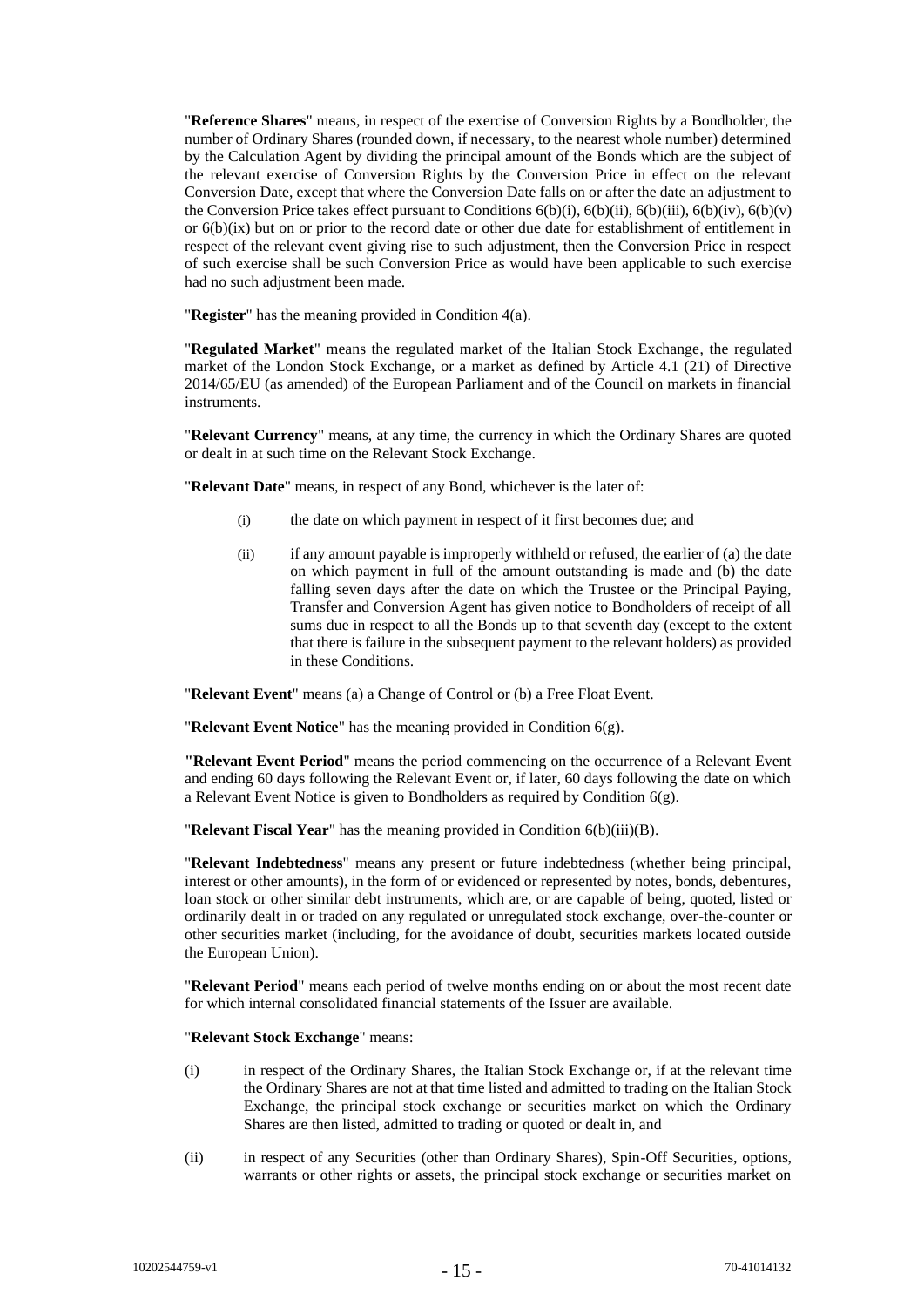which such Securities, Spin-Off Securities, options, warrants or other rights or assets are then listed, admitted to trading or quoted or dealt in,

where "**principal stock exchange or securities market**" shall mean the stock exchange or securities market on which such Ordinary Shares, Securities, Spin-Off Securities, options, warrants or other rights or assets are listed, admitted to trading or quoted or dealt in, provided that if such Ordinary Shares, Securities, Spin-Off Securities, options, warrants or other rights or assets are listed, admitted to trading or quoted or dealt in (as the case may be) on more than one stock exchange or securities market at the relevant time, then "**principal stock exchange or securities market**" shall mean that stock exchange or securities market on which such Ordinary Shares, Securities, Spin-Off Securities, options, warrants or other rights or assets are then traded as determined by the Calculation Agent (if the Calculation Agent determines that it is able to make such determination) or (in any other case) by an Independent Adviser by reference to the stock exchange or securities market with the highest average daily trading volume in respect of such Ordinary Shares, Securities, Spin-Off Securities, options, warrants or other rights or assets.

"**Restricted Period**" has the meaning provided in Conditio[n 6\(a\).](#page-18-1)

A "**Retroactive Adjustment**" shall occur if the Conversion Date (or, as the case may be, Settlement Date) in relation to any exercise of Conversion Rights (or, as the case may be, Settlement Rights) shall be (i) after the date (the "**RA Reference Date**") which is the record date in respect of any consolidation, reclassification, redesignation or sub-division as is mentioned in Conditio[n 6\(b\)\(i\),](#page-20-0) or which is the record date or other due date for the establishment of entitlement for any such issue, distribution, grant or offer (as the case may be) as is mentioned in Condition  $6(b)(ii)$ ,  $6(b)(iii)$ ,  $6(b)(iv)$ ,  $6(b)(v)$  or  $6(b)(ix)$ , or which is the date of the first public announcement of the terms of any such issue or grant as is mentioned in Condition [6\(b\)\(vi\)](#page-25-0) an[d 6\(b\)\(vii\)](#page-26-0) or of the terms of any such modification as is mentioned in Condition [6\(b\)\(viii\);](#page-27-0) and (ii) before the relevant adjustment to the Conversion Price becomes effective under Condition [6\(b\).](#page-20-1)

"**Scheme of Arrangement**" means a scheme of arrangement, share for share exchange or analogous procedure.

"**Securities**" means any securities including, without limitation, Ordinary Shares and any other shares in the capital of the Issuer, and options, warrants or other rights to subscribe for or purchase or acquire Ordinary Shares or any other shares in the capital of the Issuer.

"**Settlement Date**" has the meaning provided in Condition [6\(h\).](#page-34-0)

"**Settlement Notice**" has the meaning provided in Condition [6\(h\).](#page-34-0)

"**Settlement Period**" has the meaning provided in Condition [6\(a\).](#page-18-1)

"**Settlement Right**" has the meaning provided in Condition [6\(a\).](#page-18-1)

"**Shareholders**" means the holders of Ordinary Shares.

"**Shareholder Event Notice**" has the meaning provided in Condition [7\(c\).](#page-38-0)

"**Shareholder Event Notice Deadline**" has the meaning provided in Condition [7\(c\).](#page-38-0)

"**Shareholder Event Redemption Date**" has the meaning provided in Condition [7\(c\).](#page-38-0)

"**Shareholder Resolutions**" has the meaning provided in Condition [7\(c\).](#page-38-0)

"**Specified Date**" has the meaning provided in Conditions [\(b\)](#page-20-1)[\(vi\),](#page-25-0)[6\(b\)\(vii\)](#page-26-0) and [6\(b\)\(viii\).](#page-27-0)

"**Specified Taxes**" has the meaning provided in Condition [6\(h\).](#page-34-0)

"**Spin-Off**" means:

(a) a distribution of Spin-Off Securities by the Issuer to Shareholders as a class; or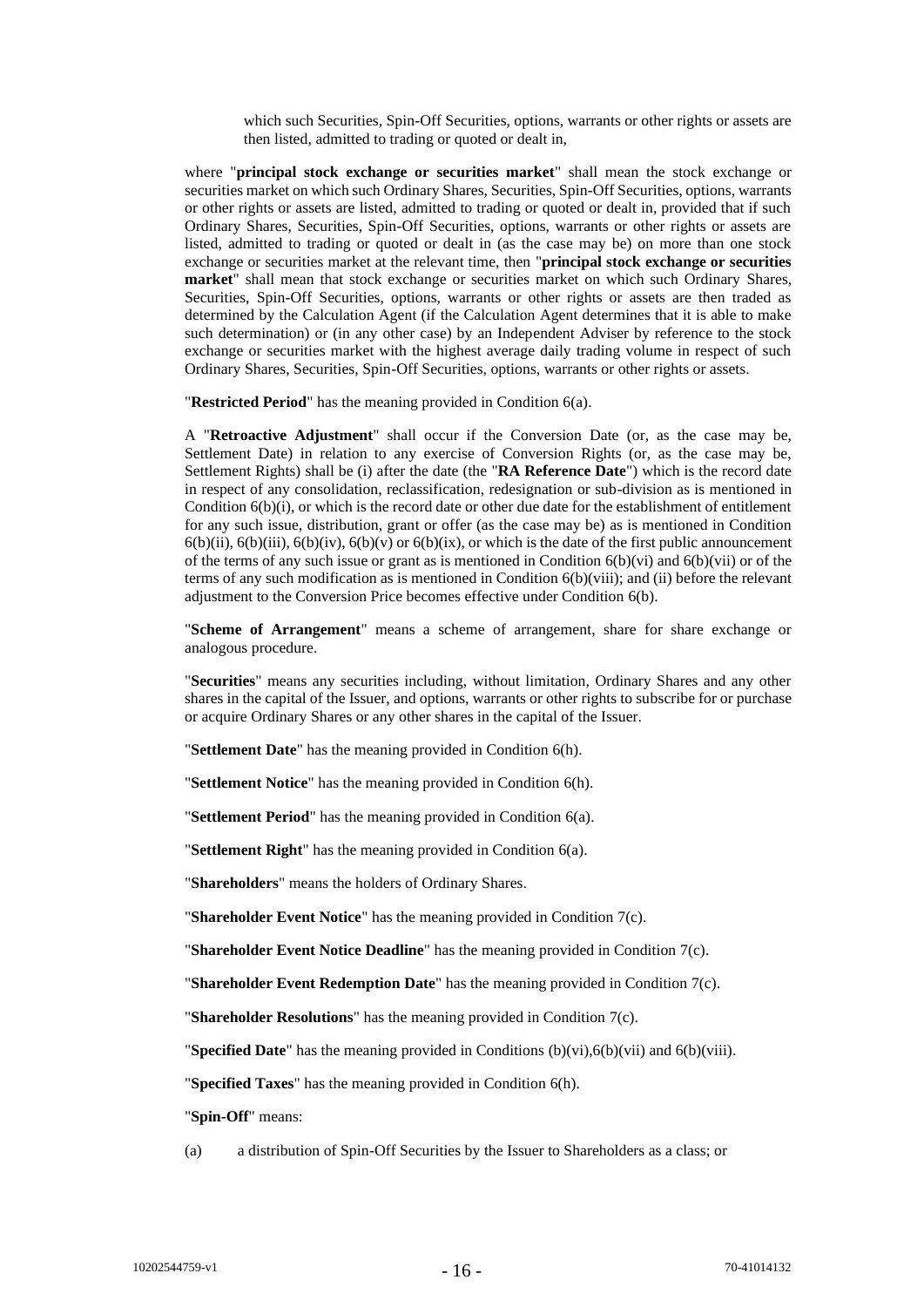(b) any issue, transfer or delivery of any property or assets (including cash or shares or other securities of or in or issued or allotted) by any entity (other than the Issuer) to Shareholders as a class or, in the case of or in connection with a Scheme of Arrangement, Existing Shareholders as a class (but excluding the issue and allotment of ordinary shares (or depositary or other receipts or certificates representing such ordinary shares) by Newco to Existing Shareholders as a class), pursuant in each case to any arrangements with the Issuer or any of its Subsidiaries.

"**Spin-Off Securities**" means equity share capital of an entity other than the Issuer or options, warrants or other rights to subscribe for or purchase equity share capital of an entity other than the Issuer, including, without limitation, securities issued upon a de-merger of the Issuer in accordance with Article 2506 and ff. of the Italian Civil Code.

"**Subsidiary**" means an entity of which a person has a direct or indirect control and control for this purpose means the power to direct the management of the entity whether through the ownership of voting capital, by contract or otherwise and which is consolidated in that person's financial statements.

"**Successor in Business**" has the meaning provided in Conditio[n 6\(l\).](#page-36-0)

"**TARGET Business Day**" means a day (other than a Saturday or Sunday) on which the TARGET System is operating.

"**TARGET System**" means the Trans-European Automated Real-Time Gross Settlement Express Transfer (known as TARGET2) system which was launched on 19 November 2007 or any successor thereto.

"**Tax Redemption Date**" has the meaning provided in Condition [7\(d\).](#page-38-1)

"**Tax Redemption Notice**" has the meaning provided in Condition [7\(d\).](#page-38-1)

"**Threshold Amount**" has the meaning provided in Condition [6\(b\)\(iii\)\(B\).](#page-22-0)

"**Volume Weighted Average Price**" means, in respect of an Ordinary Share, Security or, as the case may be, a Spin-Off Security, on any dealing day in respect thereof, the volume weighted average price on such dealing day on the Relevant Stock Exchange of an Ordinary Share, Security or, as the case may be, a Spin-Off Security, as published by or derived from Bloomberg page HP (or any successor page) (setting Weighted Average Line or any other successor setting and using values not adjusted for any event occurring after such dealing day; and for the avoidance of doubt, all values will be determined with all adjustment settings on the DPDF Page, or any successor or similar setting, switched off) in respect of such Ordinary Share, Security, or, as the case may be, Spin-Off Security (and for the avoidance of doubt such Bloomberg page for the Ordinary Shares as at the Closing Date is DIA IM Equity HP) if any or, in any such case, such other source (if any) as shall be determined to be appropriate by an Independent Adviser on such dealing day provided that:

- (i) if on any such dealing day (for the purposes of this definition, the "**Original Date**") such price is not available or cannot otherwise be determined as provided above, the Volume Weighted Average Price of an Ordinary Share, Security or Spin-Off Security, as the case may be, in respect of such dealing day shall be the Volume Weighted Average Price, determined as provided above, on the immediately preceding dealing day on which the same can be so determined, provided however that if such immediately preceding dealing day falls prior to the fifth day before the Original Date, the Volume Weighted Average Price in respect of such dealing day shall be considered to be not capable of being determined pursuant to this proviso (i); and
- (ii) if the Volume Weighted Average Price cannot be determined as aforesaid, the Volume Weighted Average Price of an Ordinary Share, Security or Spin-Off Security, as the case may be, shall be determined as at the Original Date by an Independent Adviser in such manner as it shall determine to be appropriate,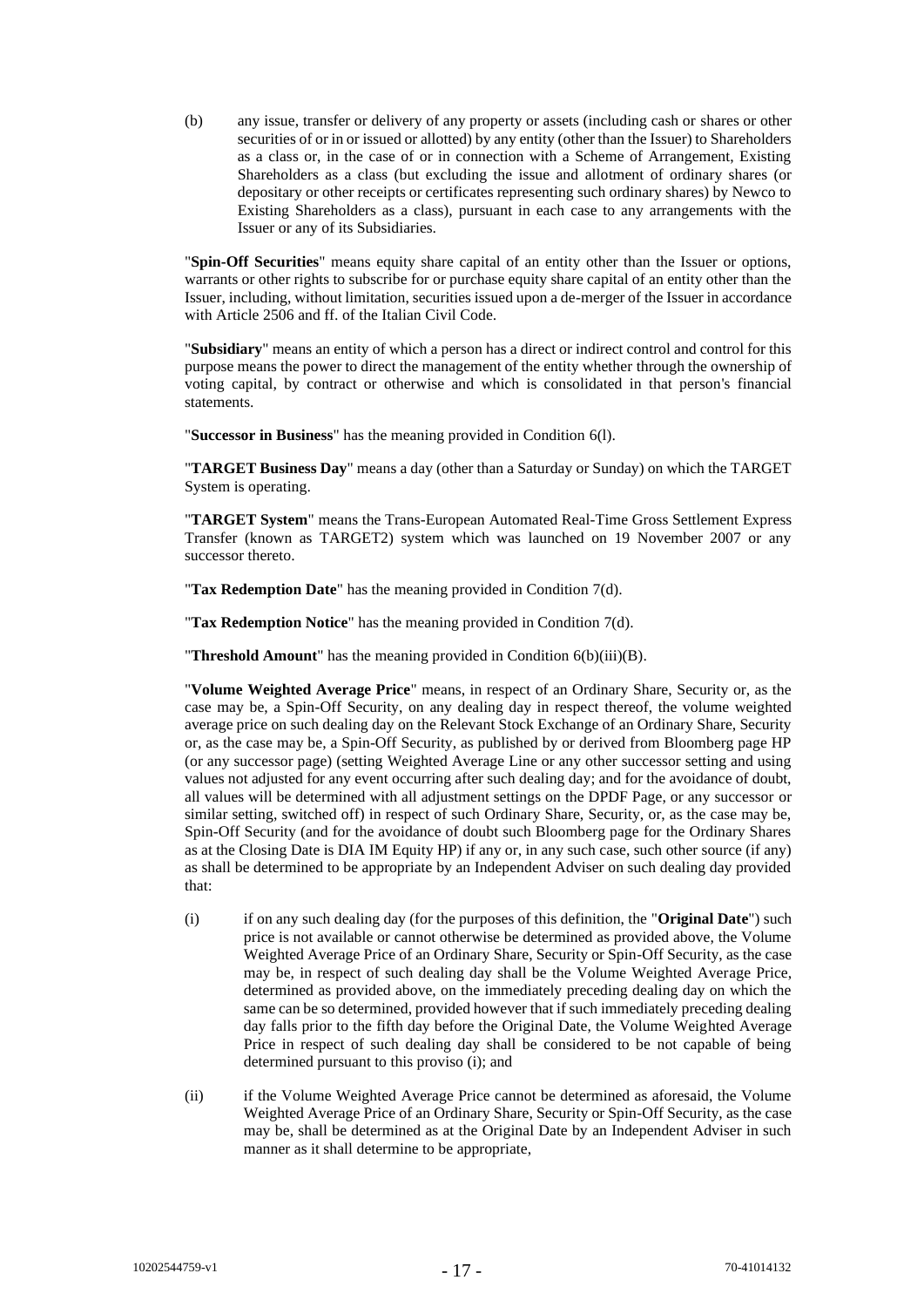and the Volume Weighted Average Price determined as aforesaid on or as at any dealing day shall, if not in the Relevant Currency, be translated into the Relevant Currency at the Prevailing Rate on such dealing day.

"**Voting Rights**" means in relation to any entity the right generally to vote at a general meeting of shareholders of such entity (irrespective of whether or not, at the time, stock of any other class or classes shall have, or might have, voting power by reason of the happening of any contingency).

"**€**" and "**euro**" means the currency introduced at the start of the third stage of European economic and monetary union pursuant to the Treaty establishing the European Community, as amended.

References to any act or statute or any provision of any act or statute shall be deemed also to refer to any statutory modification or re-enactment thereof or any statutory instrument, order or regulation made thereunder or under such modification or re-enactment.

References to any issue or offer or grant to Shareholders or Existing Shareholders "**as a class**" or "**by way of rights**" shall be taken to be references to an issue or offer or grant to all or substantially all Shareholders or Existing Shareholders, as the case may be, other than Shareholders or Existing Shareholders, as the case may be, to whom, by reason of the laws of any territory or requirements of any recognised regulatory body or any other stock exchange or securities market in any territory or in connection with fractional entitlements, it is determined not to make such issue or offer or grant.

In making any calculation or determination of Closing Price, Current Market Price or Volume Weighted Average Price, such adjustments (if any) shall be made and as the Calculation Agent or an Independent Adviser considers appropriate to reflect any consolidation or sub-division of the Ordinary Shares or any issue of Ordinary Shares by way of capitalisation of profits or reserves, or any like or similar event.

For the purposes of Conditions [6\(a\),](#page-18-1) [\(b\),](#page-20-1) [\(c\),](#page-31-0) [\(e\),](#page-32-0) [\(h\)](#page-34-0) and [\(i\)](#page-35-0) and Condition [11](#page-44-0) only, (i) references to the "**issue**" of Ordinary Shares or Ordinary Shares being "**issued**" shall include the transfer and/or delivery of Ordinary Shares, whether newly issued and allotted or previously existing or held by or on behalf of the Issuer or any of its Subsidiaries, and (i) Ordinary Shares held by or on behalf of the Issuer or any of its Subsidiaries (and which, in the case of Condition [6\(b\)\(iv\),](#page-23-0) do not rank for the relevant right or other entitlement) shall not be considered as or treated as "**in issue**" or "**issued**", or entitled to receive the relevant Dividend, right or other entitlement.

# <span id="page-17-1"></span><span id="page-17-0"></span>4. **Registration and Transfer of Bonds**

(a) Registration

The Issuer will cause a register (the "**Register**") to be kept at the specified office of the Registrar outside the United Kingdom on which will be entered the names and addresses of the holders of the Bonds and the particulars of the Bonds held by them and of all transfers, redemptions and conversions of Bonds.

(b) Transfer

Bonds may, subject to the terms of the Agency Agreement and to Conditions [4\(c\)](#page-18-2) and [4\(d\),](#page-18-3) be transferred in whole or in part (but always in an Authorised Denomination) by lodging the relevant Bond (with the form of application for transfer in respect thereof duly executed and duly stamped where applicable) at the specified office of the Registrar or any Paying, Transfer and Conversion Agent.

No transfer of a Bond will be valid unless and until entered on the Register. A Bond may be registered only in the name of, and transferred only to, a named person (or persons, not exceeding four in number).

The Registrar will within seven business days, in the place of the specified office of the Registrar, of any duly made application for the transfer of a Bond, register the relevant transfer and deliver a new Bond to the transferee (and, in the case of a transfer of part only of a Bond, deliver a Bond for the untransferred balance to the transferor) at the specified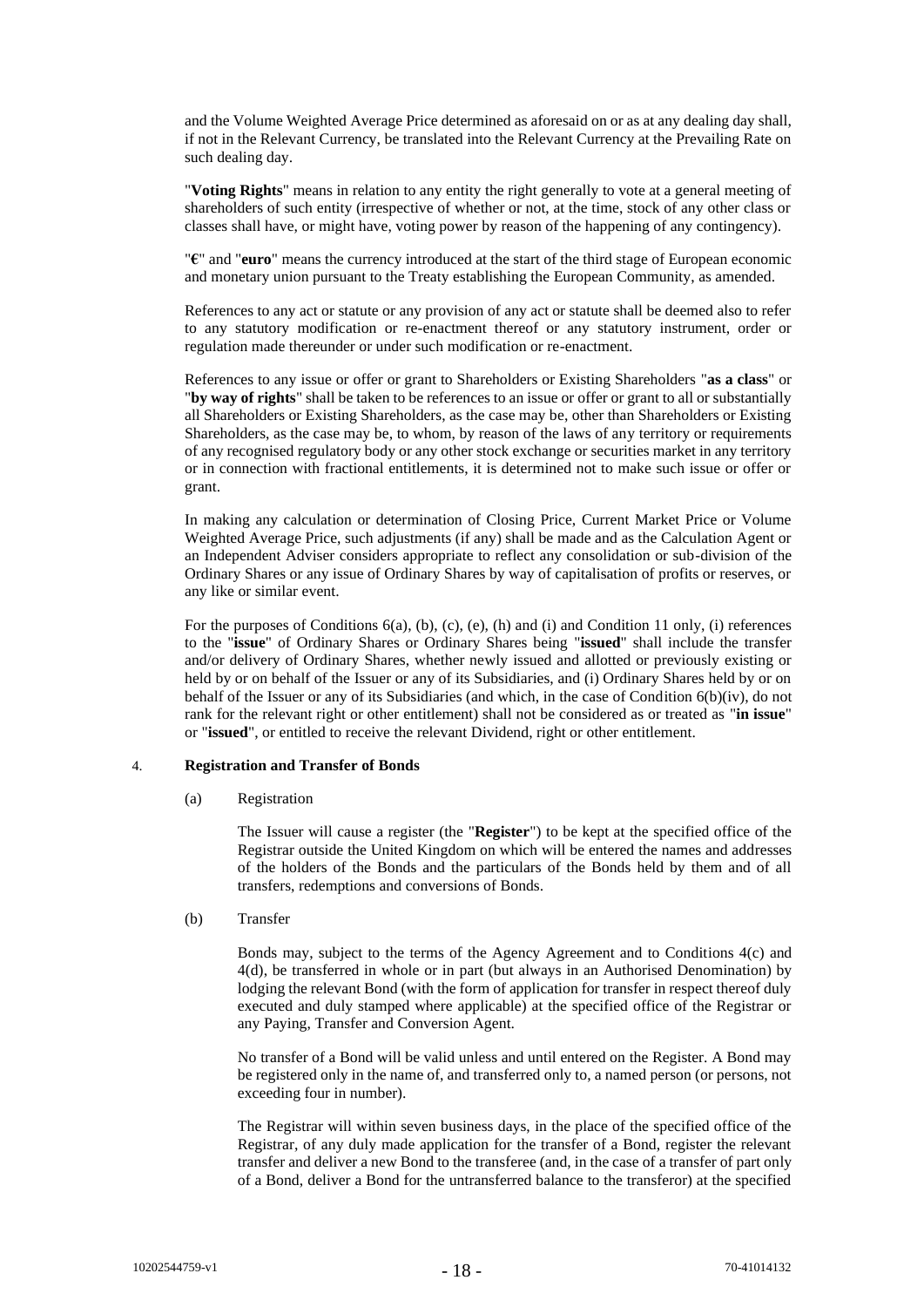office of the Registrar or (at the risk and, if mailed at the request of the transferee or, as the case may be, the transferor otherwise than by ordinary mail, at the expense of the transferee or, as the case may be, the transferor) mail the Bond by uninsured mail to such address as the transferee or, as the case may be, the transferor may request.

<span id="page-18-2"></span>(c) Formalities Free of Charge

Such transfer will be effected without charge subject to (i) the person making such application for transfer paying or procuring the payment of any taxes, duties and other governmental charges in connection therewith, (ii) the Registrar being satisfied with the documents of title and/or identity of the person making the application and (iii) such reasonable regulations as the Issuer may from time to time agree with the Registrar (and as initially set out in the Agency Agreement).

# <span id="page-18-3"></span>(d) Closed Periods

Neither the Issuer nor the Registrar will be required to register the transfer of any Bond (or part thereof) (i) during the period of 7 days ending on and including the Record Date immediately prior to the Maturity Date or any earlier date fixed for redemption of the Bonds pursuant to Condition [7\(b\)](#page-37-1) o[r 7\(c\);](#page-38-0) (ii) in respect of which a Conversion Notice has been delivered in accordance with Conditio[n 6\(h\);](#page-34-0) or (iii) in respect of which a Bondholder has exercised its right to require redemption pursuant to Condition [7\(f\).](#page-40-0)

# 5. **Interest**

The Bonds do not bear interest.

# <span id="page-18-1"></span><span id="page-18-0"></span>6. **Settlement and Conversion of Bonds**

(a) Settlement Right and Conversion Right

Subject as provided in these Conditions, each Bond shall initially entitle the holder to require the Issuer to redeem such Bond at the relevant Cash Alternative Amount (the "**Settlement Right**") during the Settlement Period.

If the Shareholder Resolutions are passed, the Issuer shall, within 5 Milan business days of the registration of the Shareholder Resolutions with the competent registrar, give notice (the "**Physical Settlement Notice**") to the Bondholders in accordance with Condition [17](#page-53-0) and to the Principal Paying, Transfer and Conversion Agent, the Trustee, the Registrar and the Calculation Agent that, with effect from and including the Physical Settlement Date specified in the Physical Settlement Notice, the Settlement Right relating to the Bonds shall cease to apply and instead the Conversion Right shall apply. Any Settlement Notice delivered in circumstances where the relevant Settlement Date shall fall on or after the Physical Settlement Date shall be void and ineffective.

Subject as provided in these Conditions, if the Issuer shall have given a Physical Settlement Notice, each Bond shall entitle the holder to convert such Bond in circumstances where the relevant Conversion Date falls on or after the Physical Settlement Date (and during the Conversion Period) and to receive the Reference Shares, credited as fully paid, as provided in this Condition [6](#page-18-0) (the "**Conversion Right**").

The initial Conversion Price is  $E$ 210.9339 per Ordinary Share. The Conversion Price is subject to adjustment in the circumstances described in Condition [6\(b\).](#page-20-1)

A Bondholder may exercise the Settlement Right or, from and including the Physical Settlement Date, the Conversion Right in respect of a Bond by delivering such Bond to the specified office of any Paying, Transfer and Conversion Agent in accordance with Condition [6\(h\)](#page-34-0) whereupon the Issuer shall (subject as provided in these Conditions) procure the delivery to, or as directed by, the relevant Bondholder of (in the case of the exercise of a Settlement Right where the relevant Settlement Date falls prior to the Physical Settlement Date) the Cash Alternative Amount or (in the case of the exercise of a Conversion Right where the relevant Conversion Date falls on or after the Physical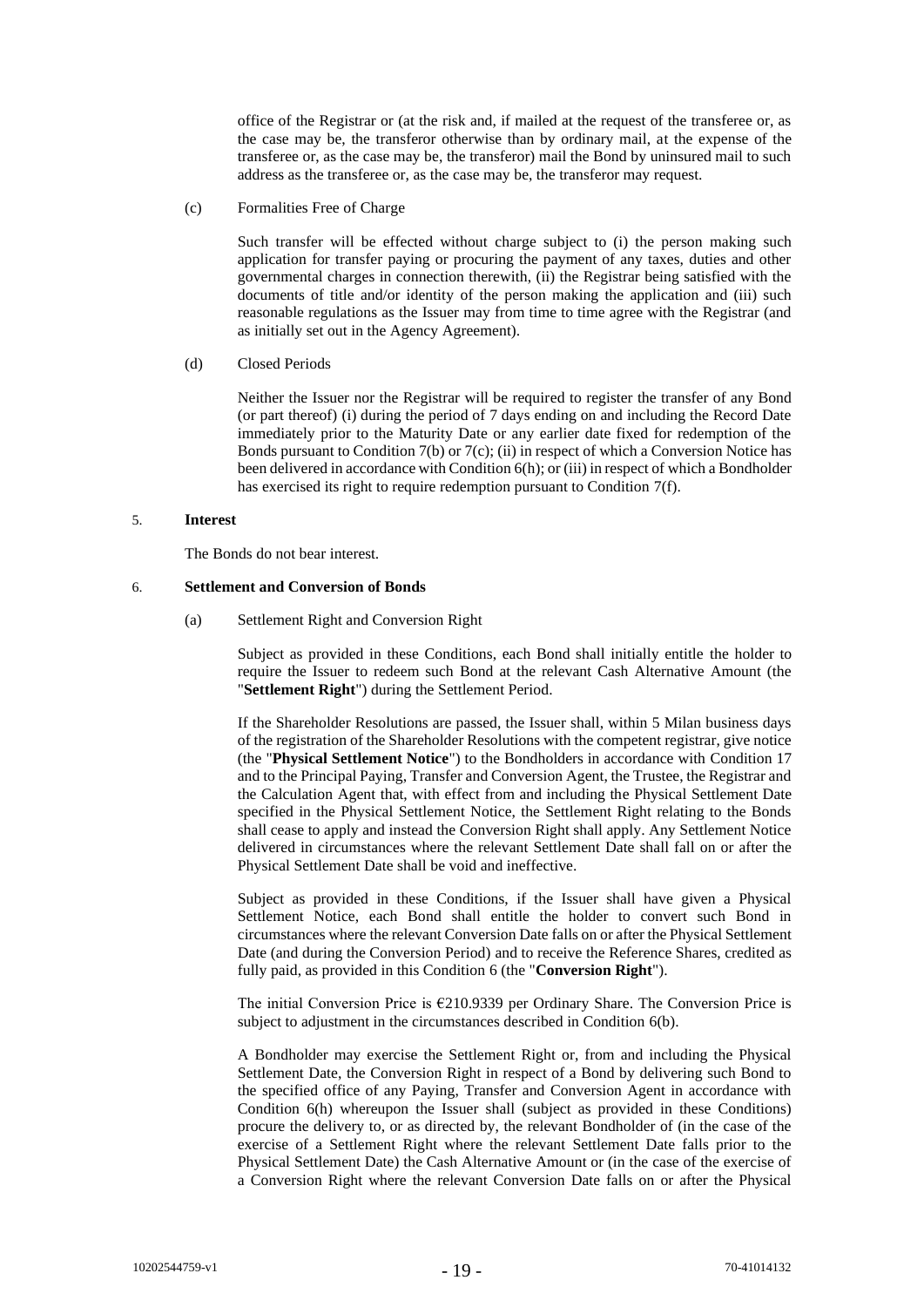Settlement Date) the Reference Shares, credited as paid up in full, in each case as provided in this Condition [6.](#page-18-0)

Subject to and as provided in these Conditions, the Settlement Right or, on or after the Physical Settlement Date (if any), the Conversion Right in respect of a Bond may be exercised, at the option of the holder thereof, at any time subject to any applicable fiscal or other laws or regulations and as hereinafter provided, from (and including):

- (a) (in the case of the Settlement Right) the Long-Stop Date (or, if earlier, and provided that the Physical Settlement Date has not then occurred, the date of the occurrence of a Relevant Event), or
- (b) (in the case of the Conversion Right) the Physical Settlement Date,

in each case (subject as provided below) to (and including) the date falling seven days prior to the Maturity Date or, if such Bond is to be redeemed pursuant to Condition [7\(b\),](#page-37-1) [7\(c\)](#page-38-0) or [7\(d\)](#page-38-1) prior to the Maturity Date, then up to (and including) the date falling seven days before the date fixed for redemption thereof (in the case of redemption pursuant to Condition  $7(b)$  or  $7(d)$ ) or the day immediately preceding the date on which the Shareholder Event Notice is given (in the case of redemption pursuant to Condition [7\(c\)\)](#page-38-0), unless in any such case there shall be a default in making payment in respect of such Bond on such date fixed for redemption, in which event the Settlement Right or, as the case may be, the Conversion Right shall extend up to (and including) the date on which the full amount of such payment becomes available for payment and notice of such availability has been duly given in accordance with Condition [17](#page-53-0) or, if earlier, the Maturity Date or, if the Maturity Date is not a Milan business day, the immediately preceding Milan business day; provided that, in each case, if such final date for the exercise of Settlement Rights or, as the case may be, the Conversion Rights is not a business day at the place aforesaid, then the period for exercise of Settlement Rights or, as the case may be, the Conversion Rights by Bondholders shall end on the immediately preceding business day at the place aforesaid. Settlement Rights shall not be exercisable on or after the Physical Settlement Date.

Settlement Rights or, as the case may be, the Conversion Rights may not be exercised in respect of (i) any Bond following the giving of notice by the holder of such Bond pursuant to Condition [10](#page-43-0) or (ii) a Bond in respect of which the relevant Bondholder has exercised its right to require the Issuer to redeem that Bond pursuant to Condition [7\(f\).](#page-40-0)

In addition, if the board of directors of the Issuer resolves to convene a shareholders' meeting, Conversion Rights in respect of a Bond may not be exercised from and including the date which, on such date, is scheduled to be the seventh dealing day preceding such shareholders' meeting up to and including the date of the shareholders' meeting (the "**Restricted Period**"). Furthermore, if the board of directors of the Issuer resolves to convene a shareholders' meeting to resolve upon the distribution of Dividends, Conversion Rights in respect of a Bond may not be exercised from and including the date which, on such date, is scheduled to be the seventh dealing day preceding such shareholders' meeting up to and including the date immediately preceding the first date on which Ordinary Shares are traded ex the relevant Dividend on the Relevant Stock Exchange (the "**Further Restricted Period**").

Notwithstanding the above, (i) neither the Restricted Period nor the Further Restricted Period may exceed a period of 40 days, (ii) there shall be no Restricted Period nor Further Restricted Period with respect to any shareholder meeting which takes place less than 30 days prior to the Maturity Date and (iii) if the Bonds are to be redeemed pursuant to Condition [7\(b\),](#page-37-1) [7\(c\)](#page-38-0) or [7\(d\)](#page-38-1) prior to the Maturity Date, any Restricted Period or Further Restricted Period in effect as at the date on which the Optional Redemption Notice, the Tax Redemption Notice, or, as the case may be, the Shareholder Event Notice is given in accordance with these Conditions shall end on such date. For the avoidance of doubt, if the first date on which Ordinary Shares are traded ex the relevant Dividend on the Relevant Stock Exchange falls more than 40 days after the start of the Further Restricted Period, such Further Restricted Period shall be deemed to end 40 days after the first day of the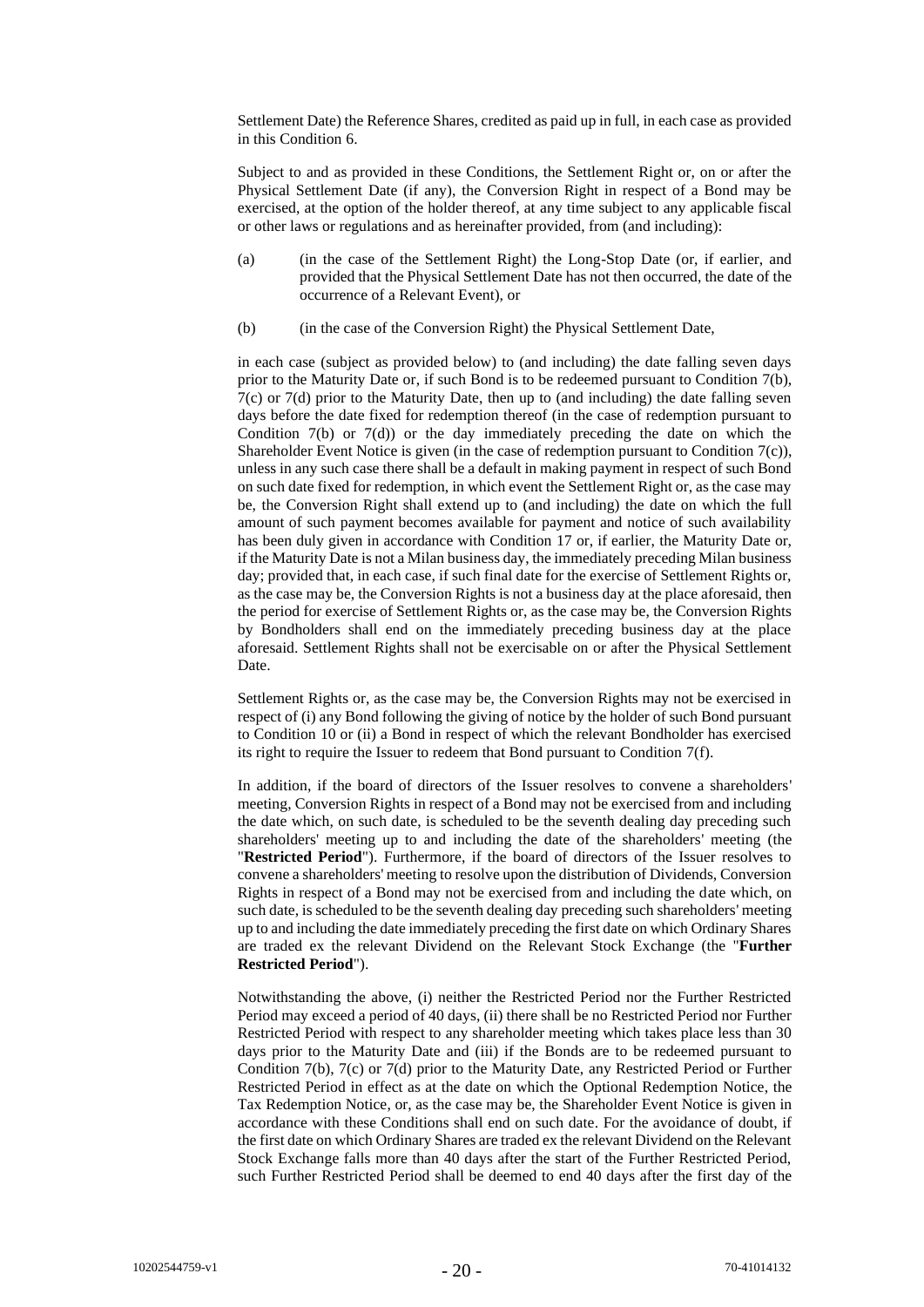Further Restricted Period. Conversion Notices that are received during a Restricted Period or a Further Restricted Period shall be deemed not to have been delivered and shall be null and void.

The periods during which Settlement Rights or, as the case may be, Conversion Rights may (subject as provided herein) be exercised by a Bondholder are referred to as the "**Settlement Period**" and "**Conversion Period**", respectively. For the avoidance of doubt, in the event that the Physical Settlement Date falls before the Long-Stop Date, there will be no Settlement Period unless a Relevant Event has occurred prior to the Physical Settlement Date.

Settlement Rights and Conversion Rights may only be exercised in respect of the whole of the Authorised Denomination of a Bond.

The Issuer will pay the Cash Alternative Amount not later than five TARGET Business Days following the last day of the Cash Alternative Calculation Period by transfer to a Euro account of the payee with a bank in a city in which banks have access to the TARGET System in accordance with the instructions specified by the relevant Bondholder contained in the relevant Settlement Notice.

Fractions of Ordinary Shares will not be issued or delivered on exercise of Conversion Rights or pursuant to Condition [6\(c\)](#page-31-0) and no cash payment or other adjustment will be made in lieu thereof. However, if the Conversion Right in respect of more than one Bond is exercised at any one time pursuant to any one Conversion Notice, the number of such Ordinary Shares to be delivered in respect thereof shall (in accordance with the definition of "Reference Shares") be calculated by the Calculation Agent on the basis of the aggregate principal amount of such Bonds being so converted and rounded down to the nearest whole number of Ordinary Shares.

The Issuer will procure that Ordinary Shares to be issued or delivered on exercise of Conversion Rights will be issued or delivered to the holder of the Bonds completing the relevant Conversion Notice or his nominee if and to the extent so specified in the relevant Conversion Notice. Such Ordinary Shares will be deemed to be issued or delivered as of the relevant Conversion Date. Any Additional Ordinary Shares to be issued or transferred and delivered pursuant to Condition [6\(c\)](#page-31-0) will be deemed to be issued or delivered as of the relevant Reference Date.

<span id="page-20-1"></span><span id="page-20-0"></span>(b) Adjustment of Conversion Price

Upon the occurrence of any of the events described below, the Conversion Price shall be adjusted by the Calculation Agent as follows:

(i) *Consolidation, reclassification, redesignation or subdivision*

If and whenever there shall be a consolidation, reclassification, redesignation or subdivision affecting the number of Ordinary Shares in issue, the Conversion Price shall be adjusted by multiplying the Conversion Price in force immediately prior to the Effective Date by the following fraction:

 $\boldsymbol{A}$ 

 $\overline{B}$ 

where:

- A is the aggregate number of Ordinary Shares in issue immediately before such consolidation, reclassification, redesignation or subdivision, as the case may be; and
- B is the aggregate number of Ordinary Shares in issue immediately after, and as a result of, such consolidation, reclassification, redesignation or subdivision, as the case may be.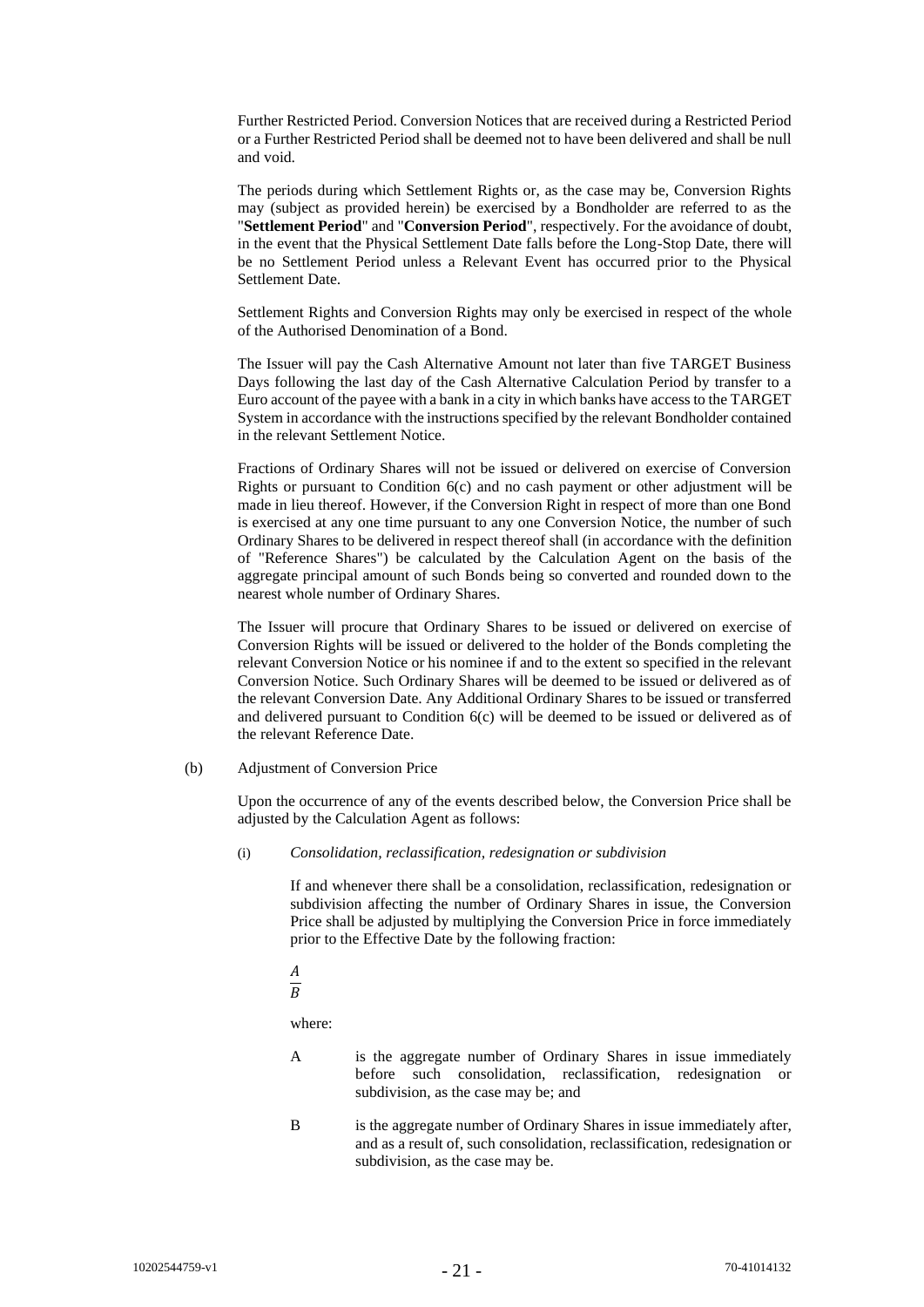Such adjustment shall become effective on the Effective Date.

"**Effective Date**" means, in respect of this paragraph [\(b\)](#page-20-1)[\(i\),](#page-20-0) the date on which the consolidation, reclassification, redesignation or sub-division, as the case may be, takes effect.

#### <span id="page-21-0"></span>(ii) *Capitalisation of profits or reserves*

If and whenever the Issuer shall issue any Ordinary Shares credited as fully paid to Shareholders by way of capitalisation of profits or reserves, including any share premium account or capital redemption reserve (other than an issue of Ordinary Shares constituting a Cash Dividend pursuant to paragraph (a) of the definition of "Dividend") the Conversion Price shall be adjusted by multiplying the Conversion Price in force immediately prior to the Effective Date by the following fraction:

$$
\frac{A}{B}
$$

where:

- A is the aggregate number of Ordinary Shares in issue immediately before such issue; and
- B is the aggregate number of Ordinary Shares in issue immediately after such issue.

Such adjustment shall become effective on the Effective Date.

"**Effective Date**" means, in respect of this paragraph [\(b\)](#page-20-1)[\(ii\),](#page-21-0) the date of issue of such Ordinary Shares.

- <span id="page-21-2"></span><span id="page-21-1"></span>(iii) *Dividends*
	- (A) If and whenever the Issuer shall declare, announce, make or pay any Non-Cash Dividend to Shareholders, the Conversion Price shall be adjusted by multiplying the Conversion Price in force immediately prior to the Effective Date by the following fraction:

$$
\frac{A-B}{A}
$$

$$
\overline{A}
$$

where:

Ais the Current Market Price of one Ordinary Share on the Ex-Date in respect of such Non-Cash Dividend; and

Bis the portion of the Fair Market Value of the aggregate Non-Cash Dividend attributable to one Ordinary Share, with such portion being determined by dividing the Fair Market Value of the aggregate Non-Cash Dividend by the number of Ordinary Shares entitled to receive the relevant Non-Cash Dividend (or, in the case of a purchase, redemption or buy back of Ordinary Shares or any depositary or other receipts or certificates representing Ordinary Shares by or on behalf of the Issuer or any Subsidiary of the Issuer, by the number of Ordinary Shares in issue immediately following such purchase, redemption or buy back, and treating as not being in issue any Ordinary Shares, or any Ordinary Shares represented by depositary or other receipts or certificates, purchased, redeemed or bought back).

Such adjustment shall become effective on the Effective Date.

"**Effective Date**" means, in respect of this paragrap[h \(b\)](#page-20-1)[\(iii\)](#page-21-1)[\(A\)](#page-21-2) the later of (i) the Ex-Date in respect of such Non-Cash Dividend and (ii) the first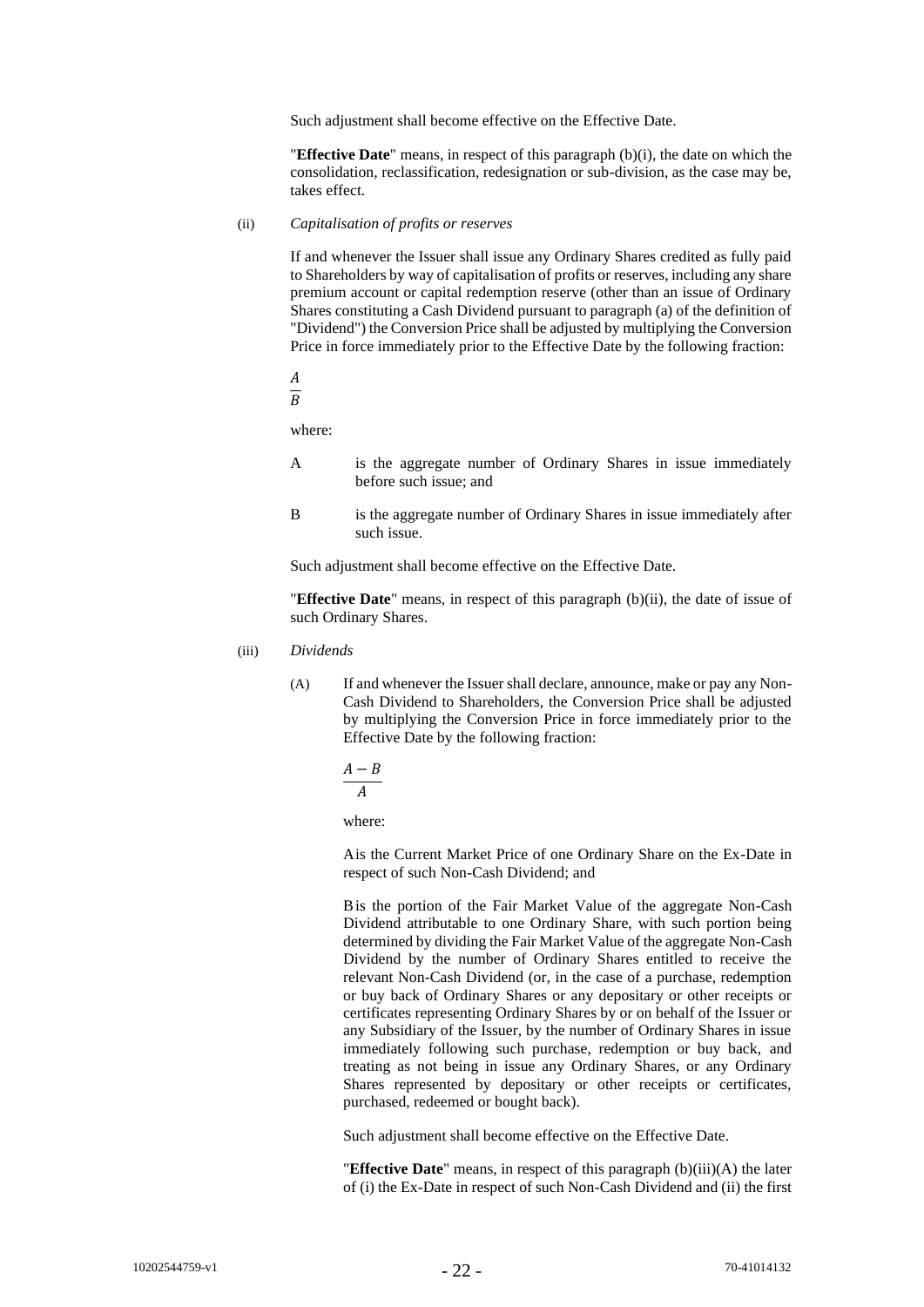date upon which the Fair Market Value of the relevant Non-Cash Dividend is capable of being determined as provided herein.

"**Non-Cash Dividend**" means any Dividend which is not a Cash Dividend, and shall include a Spin-Off.

<span id="page-22-0"></span>(B) If and whenever the Issuer shall declare, announce, make or pay any Extraordinary Dividend to the Shareholders, the Conversion Price shall be adjusted by multiplying the Conversion Price in force immediately prior to the Effective Date by the following fraction:

$$
\frac{A-B}{A-C}
$$

where:

- A is the Current Market Price of one Ordinary Share on the Ex-Date in respect of such Extraordinary Dividend;
- B is the portion of the Fair Market Value of the aggregate Extraordinary Dividend attributable to one Ordinary Share, with such portion being determined by dividing the Fair Market Value of the aggregate Extraordinary Dividend by the number of Ordinary Shares entitled to receive the Relevant Dividend; and
- C is the amount (if any) by which the Threshold Amount for the Relevant Fiscal Year exceeds an amount equal to the aggregate of the Fair Market Values of any previous Cash Dividends per Ordinary Share declared, announced, made or paid in respect of such Relevant Fiscal Year (where C shall be zero if the aggregate Fair Market Value of such previous Cash Dividends per Ordinary Share are equal to, or exceed, the Threshold Amount for such Relevant Fiscal Year). For the avoidance of doubt "C" shall equal the Threshold Amount for the Relevant Fiscal Year where no previous Cash Dividends per Ordinary Share have been declared, announced, made or paid in respect of such Relevant Fiscal Year.

Such adjustment shall become effective on the Effective Date.

"**Effective Date**" means, in respect of this paragraph [\(b\)](#page-20-1)[\(iii\)](#page-21-1)[\(B\),](#page-22-0) the later of (i) the Ex-Date in respect of such Extraordinary Dividend and (ii) the first date upon which the Fair Market Value of the relevant Extraordinary Dividend can be determined as provided herein.

"**Extraordinary Dividend**" means any Cash Dividend (the "**Relevant Dividend**") declared, announced, made or paid in respect of a fiscal year of the Issuer (the "**Relevant Fiscal Year**"), if (a) the Fair Market Value of the Relevant Dividend per Ordinary Share or (b) the sum of (i) the Fair Market Value of the Relevant Dividend per Ordinary Share and (ii) an amount equal to the aggregate of the Fair Market Value or Fair Market Values of any other Cash Dividend or Cash Dividends per Ordinary Share declared, announced, paid or made in respect of the Relevant Fiscal Year, exceeds the Threshold Amount for such Relevant Fiscal Year, and in that case the Extraordinary Dividend shall be the Relevant Dividend, and provided that any Cash Dividend not expressed to be declared, announced, paid or made in respect of a given fiscal year of the Issuer shall be treated to have been declared, announced, paid or made in respect of the fiscal year in which it is paid or made.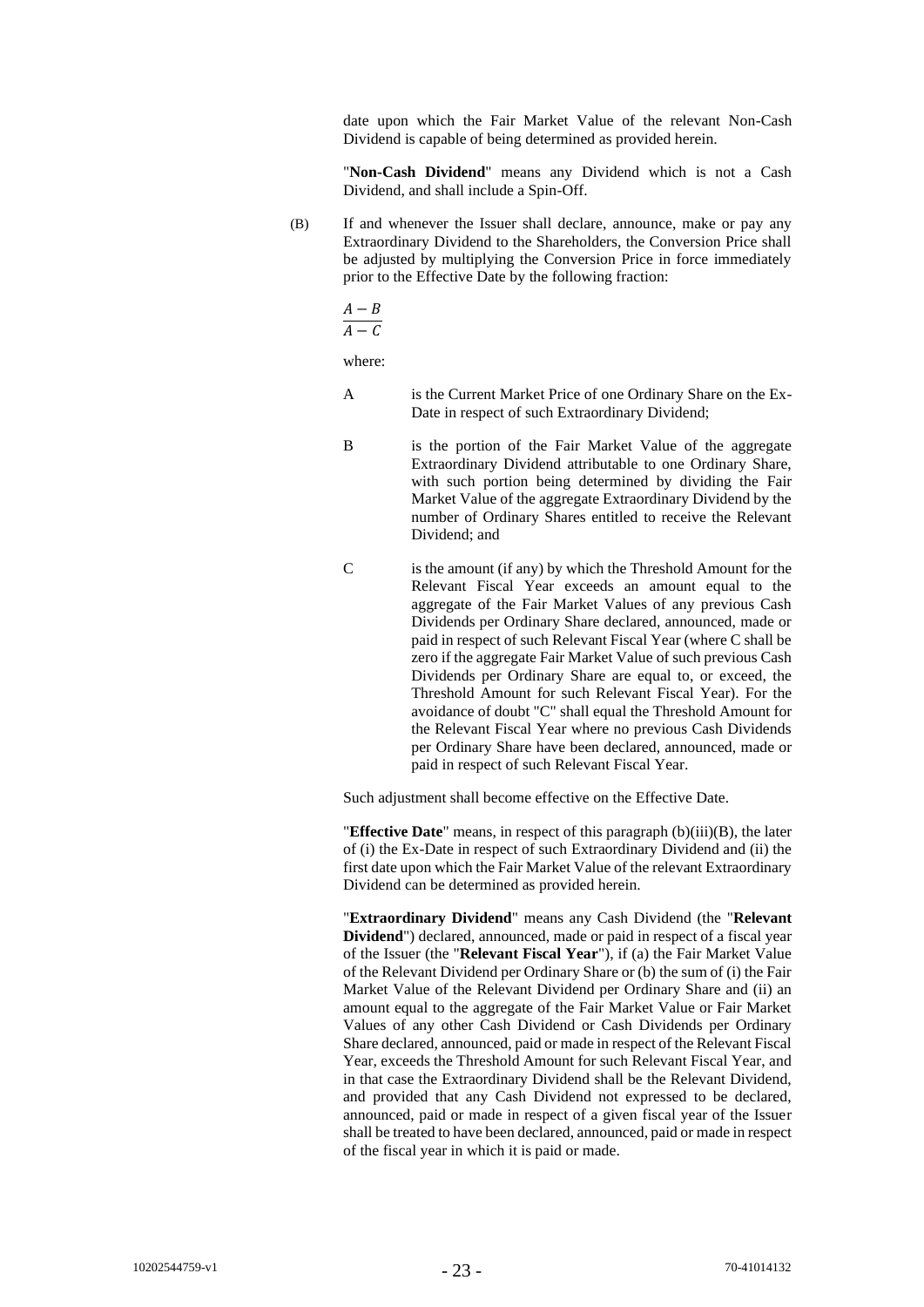"**Threshold Amount**" means, for any fiscal year of the Issuer, the amount per Ordinary Share set out in the table below (adjusted pro rata for any adjustments to the Conversion Price made pursuant to the provisions of this Conditio[n 6\(b\),](#page-20-1) including this paragraph [\(b\)](#page-20-1)[\(iii\)](#page-21-1)[\(B\)\)](#page-22-0).

| Threshold Amount $(\epsilon)$ |
|-------------------------------|
| 1.00                          |
| 1.05                          |
| 1.10                          |
| 1.15                          |
| 1.20                          |
| 1.25                          |
| 1.30                          |
| 1.35                          |
|                               |

On any adjustment to the Threshold Amount, the resultant Threshold Amount in respect of any fiscal year, if not an integral multiple of  $\epsilon$ 0.0001, shall be rounded down to the nearest whole multiple of  $\epsilon$ 0.0001. No adjustment shall be made to the Threshold Amount in respect of any fiscal year where such adjustment (rounded down if applicable) would be less than one per cent. of the Threshold Amount then in effect in respect of such fiscal year. Any adjustment not required to be made and/or any amount by which the Threshold Amount in respect of any fiscal year has been rounded down, shall be carried forward and taken into account in any subsequent adjustment, and such subsequent adjustment shall be made on the basis that the adjustment not required to be made had been made at the relevant time and/or, as the case may be, that the relevant rounding down had not been made.

Notice of any adjustments to the Threshold Amount shall be given by the Issuer to the Trustee, the Principal Paying, Transfer and Conversion Agent and, in accordance with Condition [17,](#page-53-0) the Bondholders promptly after the determination thereof.

"**Cash Dividend**" means (i) any Dividend which is to be paid or made in cash (in whatever currency), but other than falling within paragraph (b) of the definition of "Spin-Off" and (ii) any Dividend determined to be a Cash Dividend pursuant to paragraph (a) of the definition of "Dividend", and for the avoidance of doubt, a Dividend falling within paragraph (c) or (d) of the definition of "Dividend" shall be treated as being a Non-Cash Dividend.

- (C) For the purposes of the above, Fair Market Value shall (subject as provided in paragraph (a) of the definition of "Dividend" and in the definition of "Fair Market Value") be determined as at the Ex-Date in respect of the relevant Dividend.
- (D) In making any calculations for the purposes of this Condition [6\(b\)\(iii\),](#page-21-1) such adjustments (if any) shall be made as the Calculation Agent may determine to be appropriate to reflect (i) any consolidation or subdivision of any Ordinary Shares or the issue of Ordinary Shares by way of capitalisation of profits or reserves (or any like or similar event) or any increase in the number of Ordinary Shares in issue in relation to the Relevant Fiscal Year in question, (ii) any change in the fiscal year of the Issuer, or (iii) any adjustment to the Conversion Price made in the Relevant Fiscal Year in question.
- <span id="page-23-0"></span>(iv) *Rights issues*

If and whenever the Issuer or any Subsidiary of the Issuer or (at the direction or request or pursuant to any arrangements with the Issuer or any Subsidiary of the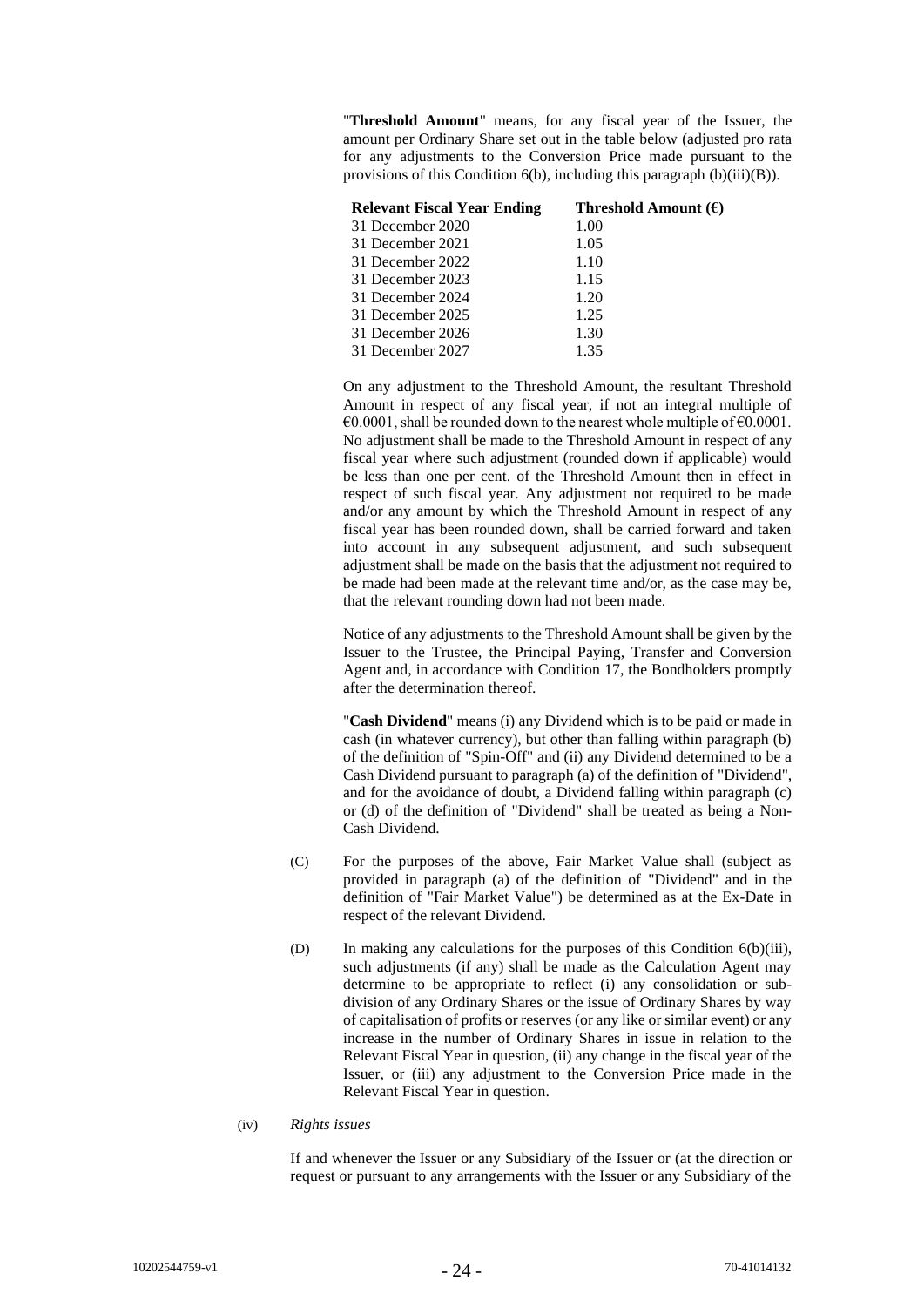Issuer) any other company, person or entity shall issue Ordinary Shares to Shareholders as a class by way of rights, or shall issue or grant to Shareholders as a class by way of rights, any options, warrants or other rights to subscribe for or purchase or otherwise acquire any Ordinary Shares, or any Securities which by their terms of issue carry (directly or indirectly) rights of conversion into, or exchange or subscription for, or the right to otherwise acquire, any Ordinary Shares (or shall grant any such rights in respect of existing Securities so issued) in circumstances whereby such Ordinary Shares, options, warrants, other rights or any such Securities are not issued or granted to Bondholders as a class by way of rights in accordance with mandatory provisions of Italian law, in each case at a consideration receivable per Ordinary Share (based, where appropriate, on such number of Ordinary Shares as is determined pursuant to the definition of "C" and the proviso below) which is less than 95 per cent. of the Current Market Price per Ordinary Share on the Ex-Date in respect of the relevant issue or grant, the Conversion Price shall be adjusted by multiplying the Conversion Price in force immediately prior to the Effective Date by the following fraction:

# $A + B$

 $\overline{A+C}$ 

where:

- A is the number of Ordinary Shares in issue on such Ex-Date;
- B is the number of Ordinary Shares which the aggregate consideration (if any) receivable for the Ordinary Shares issued by way of rights, or for the Securities issued by way of rights and upon exercise of rights of conversion into, or exchange or subscription for, or the right to otherwise acquire, Ordinary Shares, or for the options or warrants or other rights issued by way of rights and for the total number of Ordinary Shares deliverable on the exercise thereof, would purchase at such Current Market Price per Ordinary Share; and
- C is the number of Ordinary Shares to be issued or, as the case may be, the maximum number of Ordinary Shares which may be issued upon exercise of such options, warrants or rights calculated as at the date of issue of such options, warrants or rights or upon conversion or exchange or exercise of rights of subscription or purchase or other rights of acquisition in respect thereof at the initial conversion, exchange, subscription, purchase or acquisition price or rate;

provided that if on such Ex-Date such number of Ordinary Shares is to be determined by reference to the application of a formula or other variable feature or the occurrence of any event at some subsequent time, then for the purposes of this paragraph  $(b)(iv)$ , "C" shall be determined by the application of such formula or variable feature or as if the relevant event occurs or had occurred as at such Ex-Date and as if such conversion, exchange, subscription, purchase or acquisition had taken place on such Ex-Date.

Such adjustment shall become effective on the Effective Date.

"**Effective Date**" means, in respect of this paragraph [\(b\)](#page-20-1)[\(iv\),](#page-23-0) the later of (i) the Ex-Date in respect of the relevant issue or grant and (ii) the first date upon which the adjusted Conversion Price is capable of being determined in accordance with this paragraph [\(b\)](#page-20-1)[\(iv\).](#page-23-0)

<span id="page-24-0"></span>(v) *Issue of Securities to Shareholders*

If and whenever the Issuer or any Subsidiary of the Issuer or (at the direction or request or pursuant to any arrangements with the Issuer or any Subsidiary of the Issuer) any other company, person or entity shall (other than in the circumstances the subject of paragraph [\(b\)](#page-20-1)[\(iv\)](#page-23-0) and other than where such issue is determined to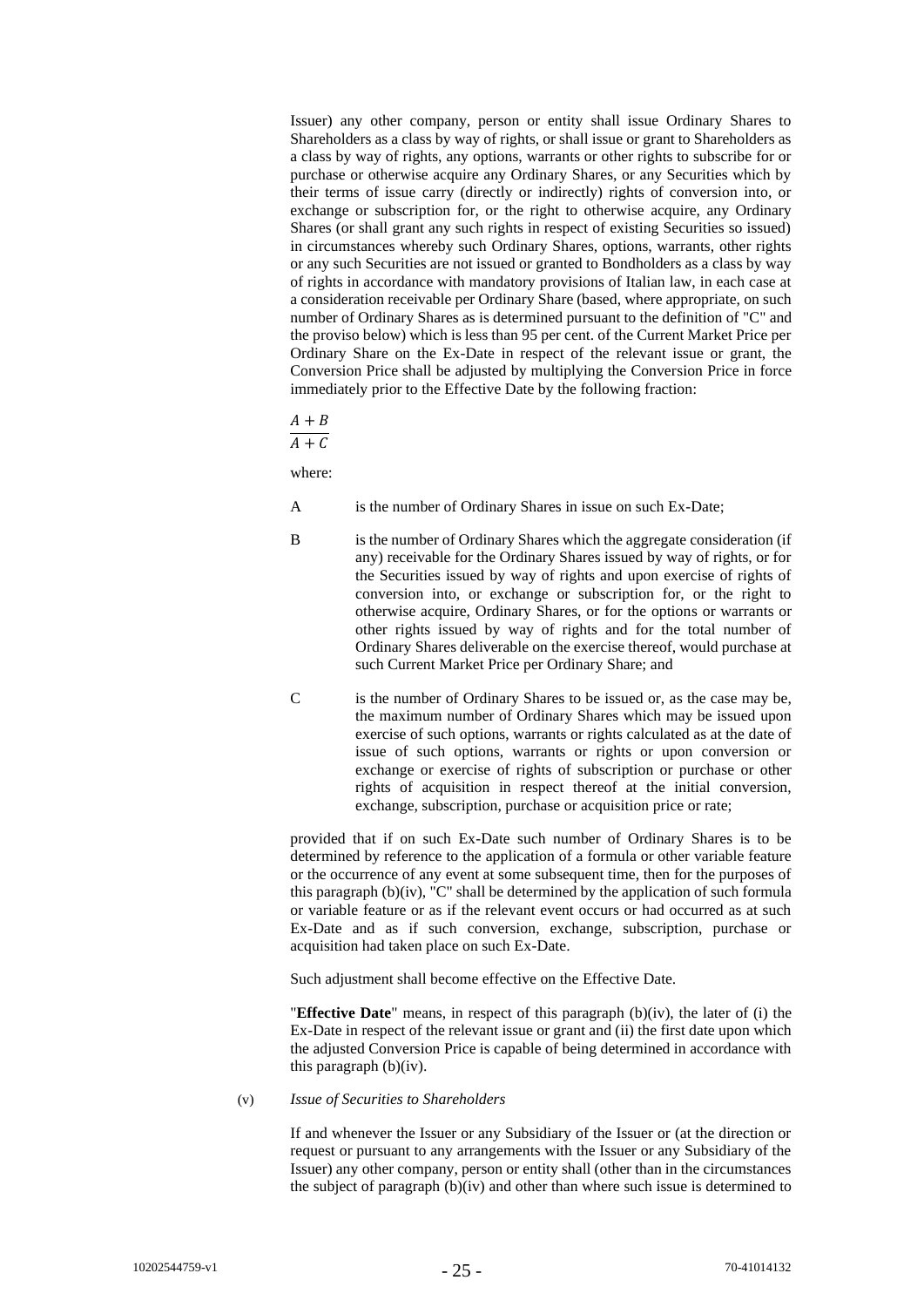constitute a Cash Dividend pursuant to paragraph (a) of the definition "Dividend"), issue any Securities to Shareholders as a class by way of rights or grant to Shareholders as a class by way of rights any options, warrants or other rights to subscribe for or purchase or otherwise acquire any Securities, in each case in circumstances whereby such Securities, options, warrants or rights are not issued or granted to Bondholders as a class by way of rights in accordance with mandatory provisions of Italian law, the Conversion Price shall be adjusted by multiplying the Conversion Price in force immediately prior to the Effective Date by the following fraction:

$$
\underline{A-B}
$$

 $\overline{A}$ 

where:

- A is the Current Market Price of one Ordinary Share on the Ex-Date in respect of the relevant issue or grant; and
- B is the Fair Market Value on such Ex-Date of the portion of the rights attributable to one Ordinary Share.

Such adjustment shall become effective on the Effective Date.

"**Effective Date**" means, in respect of this paragrap[h \(b\)](#page-20-1)[\(v\),](#page-24-0) the later of (i) the Ex-Date in respect of the relevant issue or grant and (ii) the first date upon which the adjusted Conversion Price is capable of being determined in accordance with this paragraph  $(b)(v)$ .

# <span id="page-25-0"></span>(vi) *Issue of Ordinary Shares at below Current Market Price*

If and whenever the Issuer shall issue (otherwise than as mentioned in paragraph [\(b\)](#page-20-1)[\(iv\)](#page-23-0) above) wholly for cash or for no consideration any Ordinary Shares (other than Ordinary Shares issued on conversion of the Bonds which term shall for this purpose include any Further Bonds) or on the exercise of any rights of conversion into, or exchange or subscription for or purchase of, or rights to otherwise acquire, Ordinary Shares and other than any issue of Ordinary Shares constituting a Cash Dividend pursuant to paragraph (a) of the definition of "Dividend" or if and whenever the Issuer or any Subsidiary of the Issuer or (at the direction or request or pursuant to any arrangements with the Issuer or any Subsidiary of the Issuer) any other company, person or entity shall issue or grant (otherwise than as mentioned in paragrap[h \(b\)](#page-20-1)[\(iv\)](#page-23-0) above) wholly for cash or for no consideration any options, warrants or other rights to subscribe for or purchase or otherwise acquire any Ordinary Shares (other than the Bonds, which term shall for this purpose include any Further Bonds), in each case at consideration receivable per Ordinary Share (based, where appropriate, on such number of Ordinary Shares as is determined pursuant to the definition of "C" and the proviso below) which is less than 95 per cent. of the Current Market Price per Ordinary Share on the date of first public announcement of the terms of such issue or grant, the Conversion Price shall be adjusted by multiplying the Conversion Price in force immediately prior to the Effective Date by the following fraction:

$$
\underline{A} + \underline{B}
$$

 $\overline{A+C}$ 

where:

A is the number of Ordinary Shares in issue immediately before the date of first public announcement of the terms of such issue of Ordinary Shares or issue or grant of options, warrants or other rights as provided above;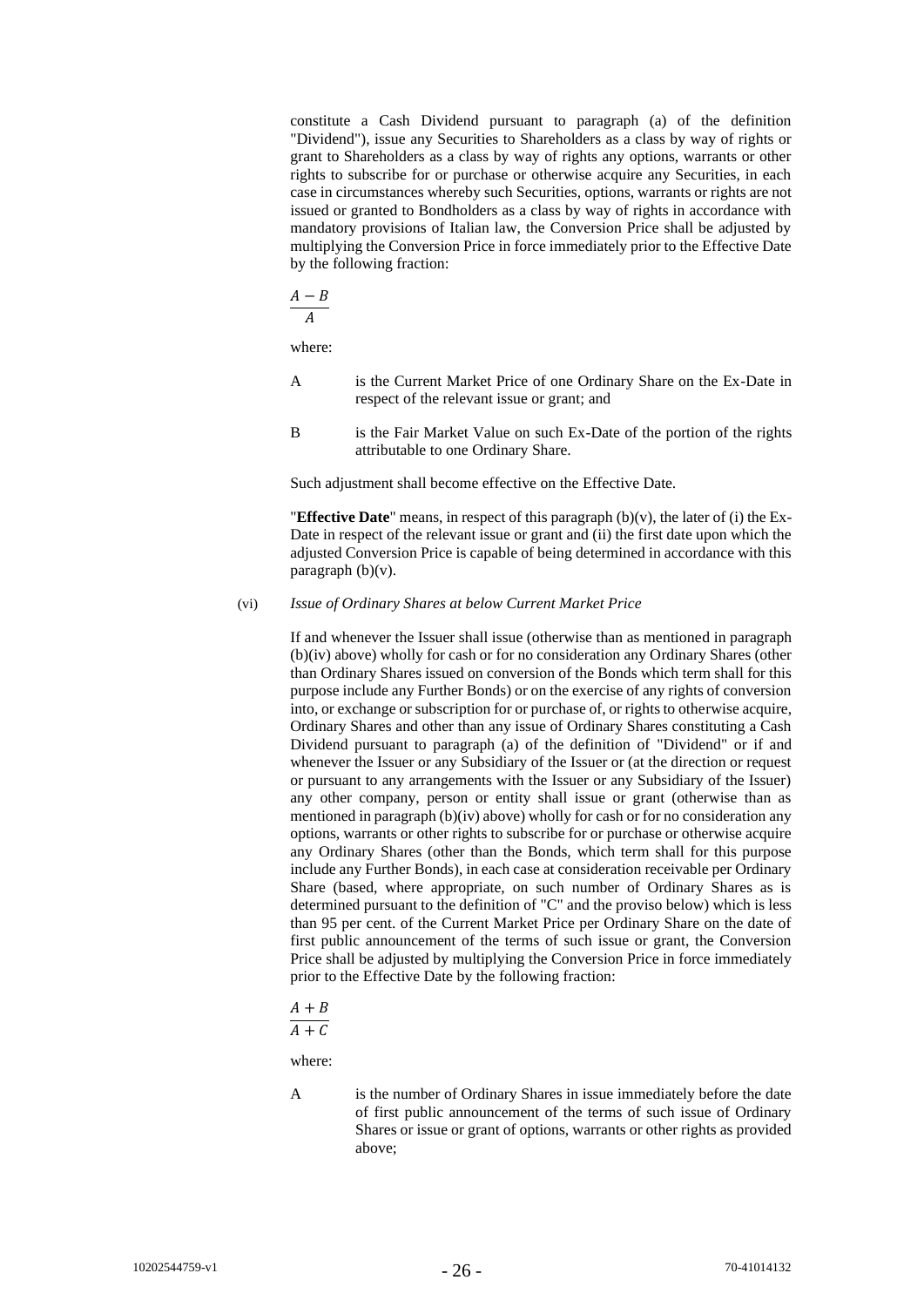- B is the number of Ordinary Shares which the aggregate consideration (if any) receivable for the issue of such Ordinary Shares or, as the case may be, for the Ordinary Shares to be issued or otherwise made available upon the exercise of any such options, warrants or rights, would purchase at such Current Market Price per Ordinary Share; and
- C is the number of Ordinary Shares to be issued pursuant to such issue of such Ordinary Shares or, as the case may be, the maximum number of Ordinary Shares which may be issued upon exercise of such options, warrants or rights calculated as at the date of issue of such options, warrants or rights;

provided that if on the date of first public announcement of the terms of such issue or grant (as used in this paragraph [\(b\)](#page-20-1)[\(vi\),](#page-25-0) the "**Specified Date**") such number of Ordinary Shares is to be determined by reference to the application of a formula or other variable feature or the occurrence of any event at some subsequent time, then for the purposes of this paragraph [\(b\)](#page-20-1)[\(iv\),](#page-23-0) "C" shall be determined by the application of such formula or variable feature or as if the relevant event occurs or had occurred as at the Specified Date and as if such conversion, exchange, subscription, purchase, acquisition had taken place on the Specified Date.

Such adjustment shall become effective on the Effective Date.

"**Effective Date**" means, in respect of this paragraph [\(b\)](#page-20-1)[\(iv\),](#page-23-0) the later of (i) the date of issue of such Ordinary Shares or, as the case may be, the issue or grant of such options, warrants or rights and (ii) the first date upon which the adjusted Conversion Price is capable of being determined in accordance with this paragrap[h \(b\)](#page-20-1)[\(iv\).](#page-23-0)

<span id="page-26-0"></span>(vii) *Other issues*

If and whenever the Issuer or any Subsidiary of the Issuer or (at the direction or request of or pursuant to any arrangements with the Issuer or any Subsidiary of the Issuer) any other company, person or entity shall (otherwise than as mentioned in paragraph [\(b\)](#page-20-1)[\(iv\),](#page-23-0) (b)[\(v\)](#page-24-0) or (b)[\(vi\)](#page-25-0) above) issue wholly for cash or for no consideration any Securities (other than the Bonds which term shall for this purpose exclude any Further Bonds) and other than where such issue of Securities is determined to constitute a Cash Dividend pursuant to paragraph [\(a\)](#page-7-0) of the definition of "Dividend" which by their terms of issue carry (directly or indirectly) rights of conversion into, or exchange or subscription for, purchase of, or rights to otherwise acquire, Ordinary Shares (or shall grant any such rights in respect of existing Securities so issued) or Securities which by their terms might be reclassified or redesignated as Ordinary Shares, and the consideration per Ordinary Share (based, where appropriate, on such number of Ordinary Shares as is determined pursuant to the definition of "C" and the proviso below) receivable upon conversion, exchange, subscription, purchase, acquisition, reclassification or redesignation is less than 95 per cent. of the Current Market Price per Ordinary Share on the date of first public announcement of the terms of the issue of such Securities (or the terms of such grant), the Conversion Price shall be adjusted by multiplying the Conversion Price in force immediately prior to the Effective Date by the following fraction:

$$
\frac{A+B}{A+B}
$$

 $A+C$ 

where:

A is the number of Ordinary Shares in issue immediately before the date of first public announcement of the terms of the issue of such Securities (or the terms of such grant);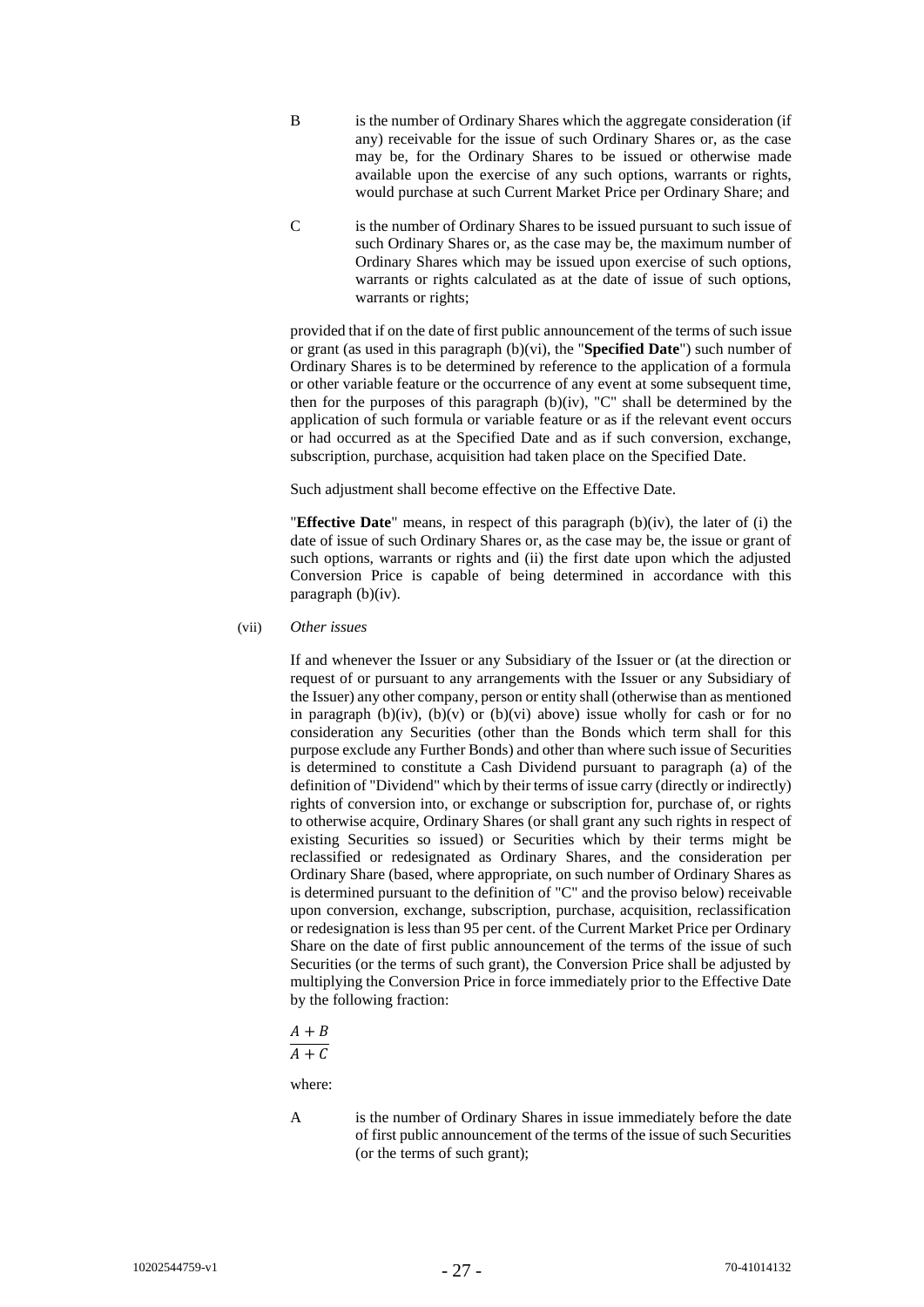- B is the number of Ordinary Shares which the aggregate consideration (if any) receivable for the Ordinary Shares to be issued or otherwise made available upon conversion or exchange or upon exercise of the right of subscription, purchase or acquisition attached to such Securities or, as the case may be, for the Ordinary Shares to be issued or to arise from any such reclassification or redesignation would purchase at such Current Market Price per Ordinary Share; and
- C is the maximum number of Ordinary Shares to be issued or otherwise made available upon conversion or exchange of such Securities or upon the exercise of such right of subscription, purchase or acquisition attached thereto at the initial conversion, exchange, subscription, purchase or acquisition price or rate or, as the case may be, the maximum number of Ordinary Shares which may be issued or arise from any such reclassification or redesignation,

provided that if on the date of first public announcement of the terms of the issue of such Securities (or the terms of such grant) (as used in this paragraph, the "**Specified Date**") such number of Ordinary Shares is to be determined by reference to the application of a formula or other variable feature or the occurrence of any event at some subsequent time (which may be when such Securities are converted or exchanged or rights of subscription, purchase or acquisition are exercised or, as the case may be, such Securities are reclassified or redesignated or at such other time as may be provided), then for the purposes of this paragraph  $(b)(vii)$ , "C" shall be determined by the application of such formula or variable feature or as if the relevant event occurs or had occurred as at the Specified Date and as if such conversion, exchange, subscription, purchase or acquisition, reclassification or, as the case may be, redesignation had taken place on the Specified Date.

Such adjustment shall become effective on the Effective Date.

"**Effective Date**" means, in respect of this paragraph [\(b\)](#page-20-1)[\(vii\),](#page-26-0) the later of (i) the date of issue of such Securities or, as the case may be, the grant of such rights and (ii) the first date upon which the adjusted Conversion Price is capable of being determined in accordance with this paragraph [\(b\)](#page-20-1)[\(vii\).](#page-26-0)

#### <span id="page-27-0"></span>(viii) *Modification of rights*

If and whenever there shall be any modification of the rights of conversion, exchange, subscription, purchase or acquisition attaching to any Securities (other than the Bonds, which term shall for this purpose include any Further Bonds) which by their terms of issue carry (directly or indirectly) rights of conversion into, or exchange or subscription for, or the right to otherwise acquire, any Ordinary Shares (other than in accordance with the terms (including terms as to adjustment) applicable to such Securities upon issue) so that following such modification the consideration per Ordinary Share (based, where appropriate, on such number of Ordinary Shares as is determined pursuant to the definition of "C" and the proviso below) receivable upon conversion, exchange, subscription, purchase or acquisition has been reduced and is less than 95 per cent. of the Current Market Price per Ordinary Share on the date of first public announcement of the terms for such modification, the Conversion Price shall be adjusted by multiplying the Conversion Price in force immediately prior to the Effective Date by the following fraction:

$$
\frac{A+B}{A+C}
$$

where: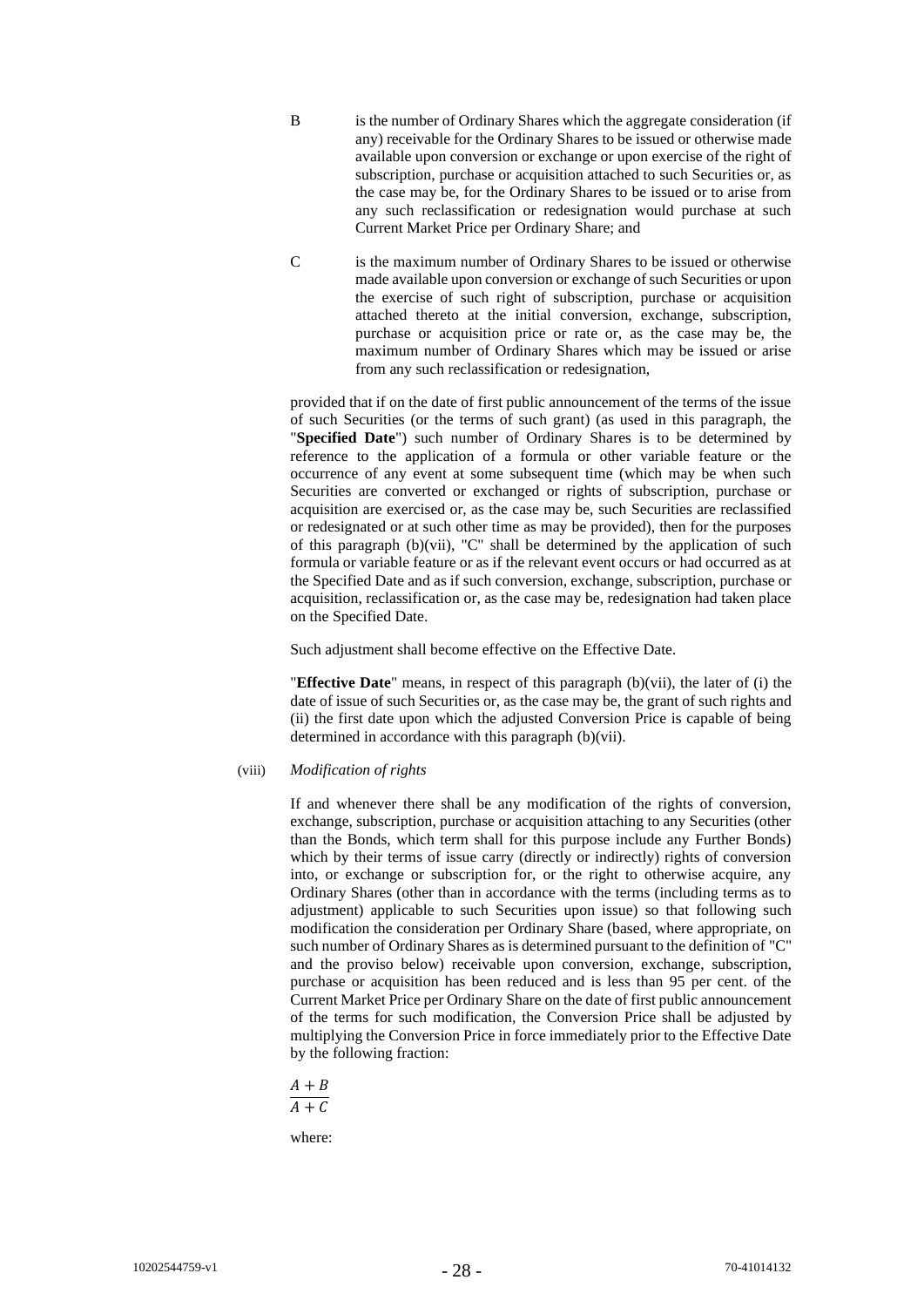- A is the number of Ordinary Shares in issue immediately before the date of first public announcement of the terms for such modification;
- B is the number of Ordinary Shares which the aggregate consideration (if any) receivable for the Ordinary Shares to be issued or otherwise made available upon conversion or exchange or upon exercise of the right of subscription, purchase or acquisition attached to the Securities so modified would purchase at such Current Market Price per Ordinary Share or, if lower, the existing conversion, exchange, subscription, purchase or acquisition price or rate of such Securities; and
- C is the maximum number of Ordinary Shares which may be issued or otherwise made available upon conversion or exchange of such Securities or upon the exercise of such rights of subscription, purchase or acquisition attached thereto at the modified conversion, exchange, subscription, purchase or acquisition price or rate but giving credit in such manner as the Calculation Agent shall consider appropriate for any previous adjustment under this paragraph [\(b\)](#page-20-1)[\(viii\)](#page-27-0) or paragraph [\(b\)](#page-20-1)[\(vii\)](#page-26-0) above;

provided that if on the date of first public announcement of the terms of such modification (as used in this paragraph [\(b\)](#page-20-1)[\(viii\),](#page-27-0) the "**Specified Date**") such number of Ordinary Shares is to be determined by reference to the application of a formula or other variable feature or the occurrence of any event at some subsequent time (which may be when such Securities are converted or exchanged or rights of subscription, purchase or acquisition are exercised or at such other time as may be provided), then for the purposes of this paragraph [\(b\)](#page-20-1)[\(viii\),](#page-27-0) "C" shall be determined by the application of such formula or variable feature or as if the relevant event occurs or had occurred as at the Specified Date and as if such conversion, exchange, subscription, purchase or acquisition had taken place on the Specified Date.

Such adjustment shall become effective on the Effective Date.

"**Effective Date**" means, in respect of this paragraph [\(b\)](#page-20-1)[\(viii\),](#page-27-0) the later of (i) the date of modification of the rights of conversion, exchange, subscription, purchase or acquisition attaching to such Securities and (ii) the first date upon which the adjusted Conversion Price is capable of being determined in accordance with this paragrap[h \(b\)](#page-20-1)[\(viii\).](#page-27-0)

# <span id="page-28-0"></span>(ix) *Certain arrangements*

If and whenever the Issuer or any Subsidiary of the Issuer or (at the direction or request of or pursuant to any arrangements with the Issuer or any Subsidiary of the Issuer) any other company, person or entity shall offer any Ordinary Shares or Securities in connection with which Shareholders as a class are entitled to participate in arrangements whereby such Ordinary Shares or Securities may be acquired by them (except where the Conversion Price falls to be adjusted under paragraph [\(b\)](#page-20-1)[\(ii\),](#page-21-0) (b)[\(iii\),](#page-21-1) (b)[\(iv\),](#page-23-0) (b)[\(v\),](#page-24-0) (b)[\(vi\)](#page-25-0) or (b)[\(vii\)](#page-26-0) above or (b)[\(x\)](#page-29-0) below or, where applicable, would fall to be so adjusted if the relevant issue or grant was at less than 95 per cent. of the Current Market Price per Ordinary Share on the relevant day), the Conversion Price shall be adjusted by multiplying the Conversion Price in force immediately prior to the Effective Date by the following fraction:

$$
\frac{A-B}{A}
$$

where:

- 
- A is the Current Market Price of one Ordinary Share on the Ex-Date in respect of the relevant offer; and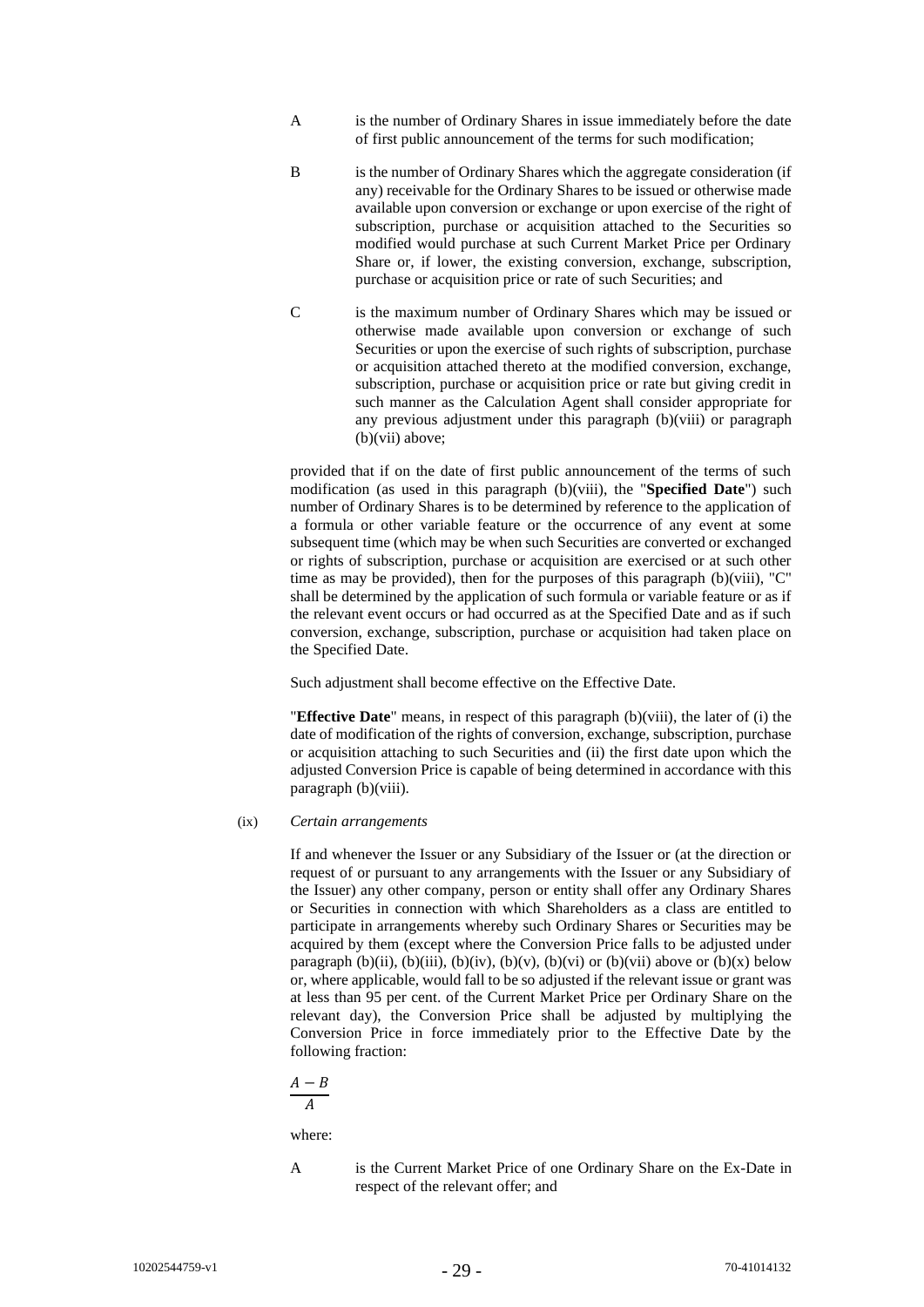B is the Fair Market Value on such Ex-Date of the portion of the relevant offer attributable to one Ordinary Share.

Such adjustment shall become effective on the Effective Date.

"**Effective Date**" means, in respect of this paragraph [\(b\)](#page-20-1)[\(ix\),](#page-28-0) the later of (i) the Ex-Date in respect of the relevant offer and (ii) the first date upon which the adjusted Conversion Price is capable of being determined in accordance with this paragraph  $(b)(ix)$ .

### <span id="page-29-0"></span>(x) *Change of Control or Free Float Event*

If a Relevant Event shall occur, then upon any exercise of Conversion Rights or Settlement Rights where the Conversion Date, or as the case may be, the Settlement Date, falls (a) during the Relevant Event Period applicable to such Relevant Event or (b) (where the Issuer gives an Optional Redemption Notice or Tax Redemption Notice in respect of the Bonds within 45 dealing days following the end of the Relevant Event Period) on or after the date such Optional Redemption Notice or Tax Redemption Notice is given and on or prior to the seventh day prior to the Optional Redemption Date or the Tax Redemption Date, as the case may be, the Conversion Price, solely for the purpose of such exercise of Conversion Rights or, as the case may be, Settlement Rights as aforesaid (the "**Relevant Event Conversion Price**") shall be determined as provided out below:

$$
RECP = OCP/(1 + (CP \times c/t))
$$

where:

RECP is the Relevant Event Conversion Price;

- OCP is the Conversion Price in effect on the relevant Conversion Date or Settlement Date;
- $CP =$  means 47.5 per cent. (expressed as fraction)
- c is the number of days from and including the date the Relevant Event occurs to but excluding the Maturity Date; and

t is the number of days from and including the Closing Date to but excluding the Maturity Date.

# <span id="page-29-1"></span>(xi) *Other adjustments*

If the Issuer (following consultation with the Calculation Agent) determines that an adjustment should be made to the Conversion Price (or that a determination should be made as to whether an adjustment should be made) as a result of one or more circumstances not referred to above in this

Condition [6\(b\)](#page-20-1) (even if the relevant circumstance is specifically excluded from the operation of paragraphs  $(b)(i)$  $(b)(i)$  to  $(x)$  above), the Issuer shall, at its own expense and acting reasonably, request an Independent Adviser to determine, in consultation with the Calculation Agent, if different as soon as practicable what adjustment (if any) to the Conversion Price is fair and reasonable to take account thereof and the date on which such adjustment (if any) should take effect and upon such determination such adjustment (if any) shall be made and shall take effect in accordance with such determination, provided that an adjustment shall only be made pursuant to this paragraph  $(b)(xi)$  $(b)(xi)$  if such Independent Adviser is so requested to make such a determination not more than 21 days after the date on which the relevant circumstance arises and if the adjustment would result in a reduction to the Conversion Price.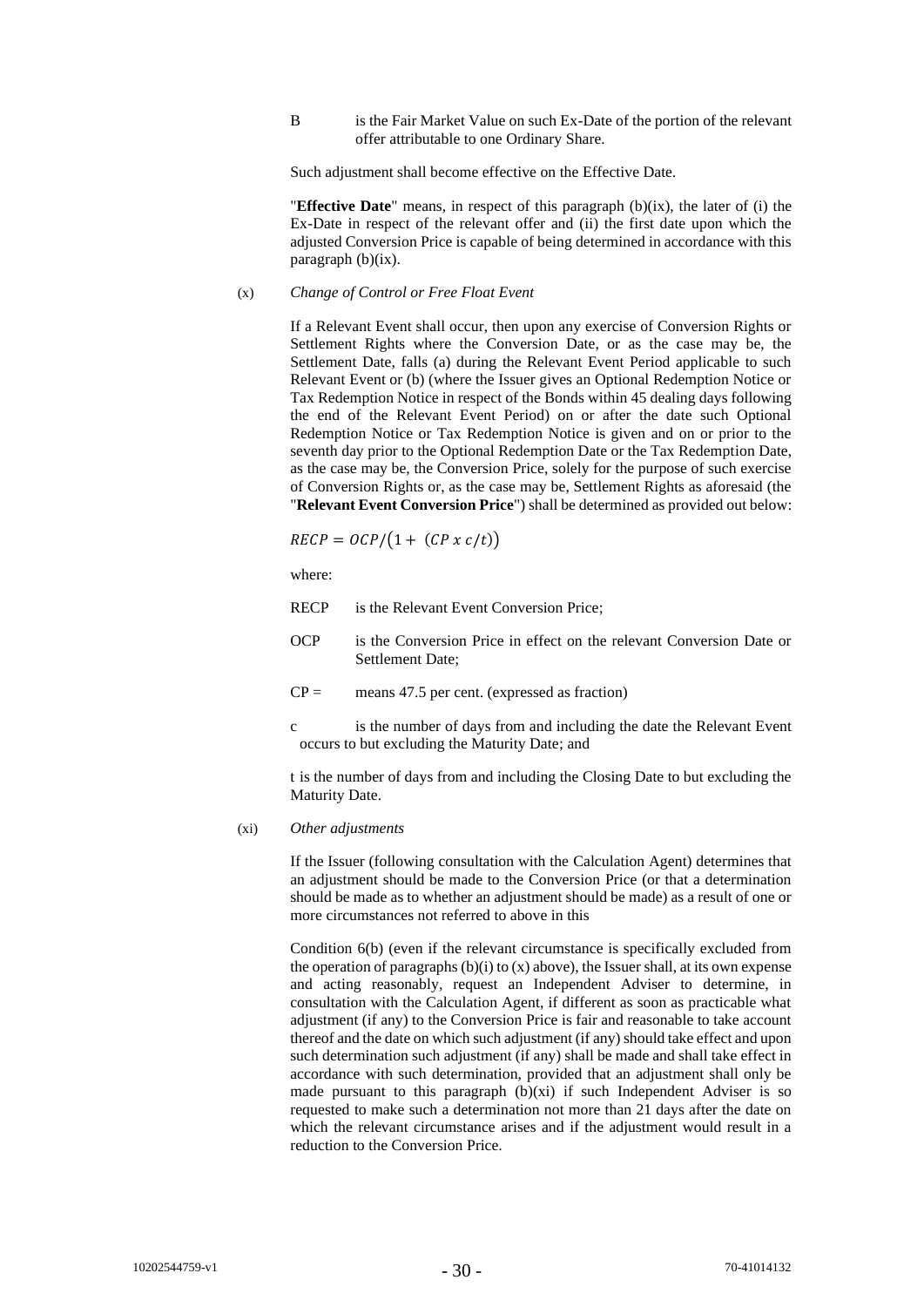#### (xii) *Modifications*

Notwithstanding the foregoing provisions:

- (a) where the events or circumstances giving rise to any adjustment pursuant to this Condition [6\(b\)](#page-20-1) have already resulted or will result in an adjustment to the Conversion Price or where the events or circumstances giving rise to any adjustment arise by virtue of any other events or circumstances which have already given or will give rise to an adjustment to the Conversion Price or where more than one event which gives rise to an adjustment to the Conversion Price occurs within such a short period of time that in the opinion of the Issuer, following consultation with the Calculation Agent, a modification to the operation of the adjustment provisions is required to give the intended result, such modification shall be made to the operation of the adjustment provisions as may be determined by an Independent Adviser to be in its opinion appropriate to give the intended result;
- (b) such modification shall be made to the operation of these Conditions as may be determined by an Independent Adviser, in consultation with the Calculation Agent (if different), to be in its opinion appropriate (i) to ensure that an adjustment to the Conversion Price or the economic effect thereof shall not be taken into account more than once and (ii) to ensure that the economic effect of a Dividend is not taken into account more than once; and
- (c) other than pursuant to Condition  $6(b)(i)$ , no adjustment shall be made that would result in an increase to the Conversion Price.

# (xiii) *Calculation of consideration*

For the purpose of any calculation of the consideration receivable or price pursuant to paragraphs [\(b\)](#page-20-1)[\(iv\),](#page-23-0) (b)[\(vi\),](#page-25-0) (b)[\(vii\)](#page-26-0) and (b)[\(viii\),](#page-27-0) the following provisions shall apply:

- (a) the aggregate consideration receivable or price for Ordinary Shares issued for cash shall be the amount of such cash;
- (b) (x) the aggregate consideration receivable or price for Ordinary Shares to be issued or otherwise made available upon the conversion or exchange of any Securities shall be deemed to be the consideration or price received or receivable for any such Securities (whether on one or more occasions) and (y) the aggregate consideration receivable or price for Ordinary Shares to be issued or otherwise made available upon the exercise of rights of subscription attached to any Securities or upon the exercise of any options, warrants or rights shall be deemed to be that part (which may be the whole) of the consideration or price received or receivable for such Securities or, as the case may be, for such options, warrants or rights which are attributed by the Issuer to such rights of subscription or, as the case may be, such options, warrants or rights or, if no part of such consideration or price is so attributed, the Fair Market Value of such rights of subscription or, as the case may be, such options, warrants or rights as at the relevant Ex-Date referred to in paragrap[h \(b\)](#page-20-1)[\(iv\)](#page-23-0) or as at the relevant date of first public announcement referred to in paragraph  $(b)(vi)$ ,  $(b)(vii)$  $(b)(vii)$  or  $(b)(viii)$ , as the case may be, plus in the case of each of  $(x)$  and  $(y)$  above, the additional minimum consideration receivable or price (if any) upon the conversion or exchange of such Securities, or upon the exercise of such rights of subscription attached thereto or, as the case may be, upon exercise of such options, warrants or rights and (z) the consideration receivable or price per Ordinary Share upon the conversion or exchange of, or upon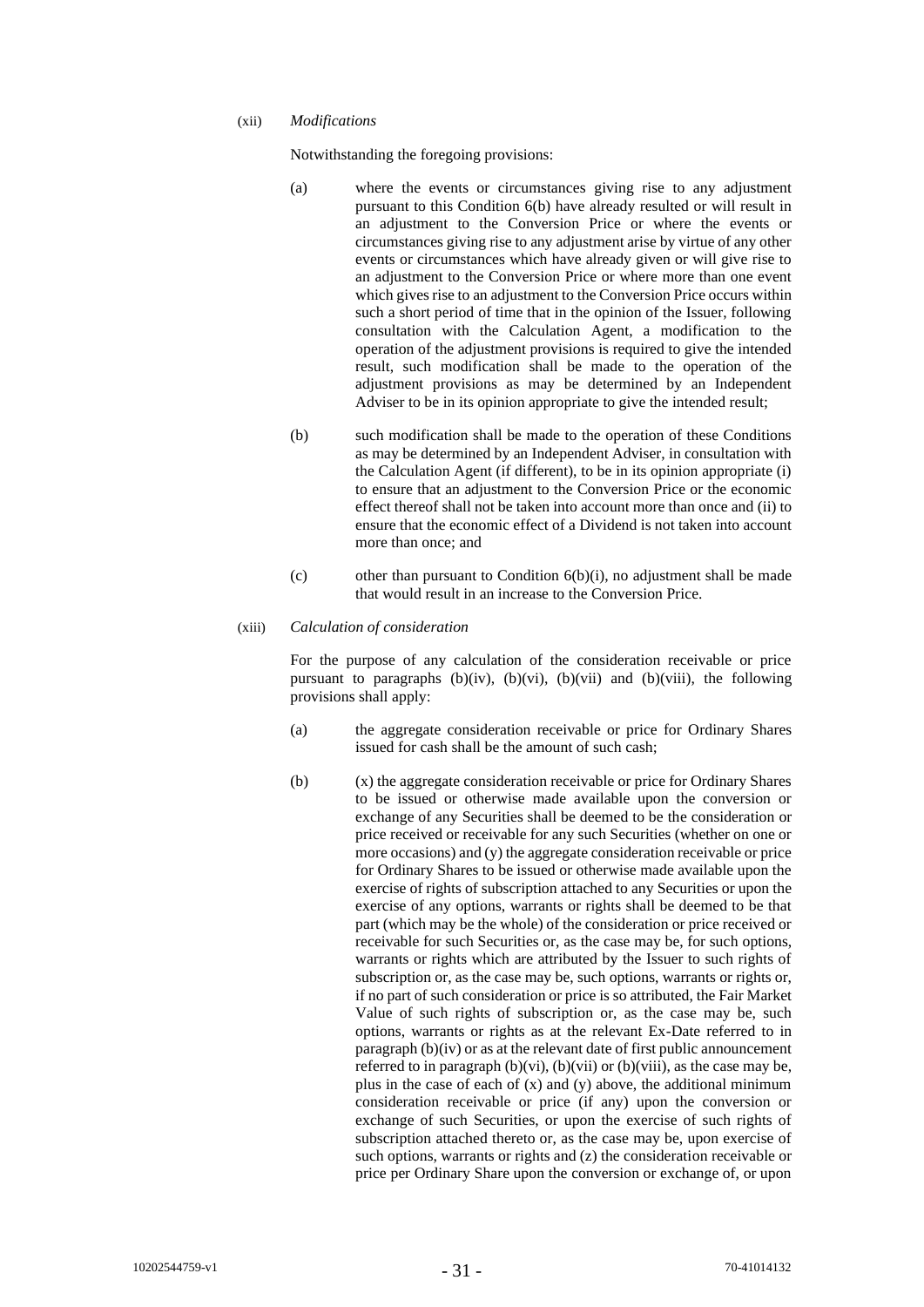the exercise of such rights of subscription attached to, such Securities or, as the case may be, upon the exercise of such options, warrants or rights shall be the aggregate consideration or price referred to in (x) or (y) above (as the case may be) divided by the number of Ordinary Shares to be issued upon such conversion or exchange or exercise at the initial conversion, exchange or subscription price or rate, all as determined by the Calculation Agent;

- (c) if the consideration or price determined pursuant to (a) or (b) above (or any component thereof) shall be expressed in a currency other than the Relevant Currency (other than in circumstances where such consideration is also expressed in the Relevant Currency, in which case such consideration shall be treated as expressed in the Relevant Currency in an amount equal to the amount of such consideration when so expressed in the Relevant Currency), it shall be converted by the Calculation Agent into the Relevant Currency at the Prevailing Rate on the relevant Ex-Date (for the purposes of paragraph  $(b)(iv)$  $(b)(iv)$ ) or the relevant date of first public announcement (for the purposes of paragraph  $(b)(vi)$ ,  $(b)(vii)$  $(b)(vii)$  or  $(b)(viii)$ , as the case may be);
- (d) in determining the consideration or price pursuant to the above, no deduction shall be made for any commissions or fees (howsoever described) or any expenses paid or incurred for any underwriting, placing or management of the issue of the relevant Ordinary Shares or Securities or options, warrants or rights, or otherwise in connection therewith;
- (e) the consideration or price shall be determined as provided above on the basis of the consideration or price received, receivable, paid or payable, regardless of whether all or part thereof is received, receivable, paid or payable by or to the Issuer or another entity;
- (f) if as part of the same transaction, Ordinary Shares shall be issued or issuable for a consideration receivable in more than one or in different currencies then the consideration receivable per Ordinary Share shall be determined by dividing the aggregate consideration (determined as aforesaid and converted, if and to the extent not in the Relevant Currency, into the Relevant Currency as aforesaid) by the aggregate number of Ordinary Shares so issued; and
- (g) references in these Conditions to "cash" includes any promise or undertaking to pay cash or any release or extinguishment of, or set-off against, a liability or obligation to pay a cash amount.

# <span id="page-31-0"></span>(c) Retroactive Adjustments

(i) If a Retroactive Adjustment occurs in relation to any exercise of Settlement Rights in circumstances where any dealing day comprised in the Cash Alternative Calculation Period in respect of such exercise of Settlement Rights falls on or after the relevant Applicable Date, the Issuer shall pay to the relevant Bondholder an additional amount (the "**Additional Cash Alternative Amount**") calculated by the Calculation Agent and equal to the Market Price of such number of Ordinary Shares (rounded down if necessary to the nearest whole number of Ordinary Shares) (if any) as is equal to that by which the number of Cash Settled Shares would have been increased if the relevant adjustment to the Conversion Price had been made and become effective immediately prior to the relevant Settlement Date, all as determined by the Calculation Agent.

The Issuer will pay the Additional Cash Alternative Amount not later than five TARGET Business Days following the relevant Reference Date by transfer to a Euro account of the payee with a bank in a city in which banks have access to the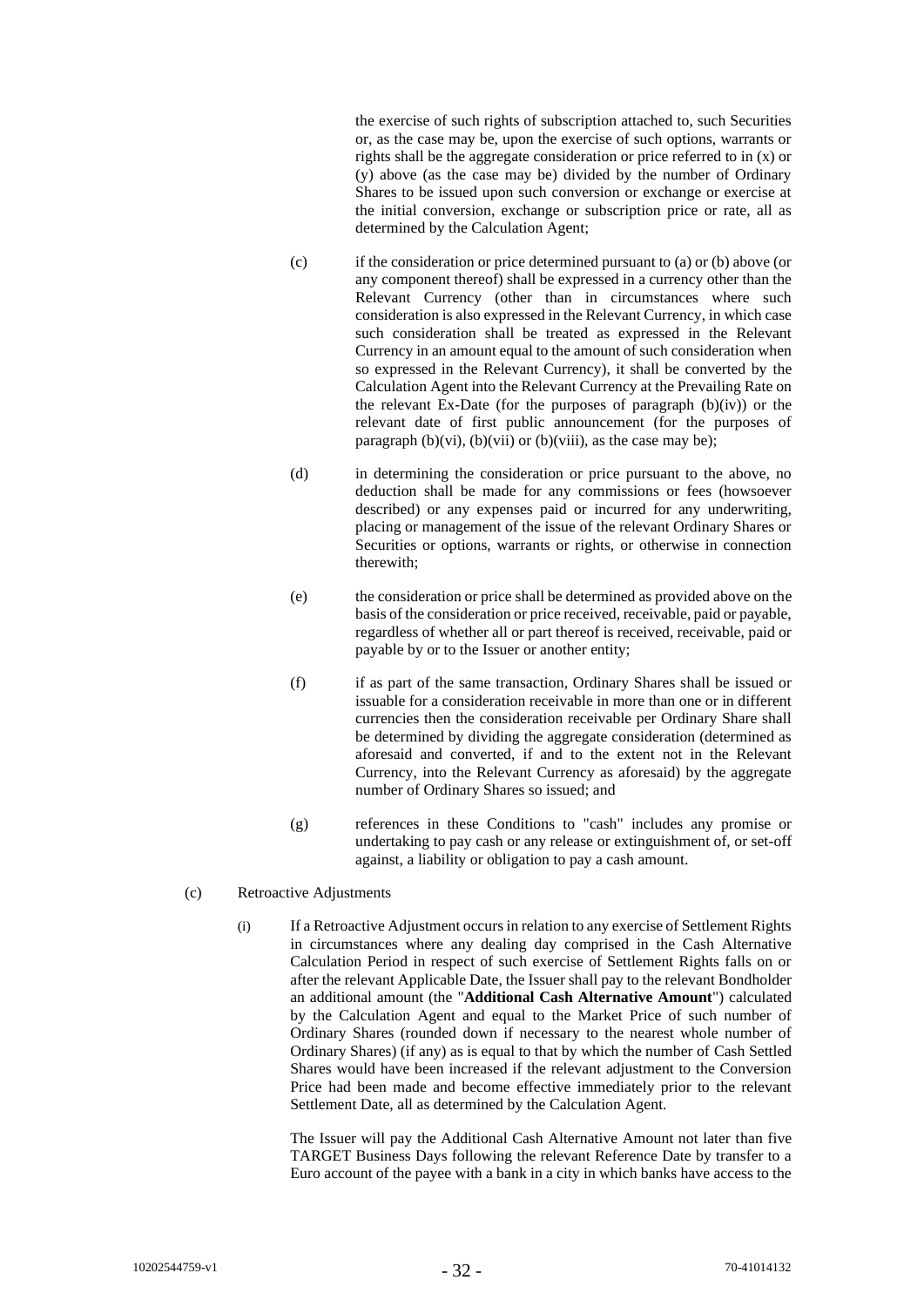TARGET System in accordance with the instructions specified by the relevant Bondholder contained in the relevant Settlement Notice.

- (ii) If a Retroactive Adjustment occurs in relation to any exercise of Conversion Rights, the Issuer shall procure that there shall be issued or transferred and delivered to the relevant Bondholder, in accordance with the instructions contained in the relevant Conversion Notice, such additional number of Ordinary Shares (if any) (the "**Additional Ordinary Shares**") as, together with the Ordinary Shares issued or transferred and delivered on the relevant exercise of Conversion Rights, is equal to the number of Reference Shares which would have been required to be issued or transferred and delivered on such exercise if the relevant adjustment to the Conversion Price had been made and become effective immediately prior to the relevant Conversion Date, all as determined by the Calculation Agent or an Independent Adviser.
- (d) Decision and Determination of the Calculation Agent or an Independent Adviser

Adjustments to the Conversion Price shall be determined and calculated by the Calculation Agent upon request from the Issuer and/or, to the extent so specified in the Conditions and upon request from the Issuer, by an Independent Adviser.

Adjustments to the Conversion Price calculated by the Calculation Agent or, where applicable, an Independent Adviser and any other determinations made by the Calculation Agent or, where applicable, an Independent Adviser, or an opinion of an Independent Adviser, pursuant to these Conditions shall in each case be made in good faith and shall be final and binding (in the absence of manifest error) on the Issuer, the Trustee, the Bondholders, the Calculation Agent (in the case of a determination by an Independent Adviser) and the Paying, Transfer and Conversion Agents.

The Calculation Agent may consult, at the expense of the Issuer, on any matter (including, but not limited to, any legal matter), any legal or other professional adviser and it shall be able to rely upon, and it shall not be liable and shall incur no liability as against the Trustee, the Bondholders or the Paying, Transfer and Conversion Agents in respect of anything done, or omitted to be done, relating to that matter in good faith, in accordance with that adviser's opinion.

The Calculation Agent shall act solely upon the request from, and exclusively as agent of, the Issuer and in accordance with these Conditions. Neither the Calculation Agent (acting in such capacity) nor any Independent Adviser appointed in connection with the Bonds (acting in such capacity) will thereby assume any obligations towards or relationship of agency or trust and shall not be liable and shall incur no liability in respect of anything done, or omitted to be done in good faith, in its capacity as Calculation Agent as against the Trustee, the Bondholders or the Paying, Transfer and Conversion Agents.

If following consultation between the Issuer and the Calculation Agent any doubt shall arise as to whether an adjustment falls to be made to the Conversion Price or as to the appropriate adjustment to the Conversion Price or the date from which such adjustment shall take effect, and following consultation between the Issuer and an Independent Adviser, a written opinion of such Independent Adviser in respect thereof shall be conclusive and binding on the Issuer, the Bondholders, the Calculation Agent (if different) and the Trustee, save in the case of manifest error.

# <span id="page-32-0"></span>(e) Share or Option Schemes, Dividend Reinvestment Plans

No adjustment will be made to the Conversion Price where Ordinary Shares or other Securities (including, but not limited to, rights, warrants and options) are issued, offered, exercised, allotted, purchased, appropriated, modified or granted (i) to, or for the benefit of, employees or former employees (including directors holding or formerly holding executive office or non-executive office, consultants or former consultants, or the personal service company of any such person) or their spouses or relatives, in each case, of the Issuer or any of its Subsidiaries or any associated company or to a trustee or nominee to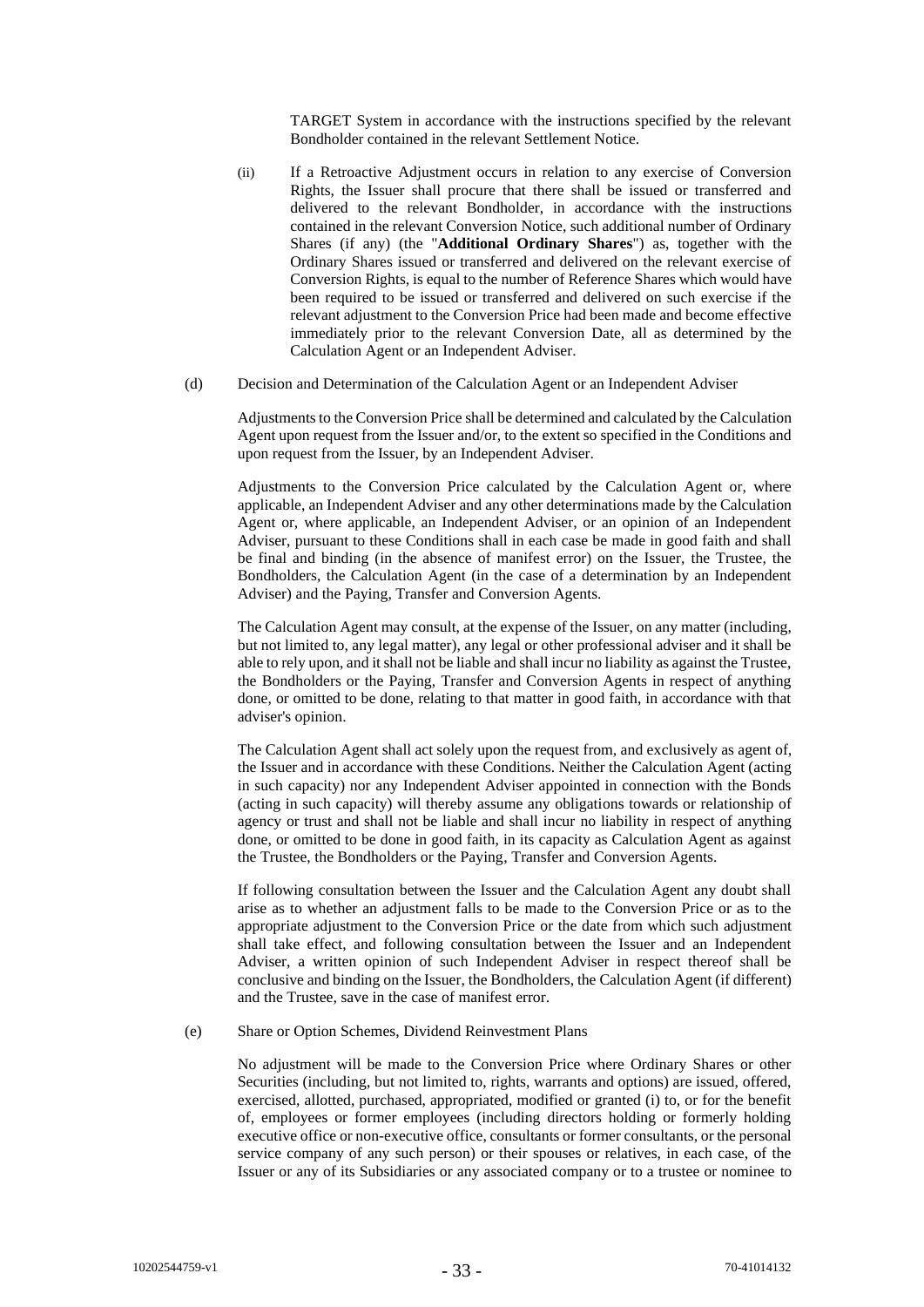be held for the benefit of any such person, in any such case pursuant to any share or option or incentive scheme or (ii) pursuant to any dividend reinvestment plan or similar plan or scheme.

<span id="page-33-1"></span>(f) Rounding Down and Notice of Adjustment to the Conversion Price

On any adjustment, the resultant Conversion Price, if not an integral multiple of €0.0001, shall be rounded down to the nearest whole multiple of  $\epsilon$ 0.0001. No adjustment shall be made to the Conversion Price where such adjustment (rounded down if applicable) would be less than one per cent. of the Conversion Price then in effect. Any adjustment not required to be made and/or any amount by which the Conversion Price has been rounded down, shall be carried forward and taken into account in any subsequent adjustment, and such subsequent adjustment shall be made on the basis that the adjustment not required to be made had been made at the relevant time and/or, as the case may be, that the relevant rounding down had not been made.

Notice of any adjustments to the Conversion Price shall be given by the Issuer to Bondholders, in accordance with Condition [17,](#page-53-0) and to the Trustee and the Principal Paying, Transfer and Conversion Agent promptly after the determination thereof.

The Conversion Price shall not in any event be reduced to below the nominal or par value of the Ordinary Shares or be reduced so that on conversion of the Bonds, Ordinary Shares would fall to be issued in circumstances not permitted by applicable laws or regulations. The Issuer undertakes that it shall not take any action, and shall procure that no action is taken, that would otherwise result in an adjustment to the Conversion Price to below such nominal or par value or any minimum level permitted by applicable laws or regulations or that would otherwise result in Ordinary Shares being required to be issued or transferred and delivered in circumstances not permitted by applicable laws or regulations.

<span id="page-33-0"></span>(g) Relevant Event

Within 14 days following the occurrence of a Relevant Event, the Issuer shall give notice thereof to Bondholders in accordance with Condition [17,](#page-53-0) to the Trustee and the Principal Paying, Transfer and Conversion Agent (the "**Relevant Event Notice**"). Such notice shall contain a statement informing Bondholders of their entitlement to exercise their Settlement Rights or, as the case may be, Conversion Rights as provided in these Conditions and their entitlement to exercise their rights to require redemption of their Bonds pursuant to Condition [7\(f\).](#page-40-0)

Such notice shall also specify:

- (i) all information material to Bondholders concerning the Relevant Event, as the case may be;
- (ii) the Conversion Price immediately prior to the occurrence of the Relevant Event, as the case may be, and the adjusted Conversion Price applicable pursuant to Condition  $6(b)(x)$  during the Relevant Event Period on the basis of the Conversion Price in effect immediately prior to the occurrence of the Relevant Event (but, for the avoidance of doubt, if any other Conversion Price adjustment becomes effective during the Relevant Event Period, any exercise of Conversion Rights or Settlement Rights where the relevant Settlement Date or Conversion Date, as the case may be, falls in the Relevant Event Period shall be the Conversion Price prevailing on such Settlement Date or Conversion Date, adjusted as provided in Condition  $6(b)(x)$ :
- (iii) the Closing Price of the Ordinary Shares as at the latest practicable date prior to the publication of such notice;
- (iv) the last day of the Relevant Event Period;
- (v) the Put Date; and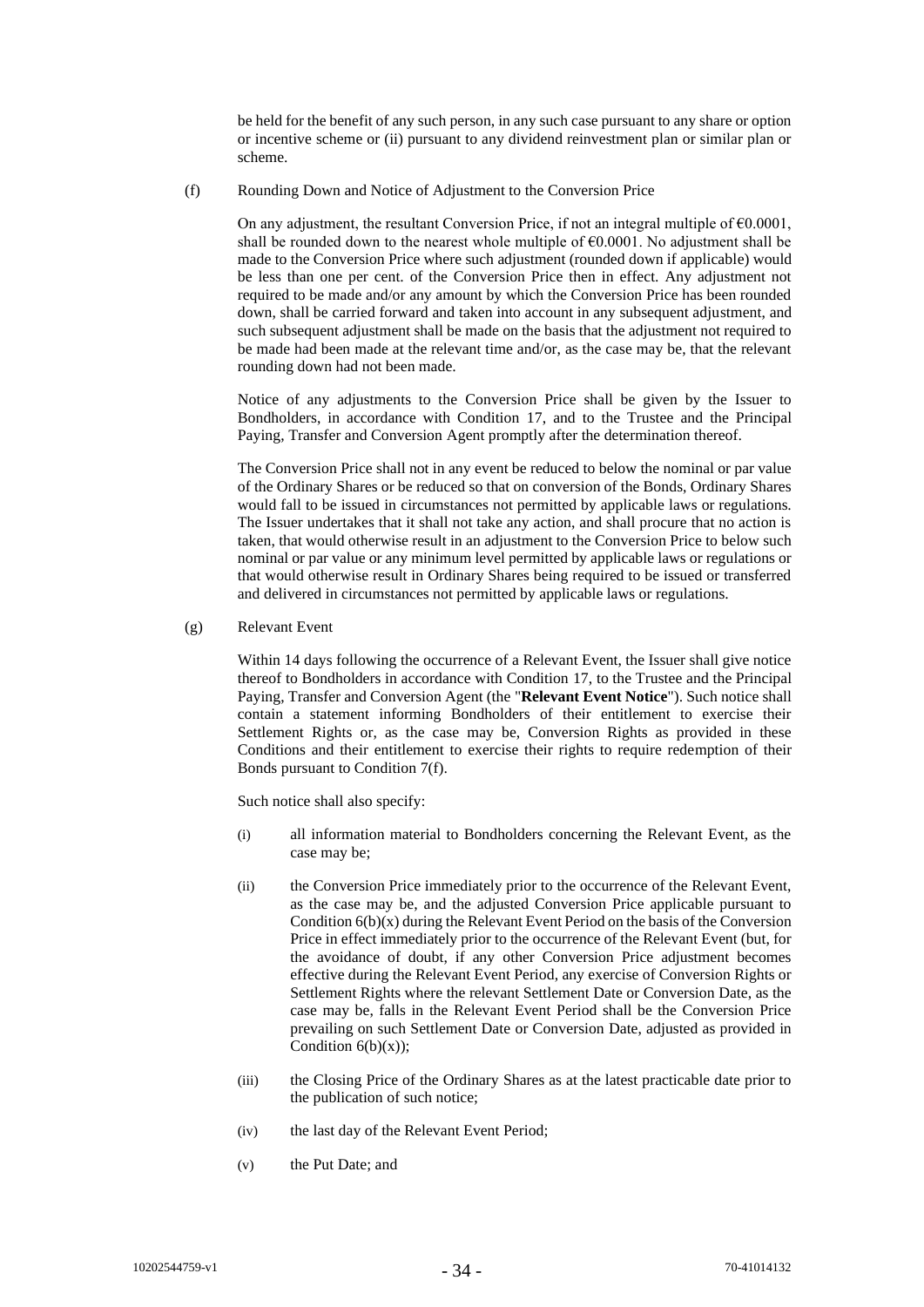(vi) such other information relating to the Relevant Event as the Trustee may require.

The Trustee shall not be required to monitor or take any steps to ascertain whether a Change of Control or Free Float Event, as the case may be, or any event which could lead to a Change of Control or Free Float Event, as the case may be, has occurred or may occur and will not be responsible or liable to Bondholders or any other person for any loss arising from any delay or failure by it to do so.

<span id="page-34-0"></span>(h) Procedure for exercise of Settlement Rights and Conversion Rights

Settlement Rights or, as the case may be, Conversion Rights may be exercised by a Bondholder during the Settlement Period or the Conversion Period, respectively, by delivering the relevant Bond to the specified office of any Paying, Transfer and Conversion Agent, during its usual business hours, accompanied by a duly completed and signed notice of settlement (and such other information as the Paying, Transfer and Conversion Agent requires) (a "**Settlement Notice**") or, as the case may be, conversion (a "**Conversion Notice**") in the form (for the time being current) obtainable from any Paying, Transfer and Conversion Agent or, in the case of a Conversion Notice, such other form as is acceptable to the Paying, Transfer and Conversion Agent. Settlement Rights or, as the case may be, Conversion Rights shall be exercised subject in each case to any applicable fiscal or other laws or regulations applicable in the jurisdiction in which the specified office of the Paying, Transfer and Conversion Agent to whom the relevant Settlement Notice or Conversion Notice is delivered is located.

If such delivery of the relevant Bond and Settlement Notice or, as the case may be, Conversion Notice is made after the end of normal business hours or on a day which is not a business day in the place of the specified office of the relevant Paying, Transfer and Conversion Agent, such delivery shall be deemed for all purposes of these Conditions to have been made on the next following such business day in the relevant place as aforesaid.

Any determination as to whether any Settlement Notice or Conversion Notice has been duly completed and properly delivered shall be made by the relevant Paying, Transfer and Conversion Agent and shall, save in the case of manifest error, be conclusive and binding on the Issuer, the Trustee, the Paying, Transfer and Conversion Agents, the Registrar and the relevant Bondholder.

Settlement Rights or, as the case may be, Conversion Rights may only be exercised in respect of the Authorised Denomination of a Bond.

A Settlement Notice or a Conversion Notice, once delivered, shall be irrevocable.

The "**Settlement Date**" (in respect of an exercise of Settlement Rights) or the "**Conversion Date**" (in respect of an exercise of Conversion Rights) shall be the business day in Milan immediately following the date of the delivery of the relevant Bond and the Settlement Notice or, as the case may be, the Conversion Notice, as provided in this Conditio[n 6\(h\).](#page-34-0)

The Issuer shall pay all capital, stamp, issue and registration and transfer taxes and duties payable in Italy, or in any other jurisdiction in which the Issuer may be domiciled or resident or to whose taxing jurisdiction it may be generally subject, in respect of the issue or transfer and delivery of any Ordinary Shares in respect of such exercise (including any Additional Ordinary Shares) including without limitation any such taxes payable in Italy pursuant to Article 1, paragraphs 491 to 500, of Law No. 228 of 24 December 2012, as amended, and implementing regulations ("**Specified Taxes**"). If the Issuer shall fail to pay any Specified Taxes, the relevant holder shall be entitled to tender and pay the same and the Issuer as a separate and independent stipulation, covenants to reimburse and indemnify each Bondholder in respect of any payment thereof and any penalties payable in respect thereof.

A Bondholder exercising Settlement Rights or Conversion Rights, as the case may be, must pay directly to the relevant authorities any capital, stamp, issue, registration and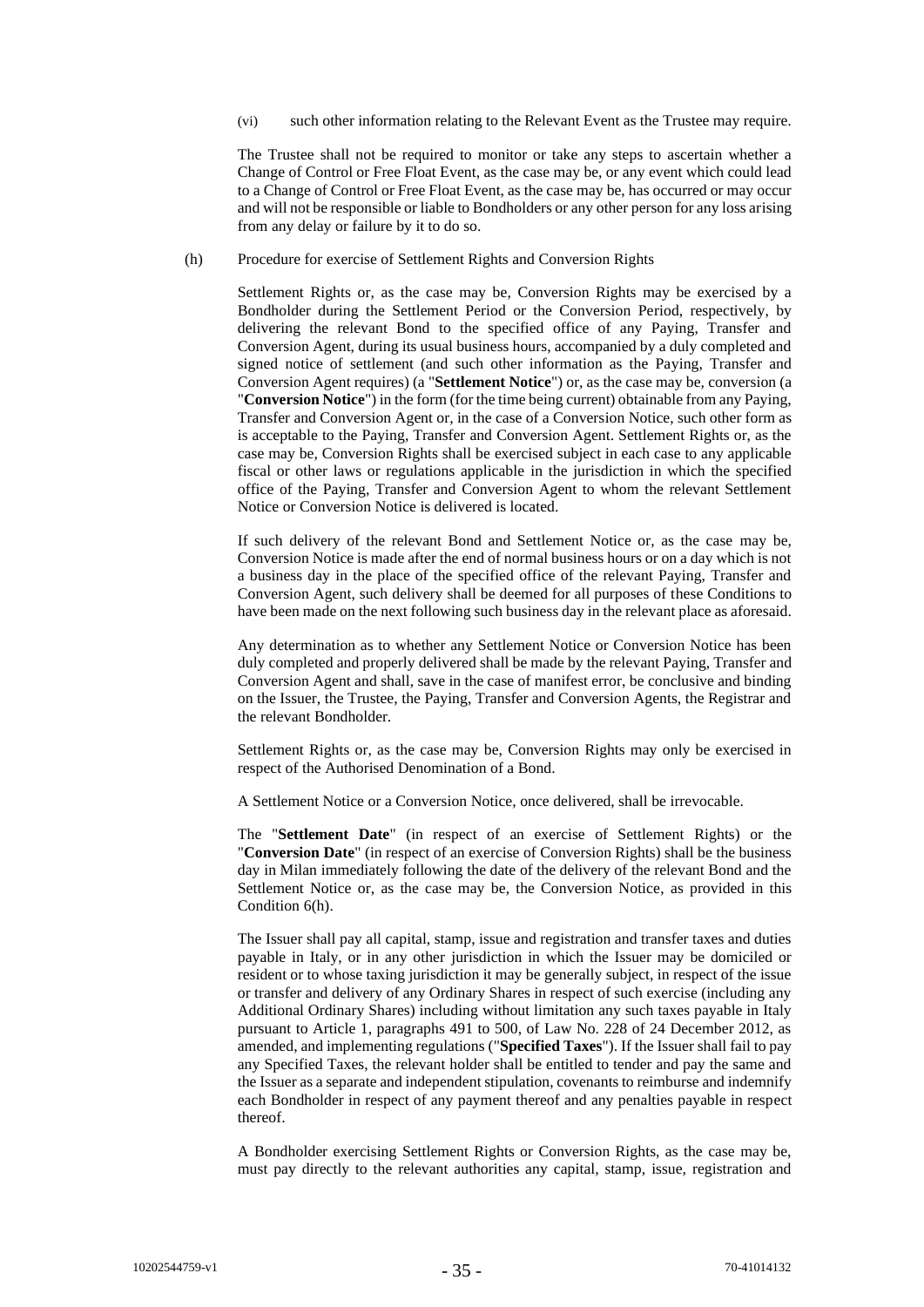transfer taxes and duties arising on the exercise of Settlement Rights or Conversion Rights, as the case may be (other than any Specified Taxes). A Bondholder must also pay all, if any, taxes imposed on it and arising by reference to any disposal or deemed disposal by it of a Bond or interest therein in connection with the exercise of Settlement Rights or Conversion Rights, as the case may be, or by reference to any disposal or deemed disposal of Ordinary Shares, by it (other than any Specified Taxes). Any such capital, stamp, issue, registration, transfer taxes or duties or other taxes payable by a Bondholder are referred to as "**Bondholder Taxes**".

Neither the Trustee, the Calculation Agent, the Registrar nor any Paying, Transfer and Conversion Agent shall be responsible for determining whether any Specified Taxes or Bondholder Taxes are payable or the amount thereof and shall not be responsible or liable for any failure by the Issuer to pay such Specified Taxes or by a Bondholder to pay such Bondholder Taxes.

Ordinary Shares (including any Additional Ordinary Shares) to be delivered on exercise of Conversion Rights will be delivered by or on behalf of the Issuer in uncertificated form through Monte Titoli S.p.A., unless, at the time of issue, the Ordinary Shares are not a participating security in Monte Titoli S.p.A. Where Ordinary Shares are to be issued through Monte Titoli S.p.A., they will be delivered to the account specified by the relevant Bondholder in the relevant Conversion Notice by not later than seven Milan business days following the relevant Conversion Date (or, in the case of any Additional Ordinary Shares, by not later than seven Milan business days following the relevant Reference Date).

If the Ordinary Shares are not a participating security in Monte Titoli S.p.A. at the relevant time, the Ordinary Shares to be delivered on exercise of Conversion Rights will be delivered by not later than seven Milan business days following the relevant Conversion Date (or, in the case of any Additional Ordinary Shares, by not later than seven Milan business days following the relevant Reference Date) in such manner as may be in accordance with market practice, and as notified by the Issuer to Bondholders.

Notwithstanding any other provisions of these Conditions, a Bondholder exercising Conversion Rights following a Change of Control Conversion Right Amendment as described in Condition  $11(b)(ii)(G)$  will be deemed, for the purposes of these Conditions, to have received the Ordinary Shares to be issued or

transferred and delivered arising on conversion of its Bonds in the manner provided in these Conditions, and have exchanged such Ordinary Shares for the consideration that it would have received therefor if it had exercised its Conversion Right in respect of such Bonds at the time of the occurrence of the relevant Change of Control.

<span id="page-35-0"></span>(i) Ranking and entitlement in respect of Ordinary Shares

Ordinary Shares (including any Additional Ordinary Shares) issued or transferred and delivered on exercise of Conversion Rights will be fully paid and will in all respects rank pari passu with the fully paid Ordinary Shares in issue on the relevant Conversion Date or, in the case of Additional Ordinary Shares, on the relevant Reference Date, and the relevant holder shall be entitled to all rights, distribution or payments the record date or other due date for the establishment of entitlement for which falls on or after the relevant Conversion Date, or as the case may be, the relevant Reference Date, except in any such case for any right excluded by mandatory provisions of applicable law or as otherwise may be provided in these Conditions. Such Ordinary Shares or, as the case may be, Additional Ordinary Shares will not rank for (or, as the case may be, the relevant holder shall not be entitled to receive) any rights, distributions or payments the record date or other due date for the establishment of entitlement for which falls prior to the relevant Conversion Date or, as the case may be, the relevant Reference Date.

(j) Purchase or Redemption of Ordinary Shares

The Issuer or any Subsidiary of the Issuer may exercise such rights as they may from time to time enjoy to purchase or redeem or buy back any shares of the Issuer (including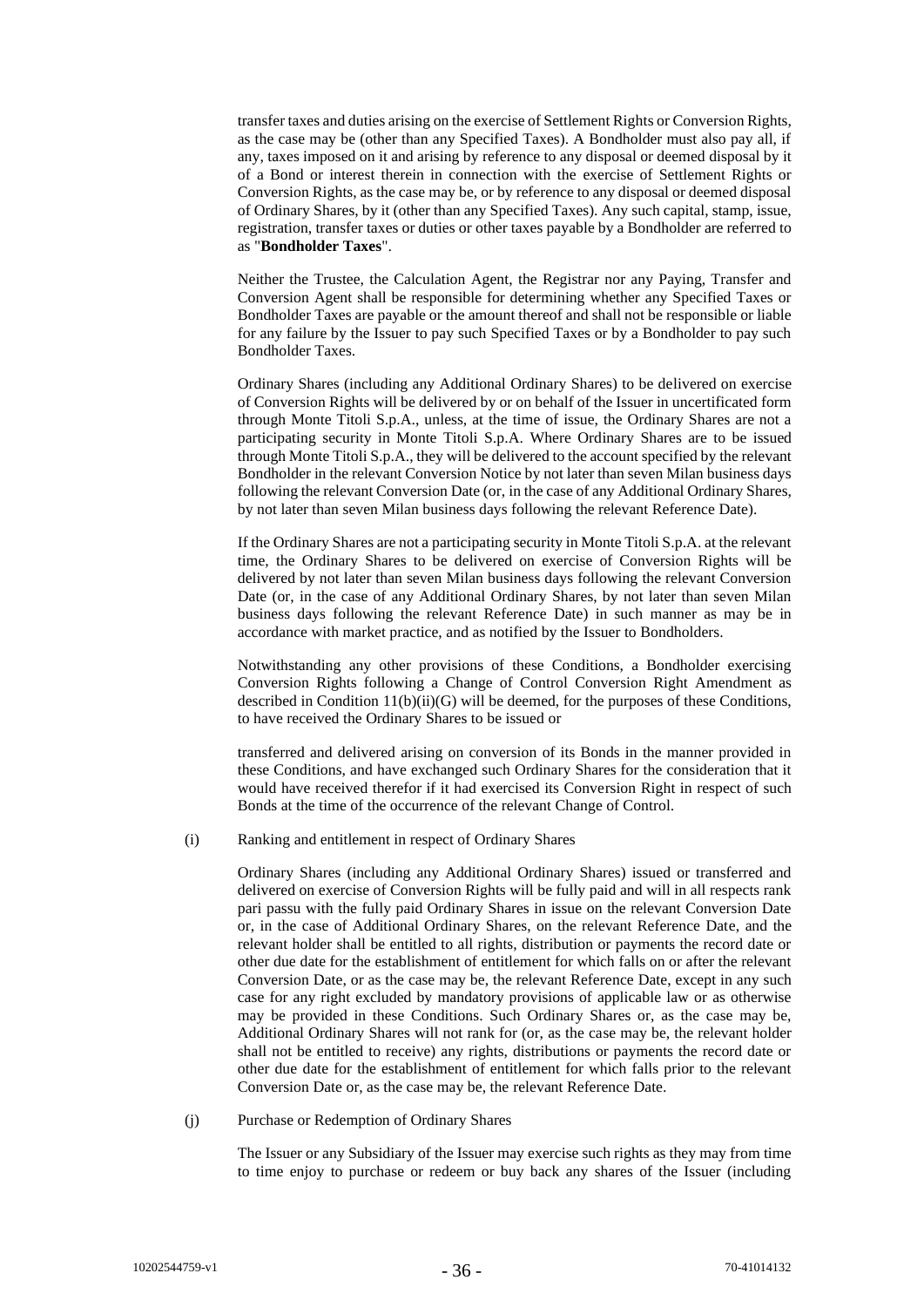Ordinary Shares) or any depositary or other receipts or certificates representing the same without the consent of the Bondholders.

(k) No Duty to Monitor

None of the Trustee, the Calculation Agent, the Principal Paying, Transfer and Conversion Agent or the Registrar shall be under any duty to monitor whether any event or circumstance has happened or exists or may happen or exist and which requires or may require an adjustment to be made to the Conversion Price and will not be responsible or liable to any person for any loss arising from any failure by it to do so, nor shall the Trustee, the Principal Paying, Transfer and Conversion Agent, the Registrar or the Calculation Agent be responsible or liable to any person (other than in the case of the Calculation Agent, to the Issuer strictly in accordance with the relevant provisions of the Calculation Agency Agreement) for any determination of whether or not an adjustment to the Conversion Price is required or should be made nor as to the determination or calculation of any such adjustment.

# <span id="page-36-0"></span>(l) Consolidation, Amalgamation, Merger, Transformation or Conversion

Without prejudice to Condition  $6(b)(x)$ , in the case of any consolidation, amalgamation, merger, transformation or conversion (including any '*fusione*' or '*scissione*') of the Issuer with or into any other corporation or any re-domiciliation of the Issuer to another jurisdiction within the European Economic Area (other than constituting a Change of Control or a consolidation, amalgamation or merger in which the Issuer is the continuing corporation in the form immediately prior to such transaction) (a "**Successor in Business**" and such transaction a "**Succession in Business**"), the Issuer will forthwith give notice thereof to Bondholders and to the Trustee of such event and will take such steps as shall be required, subject to applicable law (including the execution of a deed supplemental to or amending the Trust Deed):

- (i) to ensure that the Successor in Business is substituted in place of the Issuer as the principal debtor, or continues to constitute the principal debtor (as applicable), under the Bonds and the Trust Deed;
- (ii) to ensure that each Bond then outstanding will (during the period in which Conversion Rights may be exercised) be convertible into equity share capital (or similar) of the Successor in Business, on such basis and with a Conversion Price (subject to adjustment as provided in these Conditions) as determined by an Independent Adviser (each a "**Conversion Right Transfer**"); and
- (iii) to ensure that the Trust Deed and the Conditions (in each case, as so amended or supplemented if applicable) provide substantially the same or equivalent powers, protections, rights and benefits to the Trustee and the Bondholders following the implementation of such Succession in Business as the Trust Deed and the Conditions provided to the Trustee and the Bondholders prior to the implementation of the Succession in Business, *mutatis mutandis*, as determined by the Issuer following consultation with an Independent Adviser.

The satisfaction of the requirements set out in paragraphs (i), (ii) and (iii) above by the Issuer is herein referred to as a "**Permitted Transaction**". Notwithstanding any other provision of these Conditions, a Permitted Transaction shall not result in a breach of undertaking, constitute an Event of Default or otherwise result in any breach of any provision of these Conditions or the Trust Deed. Following the occurrence of a Permitted Transaction, references in these Conditions, the Trust Deed and the Agency Agreement to the "Issuer" will be construed as references to the relevant Successor in Business.

At the request of the Issuer, but subject to receipt by the Trustee of a certificate signed by two authorised signatories of the Issuer confirming the Issuer's compliance with the provisions of paragraphs (i), (ii) and (iii) above (subject only to the concurrence of the Trustee in the manner contemplated below), the Trustee shall (at the expense of the Issuer), without the requirement for any consent or approval of the Bondholders, be obliged to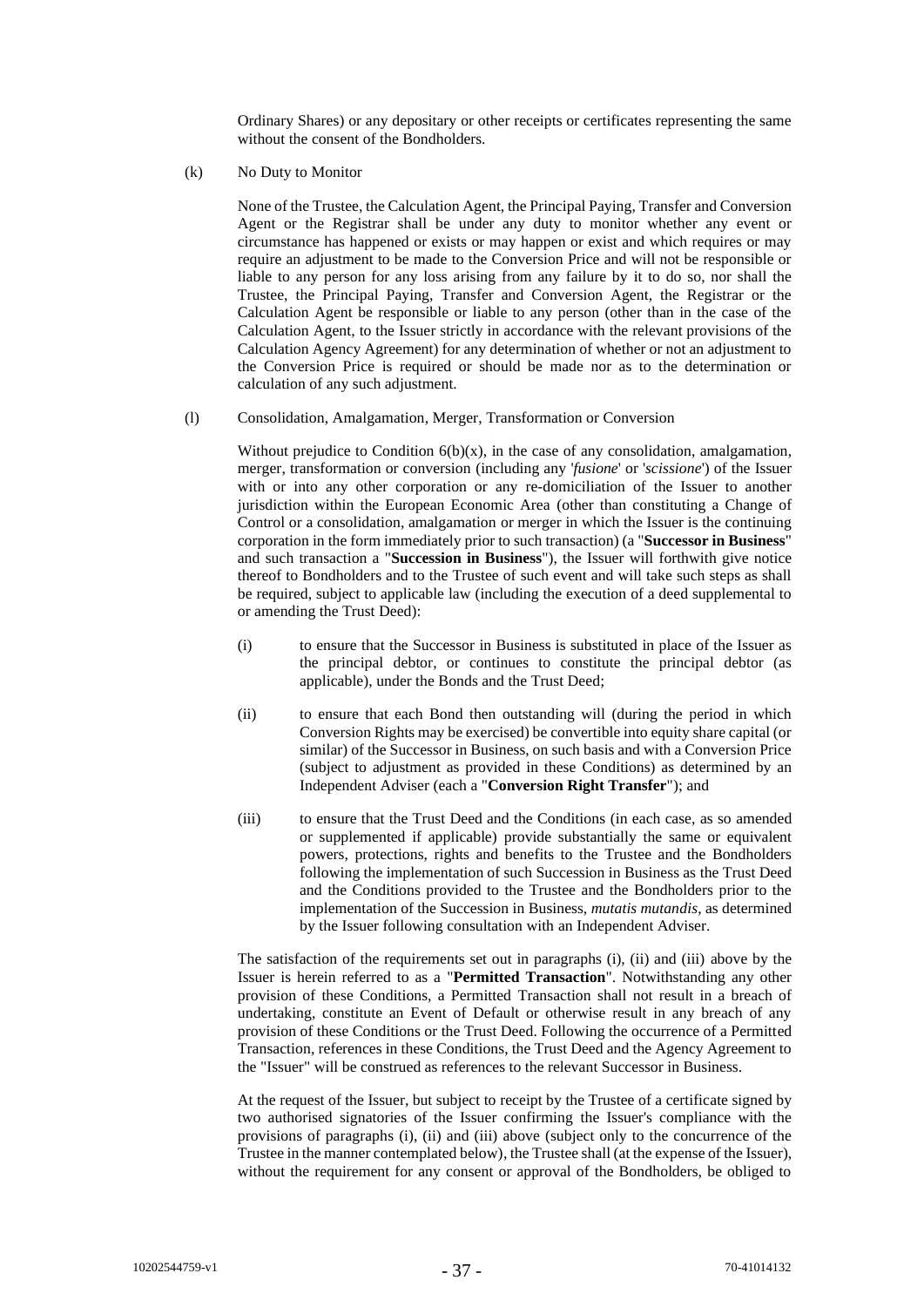concur with the Issuer to effect any Conversion Right Transfer, the substitution and/or other amendments referred to in, or necessary to ensure compliance with, paragraphs (i) and (iii) above (including, *inter alia*, the execution of a deed supplemental to or amending the Trust Deed and/or the Conditions or the Agency Agreement), provided that the Trustee shall not be obliged so to concur if in the opinion of the Trustee doing so would (i) impose more onerous obligations upon it or expose it to any additional duties, responsibilities or liabilities (to the extent it has not been indemnified and/or secured and/or prefunded to its satisfaction against) or reduce or amend the rights and/or protective provisions afforded to the Trustee in these Conditions, the Trust Deed or the Agency Agreement (including, for the avoidance of doubt, any supplemental trust deed or supplemental agency agreement) in any way.

If, following consultation with the Calculation Agent, any doubt shall arise as to how determinations, calculations or adjustments as specifically required to be performed by the Calculation Agent in these Conditions should be performed following any such consolidation, amalgamation, merger, transformation, conversion or re-domiciliation, a written opinion of an Independent Adviser in respect thereof shall be conclusive and binding on the Successor in Business, the Issuer, the Trustee, the Bondholders, the Calculation Agent and all other parties, save in the case of manifest error.

The above provisions of this Condition [6\(l\)](#page-36-0) will apply, mutatis mutandis, to any subsequent consolidations, amalgamations, mergers, transformations, conversions or redomiciliations.

# <span id="page-37-2"></span>7. **Redemption and Purchase**

(a) Final Redemption

Unless previously purchased and cancelled, redeemed or settled or converted as herein provided, the Bonds will be redeemed at their principal amount on the Maturity Date. The Bonds may only be redeemed at the option of the Issuer prior to the Maturity Date in accordance with Conditio[n 7\(b\),](#page-37-1) [7\(c\)](#page-38-0) o[r 7\(d\)](#page-38-1) below and Bondholders may only require the Issuer to redeem the Bonds prior to the Maturity Date in accordance with Condition [7\(f\).](#page-40-0)

<span id="page-37-1"></span>(b) Redemption at the Option of the Issuer

Subject as provided in Condition [7\(d\),](#page-38-1) on giving not less than 30 nor more than 60 days' notice (an "**Optional Redemption Notice**") to the Bondholders in accordance with Conditio[n 17,](#page-53-0) to the Trustee and the Principal Paying, Transfer and Conversion Agent, the Issuer may redeem all but not some only of the Bonds on the date (the "**Optional Redemption Date**") specified in the Optional Redemption Notice at their principal amount:

- <span id="page-37-0"></span>(i) at any time on or after 26 May 2026 (the "**First Call Date**"), if the Parity Value on each of at least 20 dealing days in any period of 30 consecutive dealing days ending no more than 7 dealing days prior to the giving of the relevant Optional Redemption Notice shall have exceeded  $£130,000$ , as verified by the Calculation Agent upon request by the Issuer; or
- (ii) at any time if, prior to the date the relevant Optional Redemption Notice is given, Settlement Rights and/or Conversion Rights shall have been exercised and/or purchases (and corresponding cancellations) and/or redemptions effected in respect of 85 per cent. or more in principal amount of the Bonds originally issued (which shall for this purpose include any Further Bonds issued prior to the date the Optional Redemption Notice is given).

On the Optional Redemption Date, the Issuer shall redeem the Bonds at their principal amount.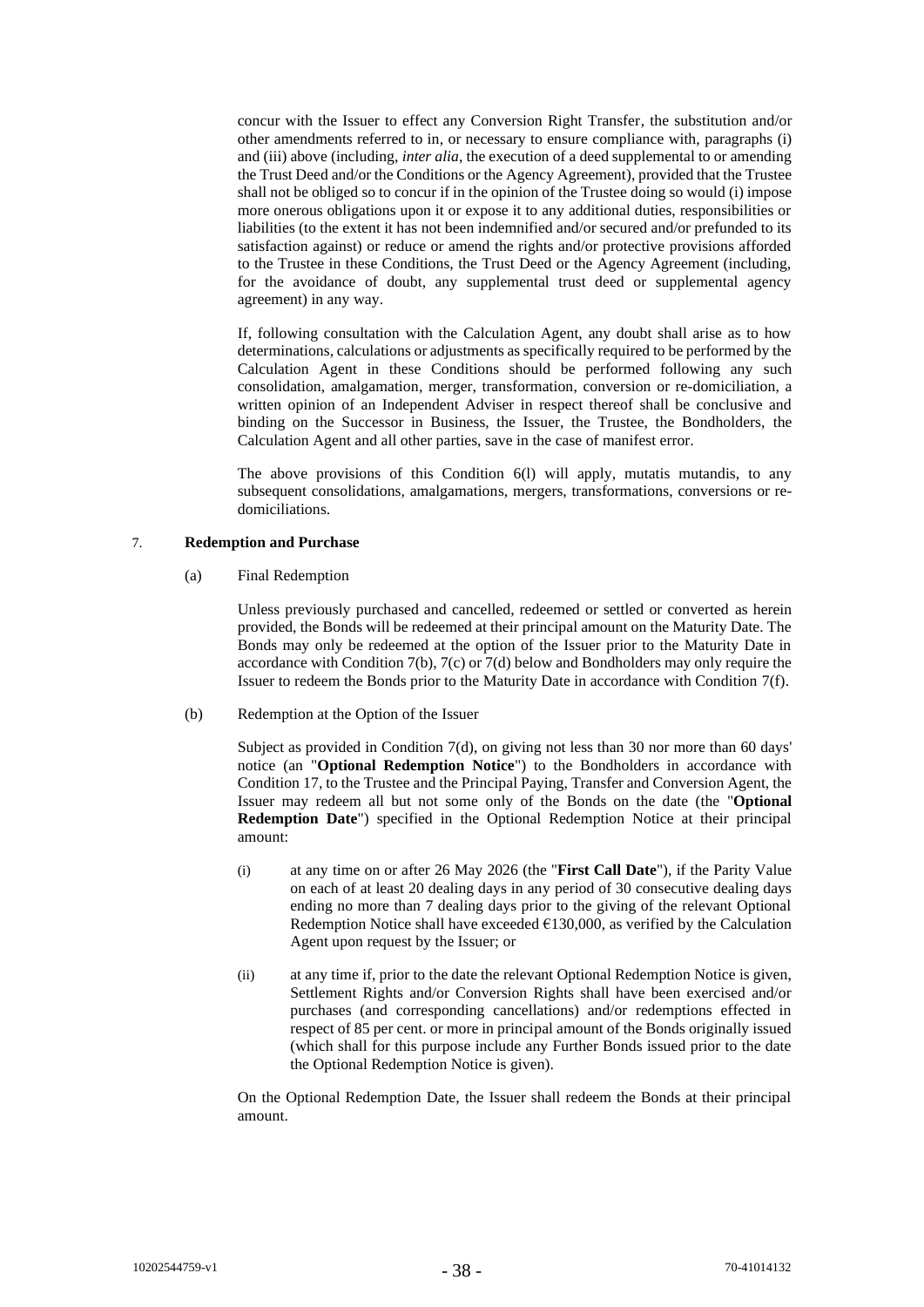#### <span id="page-38-0"></span>(c) Redemption following non-passing of Shareholder Resolutions

If the Shareholder Resolutions are not passed (including, for the avoidance of doubt, where no such resolutions are put to the shareholders or the board of directors, as the case may be) on or before the Long-Stop Date, the Issuer may at any time during the period from (but excluding) the Long-Stop Date to (and including) the tenth Milan business day following the Long-Stop Date, give notice (a "**Shareholder Event Notice**") to the Bondholders in accordance with Condition [17](#page-53-0) and the Trustee and the Principal Paying, Transfer and Conversion Agent (the "**Shareholder Event Notice Deadline**") that it will redeem all but not some only of the Bonds on the date falling 5 Milan business days after the end of the Fair Bond Value Determination Period (the "**Shareholder Event Redemption Date**") at the greater of (x) 102 per cent. of their principal amount and (y) 102 per cent. of the Fair Bond Value of the Bonds.

"**Fair Bond Value**" means in respect of each €100,000 principal amount of a Bond, as determined by an Independent Adviser, the arithmetic average (rounded to the nearest whole multiple of  $\epsilon 0.01$ , with  $\epsilon 0.005$  being rounded upwards) of the fair market values (as determined by such Independent Adviser to be appropriate on the basis of a commonly accepted market valuation method and taking account of such factors as it considers appropriate, including without limitation the market price per Ordinary Share, the dividend yield of an Ordinary Share, the volatility of such market price, prevailing interest rates, the credit spread on other relevant bonds of the Issuer (if any) and the terms of the Bonds, and assuming for this purpose that the Shareholder Resolutions had been passed prior to the start of the Fair Bond Value Determination Period) of such Bond at the close of business on each dealing day during the Fair Bond Value Determination Period.

"**Fair Bond Value Determination Period**" means the period of 5 consecutive dealing days commencing on the dealing day following the date of the Shareholder Event Notice.

"**Shareholder Resolutions**" means one or more resolutions approving and confirming the increase in the share capital of the Issuer and the disapplication (for the purposes of the relevant capital increase) of any preferential subscription rights to enable the issue of a sufficient number of new Ordinary Shares to satisfy the exercise of Conversion Rights in full (assuming a Physical Settlement Notice has been given and on the basis that a number of new Ordinary Shares equal to the Reference Shares relating to all outstanding Bonds are issuable upon conversion) passed (1) at a general meeting of Shareholders; or (2) (following delegation to the board of the requisite authorities therefor by a resolution of the Shareholders) at a meeting of the board of directors of the Issuer.

# <span id="page-38-1"></span>(d) Redemption for Taxation Reasons

At any time the Issuer may, having given not less than 30 nor more than 60 days' notice (a "**Tax Redemption Notice**") to the Bondholders in accordance with Condition [17,](#page-53-0) the Trustee and the Principal Paying, Transfer and Conversion Agent redeem (subject to the second following paragraph) all but not some only of the Bonds for the time being outstanding on the date (the "**Tax Redemption Date**") specified in the Tax Redemption Notice at their principal amount, if (i) the Issuer has or will become obliged to pay additional amounts on the Bonds pursuant to Condition [9](#page-42-0) as a result of any change in, or amendment to, the laws or regulations of Italy or any political subdivision or any authority thereof or therein having power to tax, or any change in the general application or official interpretation of such laws or regulations, which change or amendment becomes effective on or after 28 April 2021, and (ii) such obligation cannot be avoided by the Issuer, taking reasonable measures available to it, provided that no such notice of redemption shall be given earlier than 90 days prior to the earliest date on which the Issuer would be obliged to pay such additional amounts were a payment in respect of the Bonds then due. Prior to the publication of any notice of redemption pursuant to this paragraph, the Issuer shall deliver to the Trustee (a) a certificate signed by an Authorised Signatory of the Issuer stating that the obligation referred to in above cannot be avoided by the Issuer taking reasonable measures available to it and (b) an opinion of independent legal or tax advisers of recognised international standing to the effect that such change or amendment has occurred and that the Issuer has or will be obliged to pay such additional amounts as a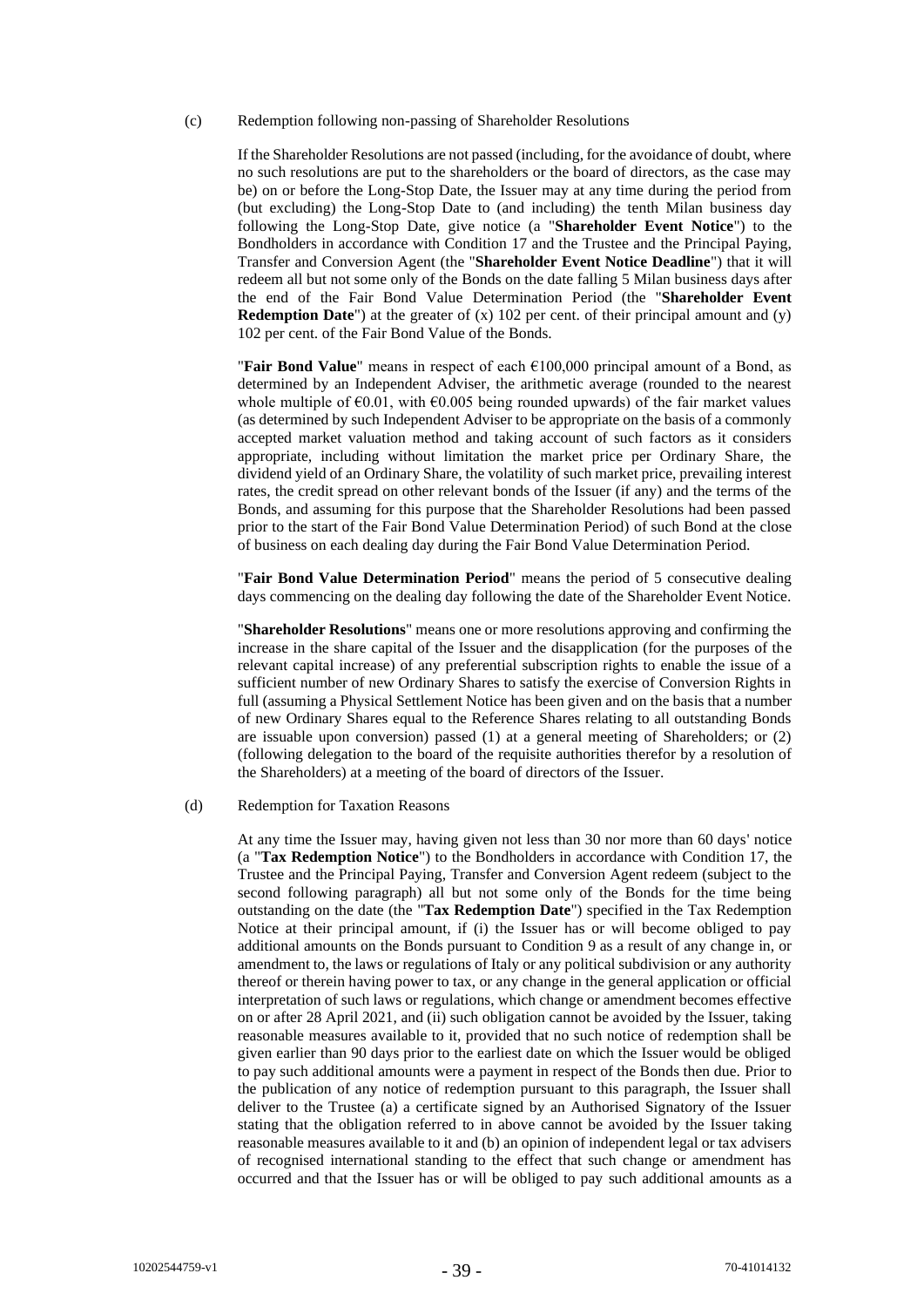result thereof (irrespective of whether such amendment or change is then effective) and the Trustee shall be entitled to accept such certificate and opinion without any liability for so doing as sufficient evidence of the matters set out in (i) and (ii) above, in which event such certificate and opinion shall be conclusive and binding on the Bondholders.

On the Tax Redemption Date the Issuer shall (subject to the next following paragraph) redeem the Bonds at their principal amount.

If the Issuer gives a Tax Redemption Notice, each Bondholder will have the right to elect that his Bonds shall not be redeemed, whereupon no additional amounts shall be payable in respect thereof pursuant to Conditio[n 9.](#page-42-0) To exercise such right, the holder of the relevant Bond must complete, sign and deposit at the specified office of any Paying, Transfer and Conversion Agent a duly completed and signed notice of election, in the form for the time being current, obtainable from the specified office of any Paying, Transfer and Conversion Agent (or such other form as is acceptable to the Paying, Transfer and Conversion Agent) together with the relevant Bonds on or before the day falling 10 days prior to the Tax Redemption Date. If such delivery is made after the end of normal business hours or on a day which is not a business day in the place of the specified office of the relevant Paying, Transfer and Conversion Agent, such delivery shall be deemed for all purposes of these Conditions to have been made on the next following such business day. Any Bond so deposited shall be returned by the relevant Paying, Transfer and Conversion Agent to the relevant Bondholder on the Tax Redemption Date endorsed to reflect the election made by such Bondholder, provided that if the deposited Bond becomes immediately due and payable before that date, the Paying, Transfer and Conversion Agent concerned shall mail the Bond by uninsured post to, and at the risk and expense of, the relevant Bondholder.

References in this Condition [7\(d\)](#page-38-1) to Italy shall be deemed also to refer to any jurisdiction in respect of which any undertaking or covenant equivalent to that in Conditio[n 9](#page-42-0) is given pursuant to Clause 6 of the Trust Deed (except that as regards such jurisdiction the words "becomes effective on or after 28 April 2021" in this Condition [7\(d\)](#page-38-1) above shall be replaced with the words "becomes effective after, and has not been announced on or before, the date on which any undertaking or covenant equivalent to that in Condition [9](#page-42-0) was given pursuant to the Trust Deed)" and references in this Condition [7\(d\)](#page-38-1) to additional amounts payable under Condition [9](#page-42-0) shall be deemed also to refer to additional amounts payable under any such undertaking or covenant.

# <span id="page-39-0"></span>(e) Optional Redemption, Shareholder Event Notice and Tax Redemption Notices

The Issuer shall not give an Optional Redemption Notice or Tax Redemption Notice at any time during a Relevant Event Period or an Offer Period or which specifies a date for redemption falling in a Relevant Event Period or an Offer Period or the period of 21 days following the end of a Relevant Event Period or Offer Period (whether or not the relevant notice was given prior to or during such Relevant Event Period or Offer Period), and any such notice shall be invalid and of no effect (whether or not given prior to the Relevant Event Period or Offer Period) and the relevant redemption shall not be made.

Any Optional Redemption Notice, Shareholder Event Notice or Tax Redemption Notice shall be irrevocable. Any such notice shall specify (i) the Optional Redemption Date, the Shareholder Event Redemption Date or, as the case may be, the Tax Redemption Date which shall be a Milan business day and, the price at which the Bonds will be redeemed, (ii) the Conversion Price, the aggregate principal amount of the Bonds outstanding and the Closing Price of the Ordinary Shares, in each case as at the latest practicable date prior to the publication of the Optional Redemption Notice, Shareholder Event Notice or, as the case may be, the Tax Redemption Notice and (iii) the last day on which Settlement Rights or, as the case may be, Conversion Rights may be exercised by Bondholders.

"**Offer Period**" means (i) any period commencing on the date of first public announcement of an offer or tender (howsoever described) by any person or persons in respect of all or a majority of the issued and outstanding Ordinary Shares and ending on the date that offer or tender ceases to be open for acceptance or, if earlier, on which that offer or tender lapses or terminates or is withdrawn or (ii) any period commencing on the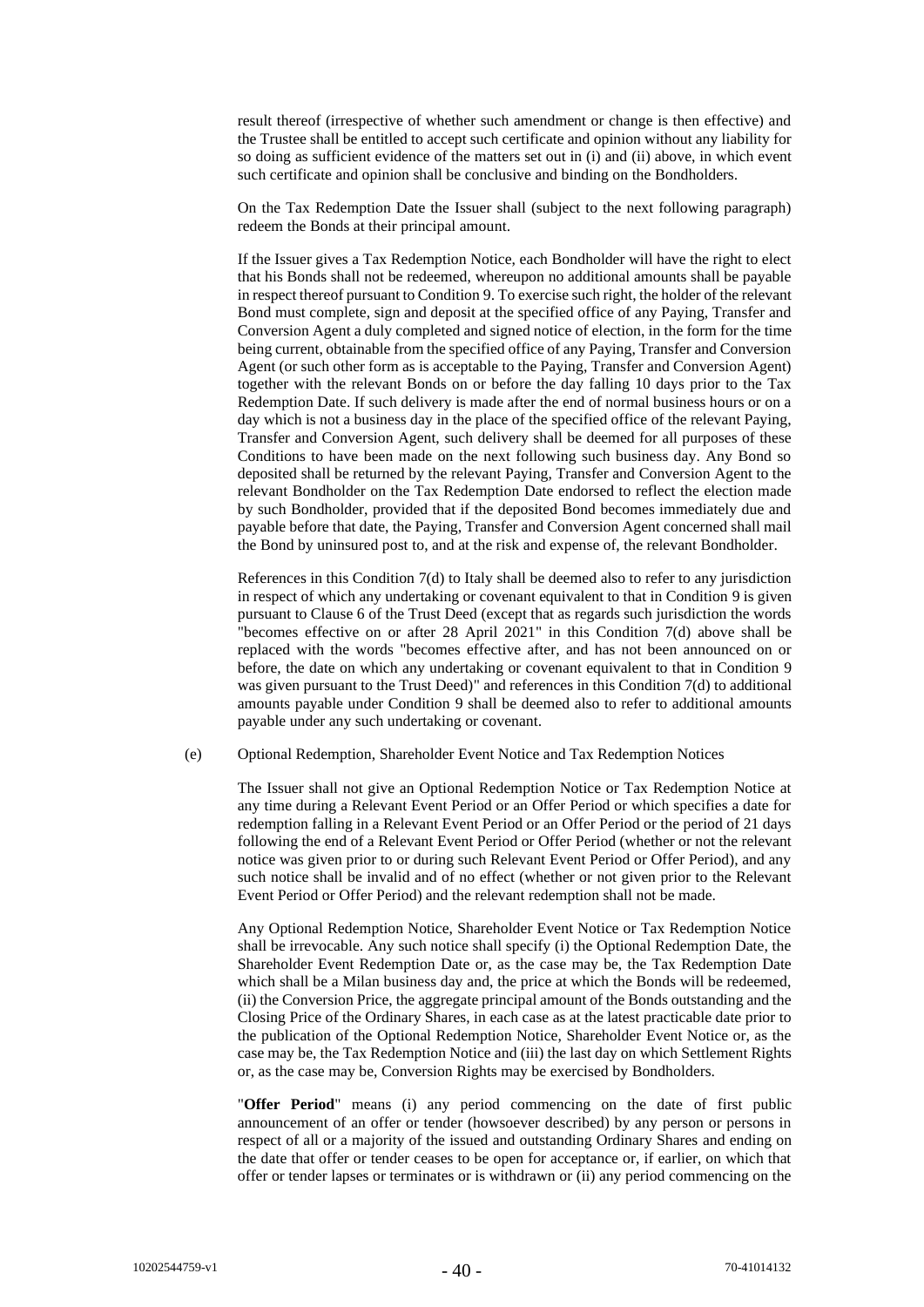date of first public announcement of a Scheme of Arrangement relating to the acquisition of all or a majority of the issued and outstanding Ordinary Shares and ending on the date such Scheme of Arrangement is or becomes effective or, if earlier, the date such Scheme of Arrangement is cancelled or terminated.

<span id="page-40-0"></span>(f) Redemption at the Option of Bondholders upon a Change of Control or Free Float Event

Following the occurrence of a Change of Control or Free Float Event, the holder of each Bond will have the right to require the Issuer to redeem that Bond on the Put Date at its principal amount. To exercise such right, the holder of the relevant Bond must deliver such Bond to the specified office of any Paying, Transfer and Conversion Agent, together with a duly completed and signed notice of exercise in the form for the time being current obtainable from the specified office of any Paying, Transfer and Conversion Agent (or such other form as is acceptable to the Paying, Transfer and Conversion Agent) (a "**Put Exercise Notice**"), at any time during the Relevant Event Period. If such delivery is made after the end of normal business hours or on a day which is not a business day in the place of the specified office of the relevant Paying, Transfer and Conversion Agent, such delivery shall be deemed for all purposes of these Conditions to have been made on the next following such business day. The "**Put Date**" shall be the fourteenth day after the expiry of the Relevant Event Period.

Payment in respect of any such Bond shall be made on the Put Date by transfer to a euro account with a bank in a city in which banks have access to the TARGET System as specified by the relevant Bondholder in the relevant Put Exercise Notice.

A Put Exercise Notice, once delivered, shall be irrevocable and the Issuer shall, subject as provided above, redeem all Bonds the subject of Put Exercise Notices delivered as aforesaid on the Put Date.

(g) Purchase

Subject to the requirements (if any) of any stock exchange or securities market on which the Bonds may be admitted to listing and trading at the relevant time and subject to compliance with applicable laws and regulations, the Issuer or any Subsidiary of the Issuer may at any time purchase any Bonds in the open market or otherwise at any price. The Bonds so purchased, while held by or on behalf of the Issuer or any of its Subsidiaries, shall not entitle the holder to vote at any meetings of the Bondholders and shall be deemed not to be outstanding for the purposes of (among other things) calculating quorums at meetings of the Bondholders or for the purposes of Condition [14.](#page-50-1)

(h) Cancellation

All Bonds which are redeemed or in respect of which Conversion Rights or Settlement Rights are exercised will be cancelled and may not be reissued or resold. Subject to the requirements (if any) of any stock exchange or securities market on which the Bonds may be admitted to listing and/or trading at the relevant time and subject to compliance with all applicable laws and regulations, Bonds purchased by the Issuer or any of its Subsidiaries may be held or re-sold by the Issuer or submitted for cancellation by the Issuer or its Subsidiaries, in each case, at the Issuer's discretion.

(i) Multiple Notices

If more than one notice of redemption is given pursuant to this Condition [7,](#page-37-2) the first of such notices to be given shall prevail, save that a notice given pursuant to Condition [7\(f\)](#page-40-0) shall prevail over a notice given pursuant to Condition [7\(b\)](#page-37-1) or  $\overline{7(c)}$  in circumstances where the Put Date falls prior to the Optional Redemption Date or Tax Redemption Date, as the case may be.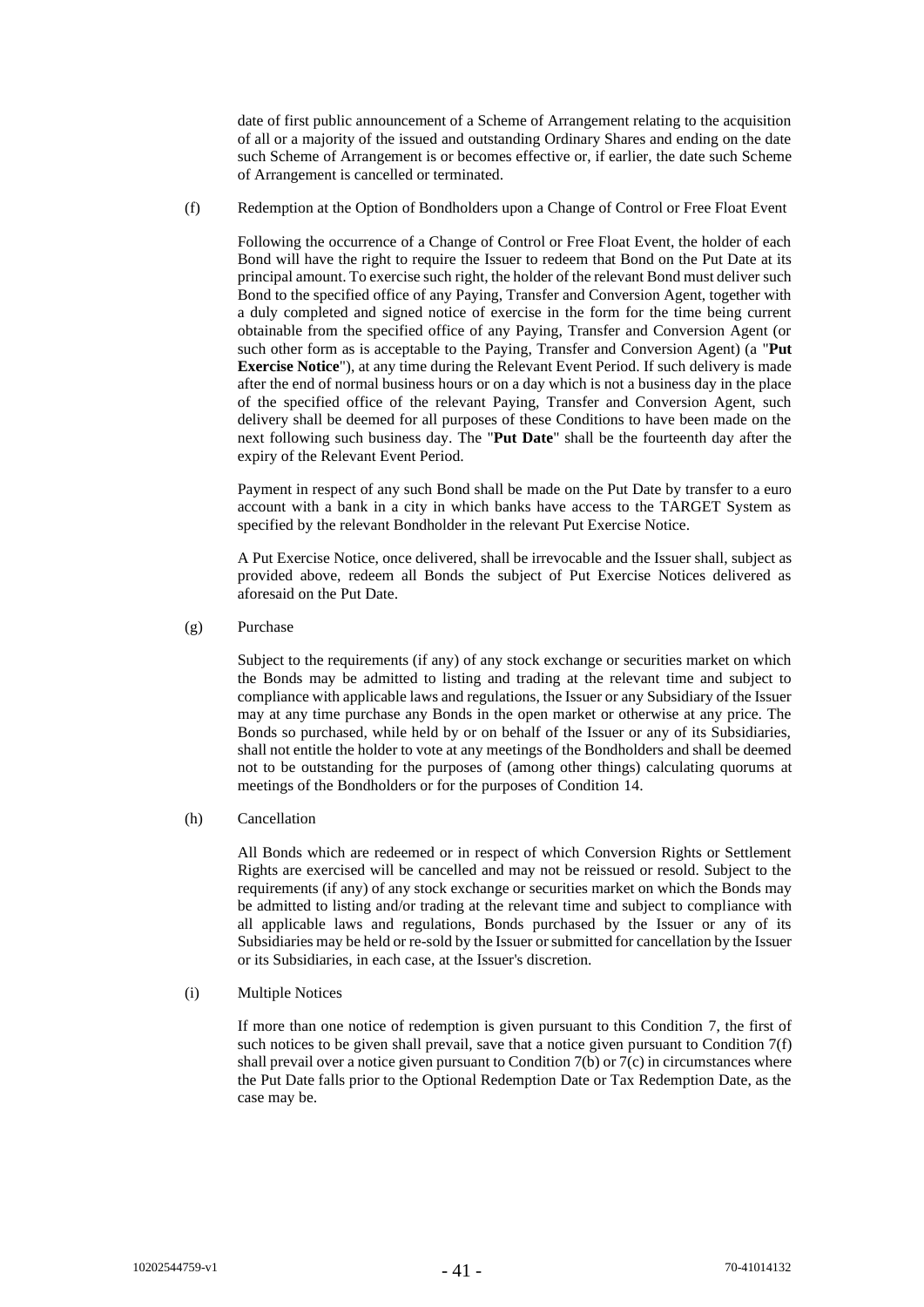# <span id="page-41-2"></span>8. **Payments**

(a) Principal

Subject as otherwise provided in these Conditions, payments of principal in respect of the Bonds will be made to the persons shown in the Register at the close of business on the Record Date.

<span id="page-41-3"></span>(b) Other amounts

Payments of all amounts will be made as provided in these Conditions.

<span id="page-41-1"></span>(c) Record Date

"**Record Date**" means the fifth business day, in the place of the specified office of the Registrar, before the due date for the relevant payment. All payments in respect of Bonds represented by the Global Bond will be made to, or to the order of, the person whose name is entered in the Register at the close of business on the Clearing System Business Day immediately prior to the date of payment, where "**Clearing System Business Day**" means Monday to Friday inclusive except 25 December and 1 January, and the term "Record Date" shall be construed accordingly.

(d) Payments

Each payment in respect of the Bonds pursuant to Condition [8\(a\)](#page-41-2) and [8\(b\)](#page-41-3) will be made by transfer to a euro account maintained by the payee with a bank in a city in which banks have access to the TARGET System.

(e) Payments subject to fiscal laws

All payments in respect of the Bonds are subject in all cases (i) to any applicable fiscal or other laws and regulations applicable thereto in the place of payment but without prejudice to Condition [9](#page-42-0) and (ii) any withholding or deduction required pursuant to an agreement described in Section 1471(b) of the U.S. Internal Revenue Code of 1986, as amended (the "**Code**"), or otherwise imposed pursuant to Sections 1471 through 1474 of the Code and any regulations or agreements thereunder or official interpretations thereof ("**FATCA**") or any law implementing an intergovernmental approach to FATCA.

(f) Delay in payment

Bondholders will not be entitled to any interest or other payment for any delay after the due date in receiving the amount due as a result of the due date not being TARGET Business Day.

<span id="page-41-0"></span>(g) Business Days

In this Condition, "business day" means a day (other than a Saturday or Sunday) on which the TARGET System is operating.

(h) Paying, Transfer and Conversion Agents, etc.

The initial Paying, Transfer and Conversion Agents and Registrar and their initial specified offices are listed below. The Issuer reserves the right under the Agency Agreement at any time, with the prior written approval of the Trustee, to vary or terminate the appointment of any Paying, Transfer and Conversion Agent or the Registrar and appoint additional or other Paying, Transfer and Conversion Agents or another Registrar, provided that the Issuer will (i) maintain a Principal Paying, Transfer and Conversion Agent, and (ii) maintain a Registrar with a specified office outside the United Kingdom. Notice of any change in the Paying, Transfer and Conversion Agents or the Registrar or their specified offices will promptly be given by the Issuer to the Bondholders in accordance with Condition [17,](#page-53-0) the Trustee and the Principal Paying, Transfer and Conversion Agent. The Issuer reserves the right, subject to the prior written approval of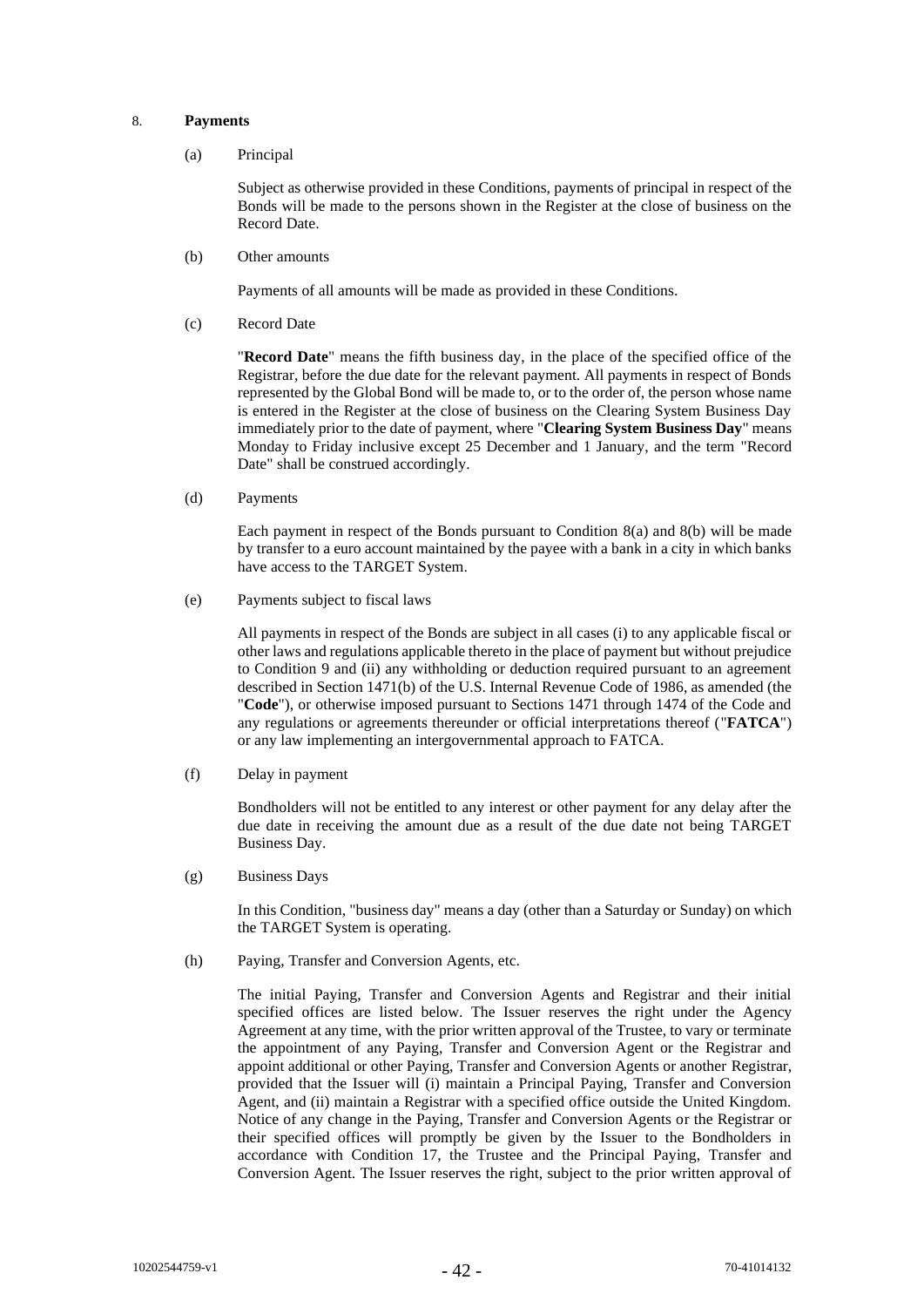the Trustee, under the Calculation Agency Agreement at any time to vary or terminate the appointment of the Calculation Agent and appoint additional or other Calculation Agents, provided that it will maintain a Calculation Agent which shall be a financial institution of international repute or a financial adviser with appropriate expertise. Notice of any change in the Calculation Agent will promptly be given by the Issuer to Bondholders in accordance with Condition [17,](#page-53-0) the Trustee and the Principal Paying, Transfer and Conversion Agent.

(i) No charges

Neither the Registrar nor the Paying, Transfer and Conversion Agents shall make or impose on a Bondholder any charge or commission in relation to any payment, transfer or conversion in respect of the Bonds.

(j) Fractions

When making payments to Bondholders, if the relevant payment is not of an amount which is a whole multiple of the smallest unit of the relevant currency in which such payment is to be made, such payment will be rounded down to the nearest unit.

The Bonds on issue will be represented by a global bond (the "**Global Bond**") registered in the nominee name of a common depositary and held by such common depositary for Euroclear Bank SA/NV ("**Euroclear**") and/or Clearstream Banking S.A. ("**Clearstream, Luxembourg**").

# <span id="page-42-0"></span>9. **Taxation**

All payments made by or on behalf of the Issuer in respect of the Bonds shall be made free from any restriction or condition and be made without deduction or withholding for, or on account of, any present or future taxes, duties, assessments or governmental charges of whatever nature imposed or levied by, or on behalf of, Italy (or any jurisdiction of incorporation or tax residence of the Issuer) or any political subdivision or any authority thereof or therein having power to tax, unless deduction or withholding of such taxes, duties, assessments or governmental charges is required to be made by law.

In the event that any such withholding or deduction is required to be made, the Issuer will pay such additional amounts as will result in the receipt by the Bondholders of the amounts which would otherwise have been receivable had no such withholding or deduction been required, except that no such additional amount shall be payable in relation to any payment in respect of any Bond:

- (a) to a holder who is liable to such taxes, duties, assessments or governmental charges in respect of such Bond by reason of his having some connection with Italy otherwise than merely by holding the Bond or by the receipt of any amounts in respect of the Bond; or
- (b) to a holder who is entitled to avoid such withholding or deduction in respect of the Bond by making a declaration or any other statement, including, but not limited to, a declaration of residence or non-residence or other similar claim for exemption; or
- (c) for or on account of any taxes payable in respect of *imposta sostitutiva* pursuant to Italian Decree No. 239 of 1 April 1996, as amended, restated or supplemented from time to time ("**Decree 239**"), or payable pursuant to Italian Decree No. 461 of 21 November 1997, as amended, restated or supplemented from time to time, to the extent applicable; or
- (d) in all circumstances in which the procedures to obtain an exemption from *imposta sostitutiva* set forth in Decree 239 have not been met or complied with, except where such procedures have not been met or complied with due to actions or omissions of the Issuer.

References in these Conditions to principal and/or any other amounts payable in respect of the Bonds shall be deemed also to refer to any additional amounts which may be payable under this Condition or any undertaking or covenant given in addition thereto or in substitution therefor pursuant to the Trust Deed.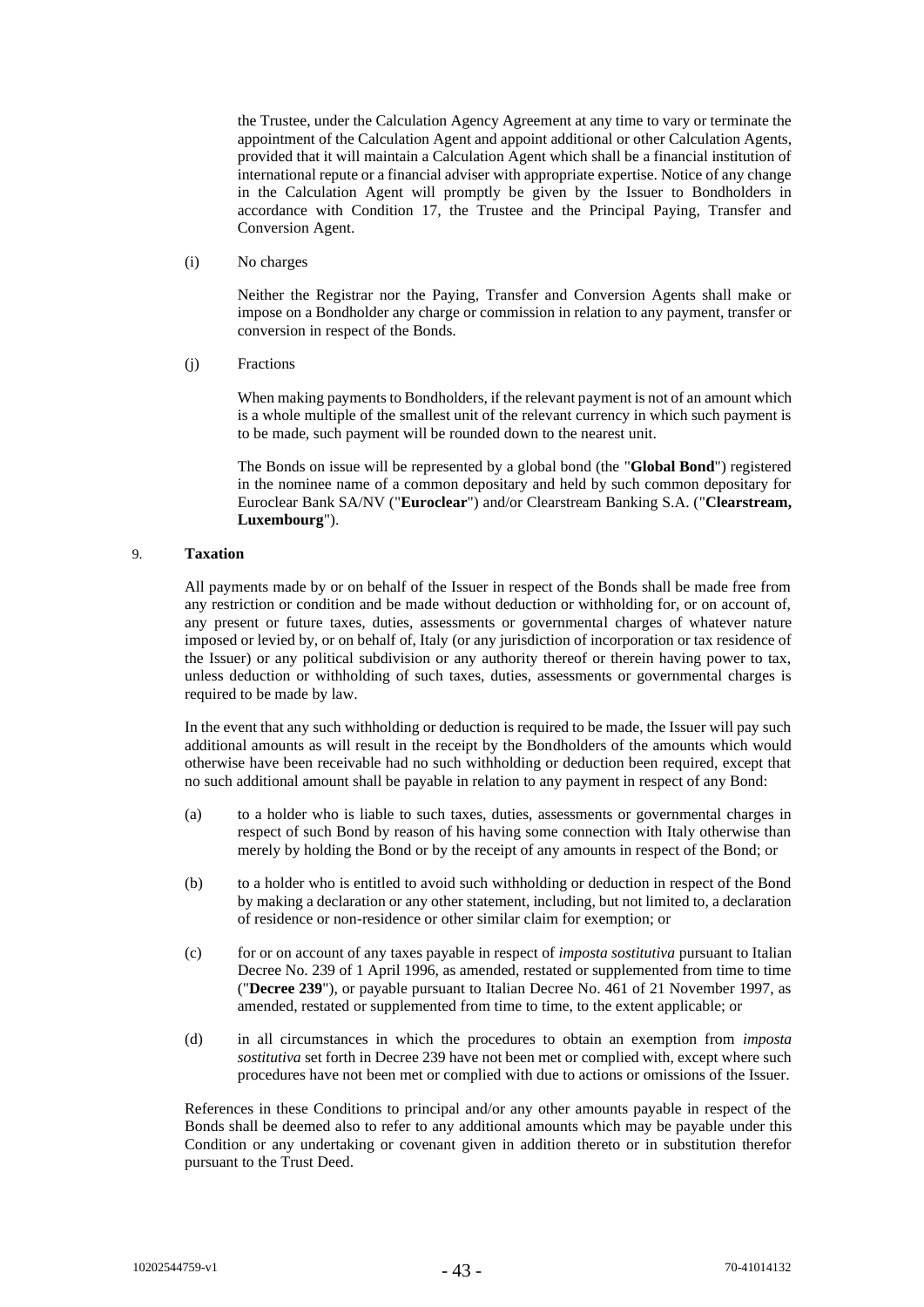Notwithstanding any other provision of these Conditions, in no event will the Issuer be required to pay any additional amounts in respect of the Bonds for, or on account of, any withholding or deduction required pursuant to FATCA (including pursuant to any agreement described in Section 1471(b) of the Code) or any law implementing an intergovernmental approach to FATCA.

# <span id="page-43-0"></span>10. **Events of Default**

If any of the following events (each (together with, where applicable, the certification by the Trustee as referred to below) an "**Event of Default**") occurs and is continuing, the Trustee at its discretion may, and if so requested by the holders of at least one-quarter in principal amount of the Bonds then outstanding or if so directed by an Extraordinary Resolution and provided in each case that it is indemnified and/or secured and/or prefunded to its satisfaction shall, give notice to the Issuer that the Bonds are, and they shall accordingly immediately become due and repayable at their principal amount:

- (a) **Non-Payment**: the Issuer fails to pay the principal of or any other amount in respect of any of the Bonds when due and such failure continues for a period of 7 days; or
- (b) **Non-delivery of Ordinary Shares**: the Issuer fails to deliver Ordinary Shares (including any Additional Ordinary Shares) when required to do so upon exercise of Conversion Rights and such failure continues for a period of 7 days; or
- (c) **Breach of Other Obligations**: the Issuer does not perform, comply with or observe any one or more of its other obligations under the Bonds or the Trust Deed and, except where such default is, in the opinion of the Trustee, incapable of remedy (when no such continuation or notice as is hereinafter mentioned will be required), such default continues for 45 days (or such longer period as the Trustee may permit in its sole discretion) after notice thereof shall have been given to the Issuer by the Trustee requiring the same to be remedied; or
- <span id="page-43-1"></span>(d) **Cross-Acceleration**: (i) any present or future indebtedness of the Issuer or any of its Subsidiaries for or in respect of moneys borrowed or raised is declared due and payable prior to its stated maturity by reason of any actual event of default or the like (howsoever described), or (ii) any such indebtedness is not paid when due or, as the case may be, within any originally applicable grace period, or (iii) the Issuer or any of its Subsidiaries fails to pay when due (or within any originally applicable grace period) any amount payable by it under any present or future guarantee for, or indemnity in respect of, any moneys borrowed or raised, provided that the aggregate amount of the relevant indebtedness, guarantees and indemnities in respect of which one or more of the events mentioned above in this Condition [10\(d\)](#page-43-1) have occurred equals or exceeds  $\epsilon$ 75 million or its equivalent; or
- (e) **Insolvency Proceedings**: (a) a court having jurisdiction in the premises enters a decree or order for (i) relief in respect of the Issuer or any of the Material Subsidiaries in an involuntary case under any applicable bankruptcy, insolvency or other similar law now or hereafter in effect, (ii) appointment of a receiver, liquidator, assignee, custodian, trustee, examiner, administrator, sequestration or similar official of the Issuer or any of the Material Subsidiaries or for all or substantially all of the property and assets of the Issuer or any of the Material Subsidiaries (other than in the case of a solvent liquidation of a Material Subsidiary) or (iii) the winding up or liquidation of the affairs of the Issuer or any of the Material Subsidiaries (other than in the case of a solvent liquidation of a Material Subsidiary) and, in each case, such decree or order shall remain unstayed and in effect for a period of 30 consecutive days; or (b) the Issuer or any of the Material Subsidiaries (i) commences a voluntary case (including taking any action for the purpose of winding up) under any applicable bankruptcy, insolvency, examination, court protection or other similar law now or hereafter in effect, or consents to the entry of an order for relief in an involuntary case under any such law (other than in the case of a solvent liquidation of a Material Subsidiary), (ii) consents to the appointment of or taking possession by a receiver, liquidator, assignee, custodian, trustee, examiner, administrator, sequestration or similar official of the Issuer or any of its or for all or substantially all of the property and assets of the Issuer or any of the Material Subsidiaries (other than in the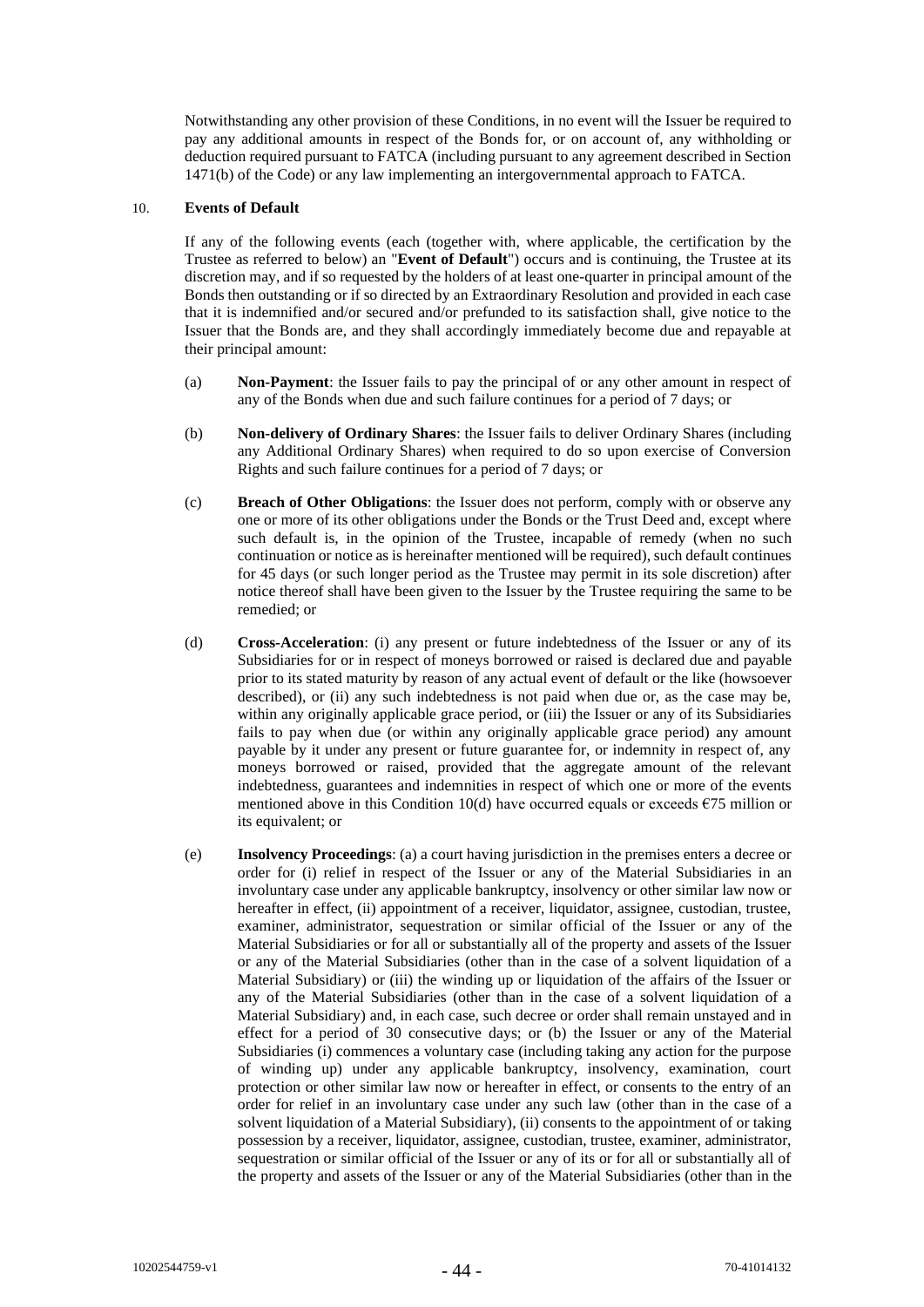case of a solvent liquidation of a Material Subsidiary) or (iii) effects any general assignment for the benefit of creditors, except in any such case in respect of (b)(i)-(iii), as a result of or in connection with or for the purposes of a substitution of a Successor in Business in place of the Issuer (or any previous substitute under these Conditions) pursuant to these Conditions following and in respect of a Permitted Transaction; or

- (f) **Authorisation and Consents**: any action, condition or thing (including the obtaining or effecting of any necessary consent, approval, authorisation, exemption, filing, licence, order, recording or registration) at any time required to be taken, fulfilled or done in order (i) to enable the Issuer lawfully to enter into, exercise its rights and perform and comply with its obligations under the Bonds, (ii) to ensure that those obligations are legally binding and enforceable, and (iii) to make the Bonds admissible in evidence in the courts of England or Italy is not taken, fulfilled or done; or
- (g) **Illegality**: it is or will become unlawful for the Issuer to perform or comply with any one or more of its obligations under any of the Bonds; or
- (h) **Cessation of business**: if the Issuer and its Subsidiaries (taken as a whole) cease (or, through an official action of the Board of Directors of the Issuer, threaten by expressing a clear and unequivocal intention to cease) in one or more related transactions, to carry on business or businesses which together comprise all or substantially all of the business of the Issuer and its Subsidiaries (taken as a whole), except for the purposes of, or pursuant to, a Permitted Transaction or a Newco Scheme; or
- (i) **Analogous Events**: any event occurs which under the laws of any relevant jurisdiction has an analogous effect to any of the events referred to in any of the foregoing paragraphs of this Condition [10.](#page-43-0)

provided that in the case of any event as is specified in  $10(c)$  or  $10(g)$  or (in the case of a Material Subsidiary only) 10(e) or 10(i) (insofar as such analogous event relates to any of the events mentioned in relation to  $10(c)$ ,  $10(g)$  or  $10(e)$  in relation to Material Subsidiaries only) above the Trustee shall have certified in writing to the Issuer that in its opinion such event is materially prejudicial to the interests of the Bondholders.

# <span id="page-44-0"></span>11. **Undertakings**

- (a) The Issuer undertakes to use all reasonable endeavours to obtain by not later than the date falling 90 days after the Closing Date and thereafter maintain the admission to trading of the Bonds on the Vienna MTF operated by the Vienna Stock Exchange (or another internationally recognised, regularly operating, regulated or non-regulated, stock exchange or securities market in an OECD State) as determined by the Issuer provided that if the Issuer is unable to maintain such admission to trading as aforesaid, the Issuer undertakes to use all reasonable endeavours to obtain and maintain a listing and/or admission to trading for the Bonds on such other internationally recognised, regularly operating, regulated or non-regulated, stock exchange or securities market in an OECD State as the Issuer may from time to time determine. The Issuer will forthwith give notice to the Bondholders in accordance with Condition [17](#page-53-0) and to the Trustee of the listing or delisting of the Bonds by any of such stock exchanges or securities markets.
- <span id="page-44-2"></span><span id="page-44-1"></span>(b) Whilst any Settlement Right or Conversion Right remains exercisable, the Issuer will, save with the approval of an Extraordinary Resolution or with the prior written approval of the Trustee where, in its opinion, it is not materially prejudicial to the interests of the Bondholders to give such approval:
	- (i) not issue or pay up any Securities, in either case by way of capitalisation of profits or reserves, other than:
		- (A) pursuant to a Scheme of Arrangement involving a reduction and cancellation of Ordinary Shares and the issue to Shareholders of an equal number of Ordinary Shares by way of capitalisation of profits or reserves; or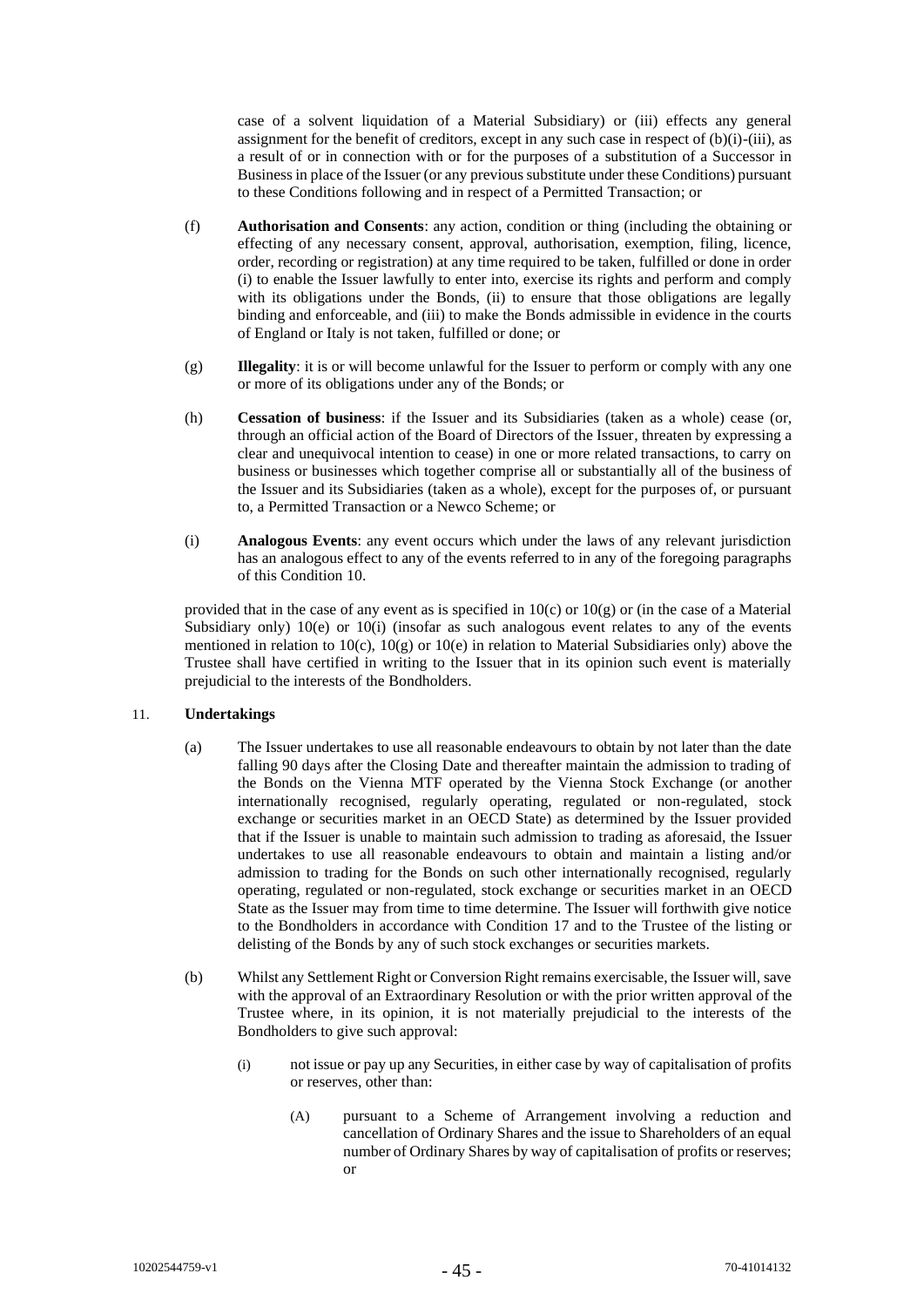- (B) pursuant to a Newco Scheme; or
- (C) by the issue of fully paid Ordinary Shares or other Securities to Shareholders and other holders of shares in the capital of the Issuer which by their terms entitle the holders thereof to receive Ordinary Shares or other Securities on a capitalisation of profits or reserves; or
- (D) by the issue of fully paid Ordinary Shares, issued wholly, ignoring fractional entitlements, in lieu of the whole or part of a Dividend in cash; or
- (E) by the issue of Ordinary Shares or any equity share capital to, or for the benefit of, employees or former employees, director or executive holding or formerly holding executive office (including directors holding or formerly holding executive office or non- executive office, consultants or former consultants or the personal service company of any such person) or their spouses or relatives, in each case of the Issuer or any of its Subsidiaries or any associated company or to a trustee or nominee to be held for the benefit of any such person, in any such case pursuant to an employee, director or executive share or option or incentive scheme (a "**Permitted Issue**"),

unless, in any such case, the same constitutes a Dividend or otherwise falls to be taken into account for a determination as to whether an adjustment is to be made to the Conversion Price pursuant to Condition [6\(b\),](#page-20-1) regardless of whether in fact an adjustment falls to be made in respect of the relevant capitalisation, gives rise (or would, but for the provisions of Condition [6\(f\)](#page-33-1) relating to roundings and minimum adjustments or the carry forward of adjustments, give rise) to an adjustment to the Conversion Price;

- (ii) not modify the rights attaching to the Ordinary Shares with respect to voting, dividends or liquidation nor issue any other class of equity share capital carrying any rights which are more favourable than the rights attaching to the Ordinary Shares but so that nothing in this Condition [11\(b\)](#page-44-1) shall prevent:
	- (A) any consolidation, reclassification, redesignation or subdivision of the Ordinary Shares; or
	- (B) any modification of such rights, or the issuance of special voting shares, providing for the grant of additional Voting Rights up to the maximum permitted by applicable law, where the purpose of the modification is to reward long-term ownership of the Ordinary Shares and/or to promote the stability of the Issuer's shareholder base; or
	- (C) any modification of such rights which is not, in the opinion of an Independent Adviser, materially prejudicial to the interests of the holders of the Bonds; or
	- (D) any issue of equity share capital where the issue of such equity share capital results, or would, but for the provisions of Condition [6\(f\)](#page-33-1) relating to roundings and minimum adjustments or the carry forward of adjustments or, where comprising Ordinary Shares, the fact that the consideration per Ordinary Share receivable therefor is at least 95 per cent. of the Current Market Price per Ordinary Share at the relevant time for determination thereof pursuant to the relevant provisions of Condition [6\(b\),](#page-20-1) otherwise result, in an adjustment to the Conversion Price; or
	- (E) any issue of equity share capital or modification of rights attaching to the Ordinary Shares, where prior thereto the Issuer shall have instructed an Independent Adviser to determine what (if any) adjustments should be made to the Conversion Price as being fair and reasonable to take account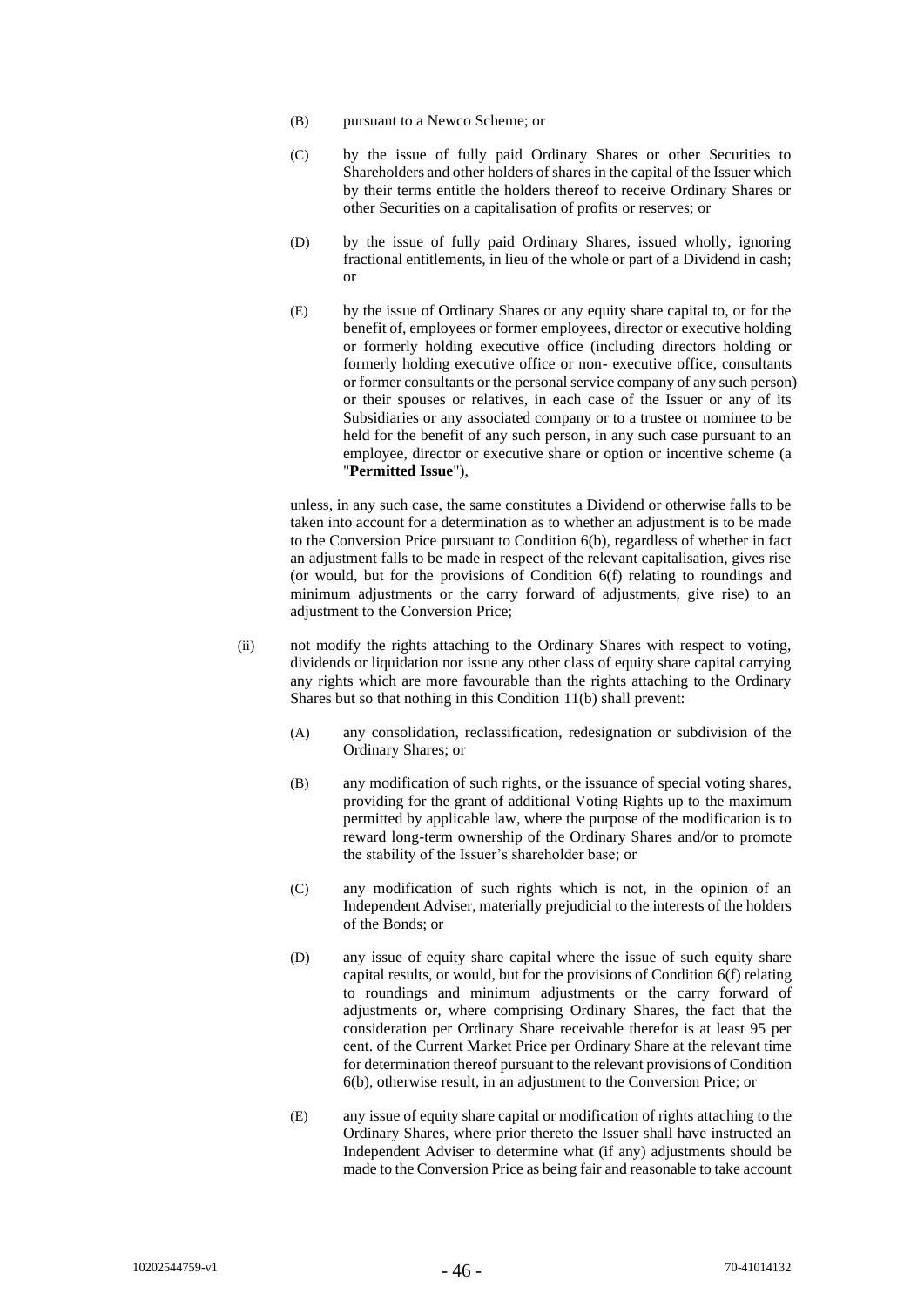thereof and such Independent Adviser shall have determined either that no adjustment is required or that an adjustment resulting in a decrease in the Conversion Price is required and, if so, the new Conversion Price as a result thereof and the basis upon which such adjustment is to be made and, in any such case, the date on which the adjustment shall take effect (and so that the adjustment shall be made and shall take effect accordingly); or

- (F) any alteration to the by-laws made in connection with the matters described in this Conditio[n 11](#page-44-0) or which is supplemental or incidental to any of the foregoing (including any amendment made to enable or facilitate procedures relating to such matters and any amendment dealing with the rights and obligations of holders of Securities, including Ordinary Shares, dealt with under such procedures); or
- <span id="page-46-0"></span>(G) any amendment of the by-laws (or other constitutional document) of the Issuer following or in connection with a Change of Control to ensure that any Bondholder exercising Conversion Rights where the Conversion Date falls on or after the occurrence of a Change of Control will receive, in whatever manner, the same consideration for the Ordinary Shares arising on such exercise as it would have received in respect of any Ordinary Shares had such Ordinary Shares been entitled to participate in the relevant Scheme of Arrangement or to have been submitted into, and accepted pursuant to, the relevant offer or tender (a "**Change of Control Conversion Right Amendment**"); or
- (H) a Permitted Issue;
- (iii) except as part of or in connection with or pursuant to any employee, director or executive share or option of incentive scheme, procure that no Securities (whether issued by the Issuer or any Subsidiary of the Issuer or procured by the Issuer or any Subsidiary of the Issuer to be issued or issued by any other person pursuant to any arrangement with the Issuer or any Subsidiary of the Issuer) issued without rights to convert into, or exchange or subscribe for, Ordinary Shares shall subsequently be granted such rights exercisable at a consideration per Ordinary Share which is less than 95 per cent. of the Current Market Price per Ordinary Share at the relevant time for determination thereof pursuant to the relevant provisions of Condition [6\(b\)](#page-20-1) unless the same gives rise (or would, but for the provisions of Condition [6\(f\)](#page-33-1) relating to roundings and minimum adjustments or the carry forward of adjustments, give rise) to an adjustment to the Conversion Price and that at no time shall there be in issue Ordinary Shares of differing nominal values, save where such Ordinary Shares have the same economic rights:
- (iv) not make any issue, grant or distribution or take or omit to take any other action if the effect thereof would be that, on the exercise of Conversion Rights, Ordinary Shares could not, under any applicable law then in effect, be legally issued as fully paid;
- (v) not reduce its issued share capital, share premium account, or any uncalled liability in respect thereof, or any non-distributable reserves, except:
	- (A) pursuant to the terms of issue of the relevant share capital; or
	- (B) by means of a purchase or redemption of share capital of the Issuer to the extent permitted by applicable law; or
	- (C) where the reduction does not involve any distribution of assets to Shareholders; or
	- (D) solely in relation to a change in the currency in which the nominal value of the Ordinary Shares is expressed; or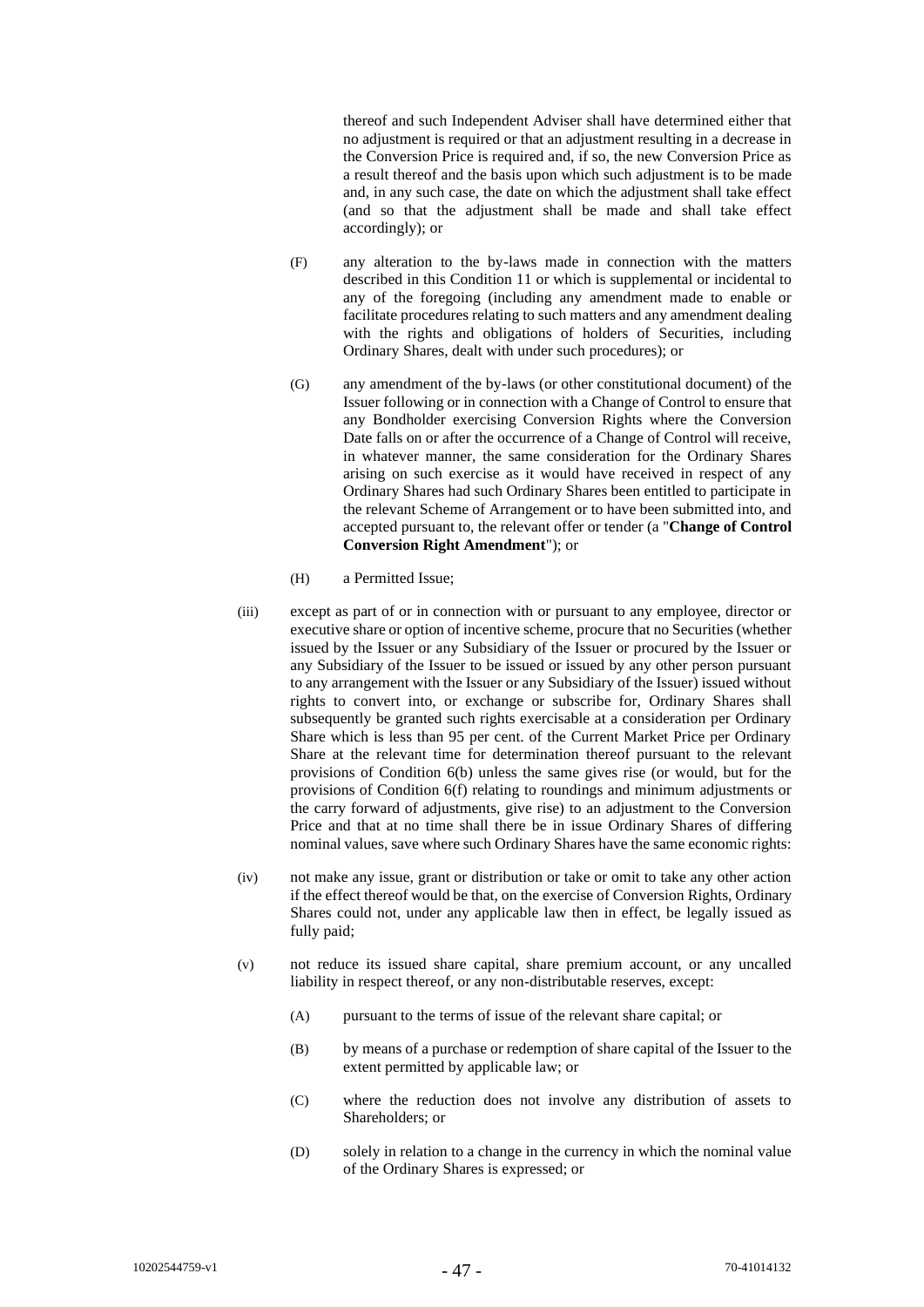- (E) to create distributable reserves; or
- (F) pursuant to a Scheme of Arrangement involving a reduction and cancellation of Ordinary Shares and the issue to Shareholders of an equal number of Ordinary Shares by way of capitalisation of profits or reserves; or
- (G) as provided in Condition [11\(b\)\(i\);](#page-44-2) or
- (H) pursuant to a Newco Scheme; or
- (I) by way of transfer (whether from capital or otherwise) to reserves as permitted under applicable law; or
- (J) where the reduction is permitted by applicable law and the Trustee, acting on the advice of an Independent Adviser (acting as an expert and upon which advice the Trustee may rely absolutely and without liability), determines that in its opinion the interests of the Bondholders will not be materially prejudiced by such reduction; or
- (K) where the reduction is permitted by applicable law and results (or, in the case of a reduction in connection with a Change of Control, will result) in (or would, but for the provisions of Condition [6\(f\)](#page-33-1) relating to roundings or the carry forward of adjustments, result in) an adjustment to the Conversion Price or is (or, in the case of a reduction in connection with a Change of Control, will be) otherwise taken into account for the purposes of determining whether such an adjustment should be made; or

provided that, without prejudice to the other provisions of these Conditions, the Issuer may exercise such rights as it may from time to time be entitled pursuant to applicable law to purchase, redeem or buy back its Ordinary Shares and any depositary or other receipts or certificates representing Ordinary Shares without the consent of Bondholders;

- (vi) if any offer is made to all (or as nearly as may be practicable all) Shareholders (or all (or as nearly as may be practicable all) Shareholders other than the offeror and/or any parties acting together with the offeror or any associate of the offeror to acquire the whole or any part of the issued Ordinary Shares, or if any person proposes a scheme with regard to such acquisition (other than a Newco Scheme), give notice, unless prohibited by applicable law, of such offer or scheme to the Trustee and, in accordance with Condition [17,](#page-53-0) the Bondholders at the same time as any notice thereof is sent to the Shareholders (or as soon as practicable thereafter) that details concerning such offer or scheme may be obtained from the specified offices of the Paying, Transfer and Conversion Agents and, where such an offer or scheme has been recommended by the board of directors of the Issuer, or where such an offer has become or been declared unconditional in all respects or such scheme has become effective, use all reasonable endeavours to procure that a like offer or scheme is extended to Bondholders and to the holders of any Ordinary Shares issued during the period of the offer or scheme arising out of the exercise of the Conversion Rights pursuant to these Conditions (which like offer or scheme to Bondholders shall entitle Bondholders to receive the same type and amount of consideration they would have received had they held the number of Ordinary Shares to which such Bondholders would be entitled assuming Bondholders were to exercise Conversion Rights in the Relevant Event Period);
- <span id="page-47-1"></span><span id="page-47-0"></span>(vii) in the event of a Newco Scheme, take (or shall procure that there is taken) all necessary action to ensure that (to the satisfaction of the Trustee) immediately after completion of the Scheme of Arrangement:
	- (A) at the Issuer's option, either (a) Newco is substituted under the Bonds and the Trust Deed as principal obligor in place of the Issuer (with the Issuer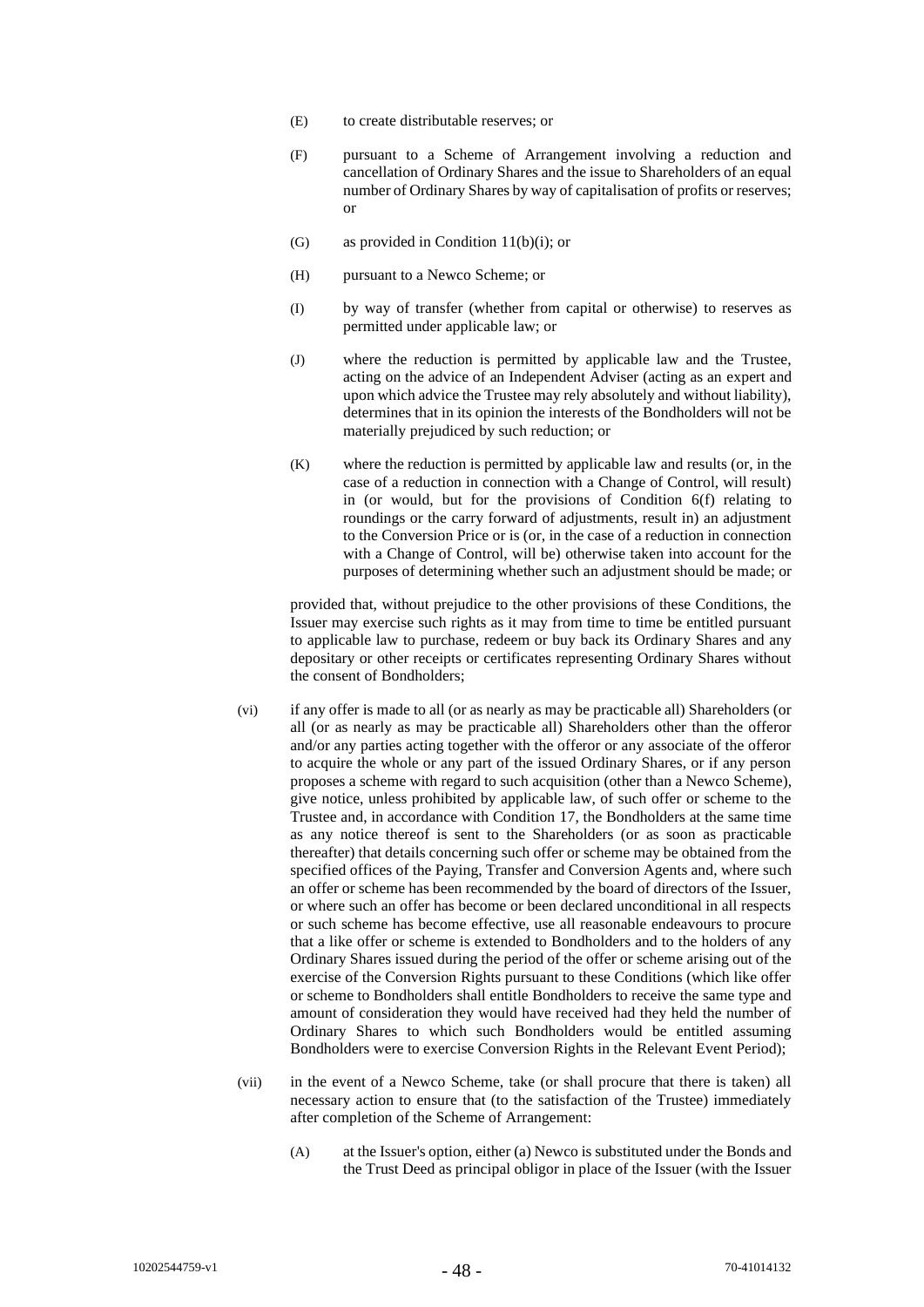providing a guarantee); or (b) Newco becomes a guarantor under the Bonds and the Trust Deed;

- (B) such amendments are made to these Conditions and the Trust Deed as are advised to the Trustee by the Independent Adviser, acting as an expert, are necessary to ensure that the Bonds may be converted into or exchanged for cash and/or ordinary shares or units or the equivalent in Newco (or depositary or other receipts or certificates representing ordinary shares or units or the equivalent in Newco) and/or a Cash Alternative Amount mutatis mutandis in accordance with and subject to these Conditions;
- (C) the ordinary shares or units or equivalent of Newco (or depositary or other receipts or certificates representing ordinary shares or units or equivalents of Newco) are admitted to trading on a regulated, regularly operating, recognised stock exchange or securities market in an OECD State as determined by Newco;
- (D) the Trustee shall receive legal opinion(s) addressed to the Trustee from legal advisers of recognised national or international standing in a form satisfactory to it and including (without limitation) as to due capacity of Newco and of the Issuer and confirming that the obligations to be assumed by Newco, and as the case may be any obligations to be assumed at such time by the Issuer, under the Trust Deed (or any supplemental trust deed) are legal, valid and binding under the laws of England; and
- (E) the Trust Deed and the Conditions provide at least the same or equivalent powers, protections, rights, discretions and benefits to the Trustee and the Bondholders following the implementation of such Newco Scheme as they provided to the Trustee and the Bondholders immediately prior to the implementation of the Newco Scheme, mutatis mutandis,

The Trustee shall (at the expense and direction of the Issuer) be obliged to concur with the Issuer to effect such substitution or grant of such guarantee and in either case making any such amendments as specified by the Independent Adviser, provided that the Trustee shall not be obliged so to concur if, in the opinion of the Trustee, doing so would (i) impose more onerous obligations upon it or expose it to any additional duties, responsibilities or liabilities (to the extent it has not been indemnified and/or secured and/or pre-funded to its satisfaction against) or reduce or amend the rights and/or protective provisions afforded to the Trustee in these Conditions, the Trust Deed or the Agency Agreement (including, for the avoidance of doubt, any supplemental trust deed or supplemental agency agreement) in any way.

- (viii) use all reasonable endeavours to ensure that the Ordinary Shares issued upon exercise of Conversion Rights, if any, will, as soon as is practicable, be admitted to listing and to trading on the Relevant Stock Exchange and will be listed, quoted or dealt in, as soon as is practicable, on any other stock exchange or securities market on which the Ordinary Shares may then be listed or quoted or dealt in (but so that this undertaking shall be considered as not being breached as a result of a Change of Control (whether or not recommended or approved by the board of directors of the Issuer) that causes or gives rise to, whether following the operation of any applicable compulsory acquisition provision or otherwise, (including at the request of the person or persons controlling the Issuer as a result of the Change of Control) a de-listing of the Ordinary Shares);
- (ix) use all reasonable endeavours to ensure, at its own cost, that its issued and outstanding Ordinary Shares are admitted to listing on a regulated, regularly operating, recognised stock exchange or securities market in an OECD State (but so that this undertaking shall be considered as not being breached as a result of a Change of Control (whether or not recommended or approved by the Board of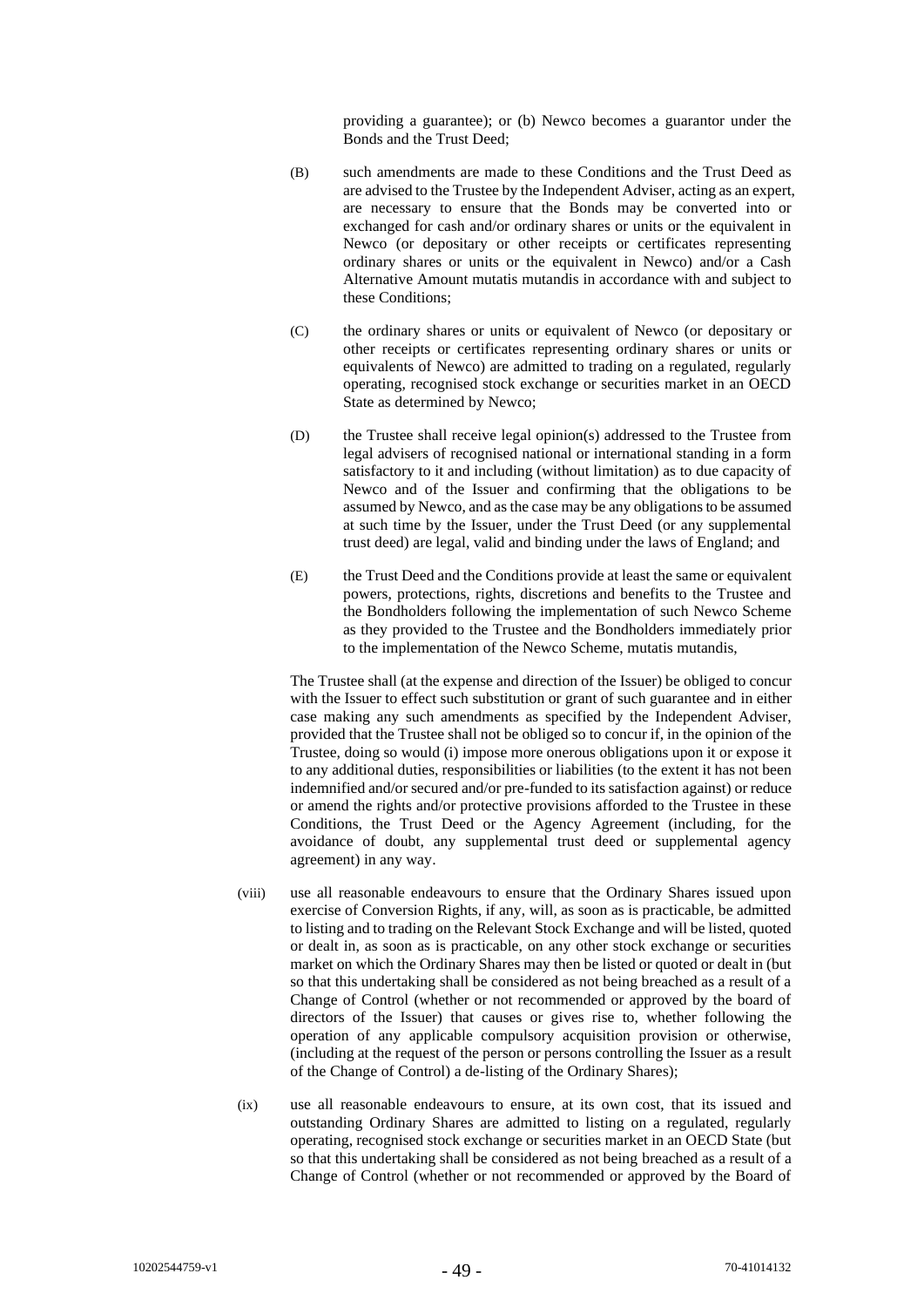Directors of the Issuer) that causes or gives rise to, whether following the operation of any applicable compulsory acquisition provision or otherwise, (including at the request of the person or persons controlling the Issuer as a result of the Change of Control) a de-listing of the Ordinary Shares);

- (x) at all times following the giving of a Physical Settlement Notice keep available for issue or delivery, free from pre-emptive rights out of its authorised but unissued capital, sufficient authorised but unissued Ordinary Shares (after taking account as appropriate of Ordinary Shares held by the Issuer in treasury and which are available for delivery as aforesaid and cash available to the Issuer) to enable the exercise of all Conversion Rights, and all rights of subscription and exchange for Ordinary Shares, to be satisfied in full;
- (xi) procure that it shall not become domiciled or resident in or subject generally to the taxing authority of any jurisdiction (other than Italy) unless it would not thereafter be required pursuant to then current laws and regulations to withhold or deduct for or on account of any taxes, duties, assessments or governmental charges of whatever nature imposed or levied by or on behalf of such jurisdiction or any applicable sub-division thereof or therein having power to tax in respect of any payment on or in respect of the Bonds unless the Issuer is under an obligation (or enters into an undertaking) to pay such additional amounts as will result in the receipt by the Bondholders of the amounts which would otherwise have been receivable had no such withholding or deduction been required;; and
- (xii) by no later than the Closing Date (i) publish a copy of these Conditions (including a legend regarding the intended target market for the Bonds) on its website and (ii) thereafter (and for so long as any of the Bonds remain outstanding) maintain the availability of these Conditions (as the same may be amended in accordance with their terms) on such website.

The Issuer has undertaken in the Trust Deed to deliver to the Trustee annually and otherwise on request by the Trustee a certificate signed by an Authorised Signatory of the Issuer, as to there not having occurred an Event of Default or Potential Event of Default since the date of the last such certificate or if such event has occurred as to the details of such event and that the Issuer has complied with all its obligations under the Trust Deed and the Bonds or (if such is not the case) specifying the respects in which it has not complied. The Trustee will be entitled to rely on such certificate (without enquiry or liability to any person) and shall not be obliged to independently monitor compliance by the Issuer with the undertakings set forth in this Condition [11,](#page-44-0) nor be liable to any person for not so doing.

# 12. **Prescription**

Claims against the Issuer for payment in respect of the Bonds shall be prescribed and become void unless made within 10 years from the appropriate Relevant Date in respect of such payment.

Claims in respect of any other obligation in respect of the Bonds, including delivery of Ordinary Shares, shall be prescribed and become void unless made within 10 years following the due date for performance of the relevant obligations.

# 13. **Replacement of Bonds**

If any Bond is lost, stolen, mutilated, defaced or destroyed, it may be replaced at the specified office of any Paying, Transfer and Conversion Agent subject to all applicable laws and stock exchange requirements, upon payment by the claimant of the expenses incurred in connection with such replacement and on such terms as to evidence, indemnity and otherwise as the Issuer may reasonably require. Mutilated or defaced Bonds must be surrendered before replacements will be issued.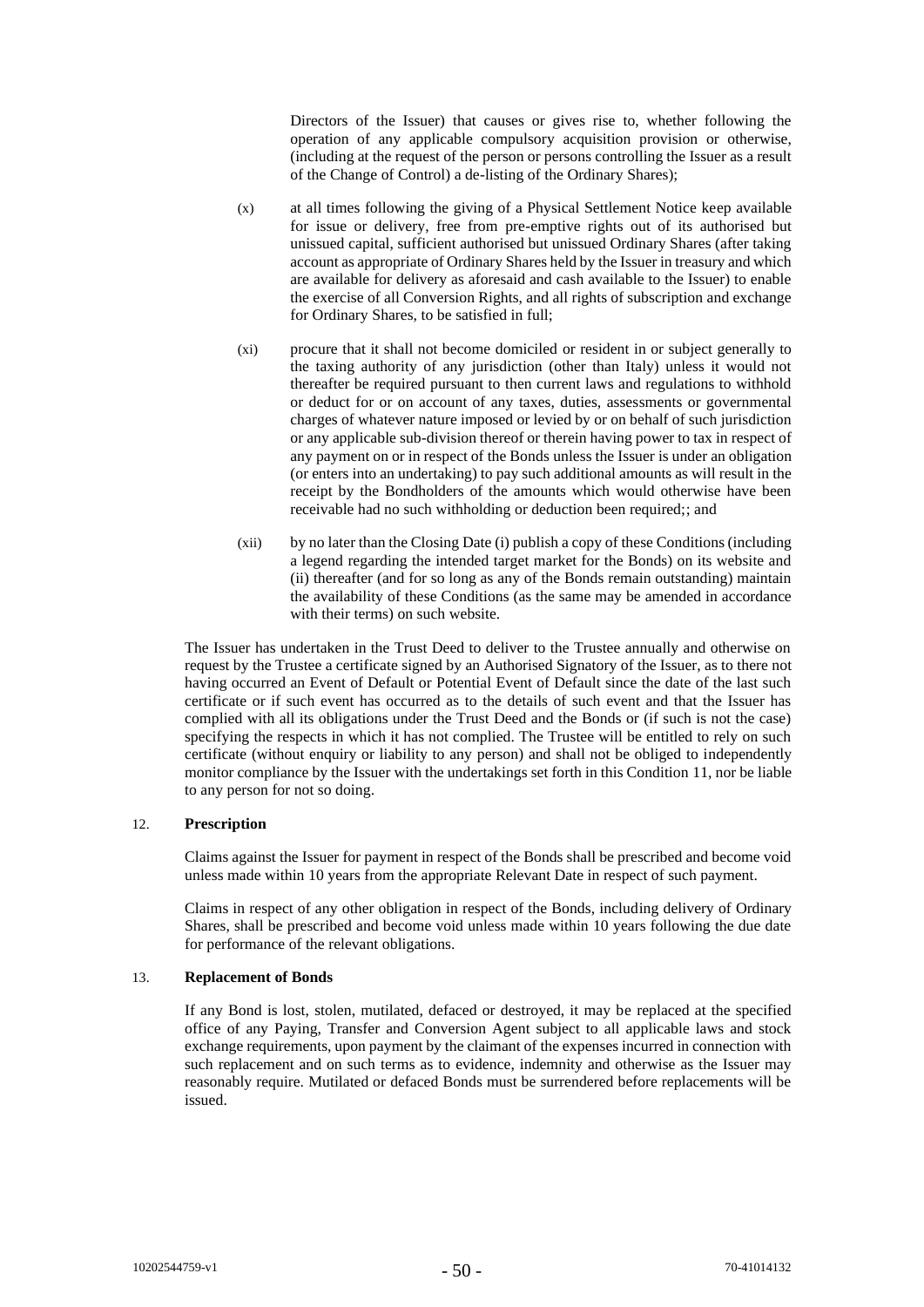# <span id="page-50-1"></span><span id="page-50-0"></span>14. **Meetings of Bondholders, Bondholders' Representative, Modification and Waiver, Substitution**

#### (a) Meetings of Bondholders

The Trust Deed contains provisions for convening meetings of Bondholders to consider any matter affecting their interests relating to the Bonds including provisions governing the passing of resolutions by Bondholders and the modification of any provisions of these Conditions or the Trust Deed.

All meetings of Bondholders are to be held in accordance with applicable provisions of Italian law (including, without limitation, the Legislative Decree no. 58 of 24 February 1998, as amended) in force at the time and the Issuer's by-laws in force from time to time. Meetings can be held in a single meeting or in multiple meetings, pursuant to Italian law.

A meeting may be convened by the Board of Directors of the Issuer, any Bondholders' Representative (*rappresentante comune*) appointed pursuant to Articles 2415 and 2417 of the Italian Civil Code or, subject to any mandatory provision of Italian law, the Trustee and shall be convened by any of them (subject in the case of the Trustee to it being indemnified and/or secured and/or prefunded to its satisfaction) upon the request in writing of Bondholders holding not less than one-twentieth of the aggregate principal amount of the outstanding Bonds.

If the meeting has not been convened following such request of the Bondholders, any Bondholders' Representative or the Trustee, the same may be convened by a decision of a competent court in accordance with Article 2367 of the Italian Civil Code. Every such meeting shall be held at such time and place as provided pursuant to Article 2363 of the Italian Civil Code and the by-laws of the Issuer in force from time to time.

A meeting of Bondholders will be validly held provided that there are one or more persons present, being or representing Bondholders holding:

- (i) in the case of the first meeting, at least one half of the aggregate principal amount of the outstanding Bonds; or
- (ii) in the case of a second meeting following adjournment of the first meeting for want of quorum, more than one third of the aggregate principal amount of the outstanding Bonds; or
- (iii) in the case of any subsequent meeting following any further adjournments for want of quorum or single meeting (*convocazione unica*), as the case may be, at least one fifth of the aggregate principal amount of the outstanding Bonds,

and the resolution will have to be sanctioned by one or more persons holding or representing not less than two thirds of the principal amount of the Bonds represented at the meeting. For the avoidance of doubt, each meeting will be held as a sole call meeting or as a multiple call meeting depending on the applicable provisions of Italian law and the Issuer's by-laws in force from time to time.

Notwithstanding the above, if the business of a meeting of Bondholders includes consideration of any of the following proposals: (i) to change the Maturity Date, the First Call Date (other than deferring the First Call Date), (ii) to reduce the amount of principal of the Bonds or to alter the method of calculating the amount of any payment in respect of the Bonds on redemption or maturity or the date for any such payment, (iii) to increase the Conversion Price other than in accordance with these Conditions, (iv) to change the currency of any payment in respect of the Bonds, (v) to modify the provisions relating to, or cancel, the Settlement Rights or Conversion Rights (other than pursuant to or as a result of any amendments to these Conditions made pursuant to and in accordance with the provisions of Condition [11\(b\)\(vii\)](#page-47-0) (such amendments referred to herein as a "**Newco Scheme Modification**" or in connection with a Permitted Transaction pursuant to Condition [6\(l\)\)](#page-36-0) and other than a reduction to the Conversion Price), or (vi) to modify the circumstances in which the Issuer or Bondholders are entitled to redeem the Bonds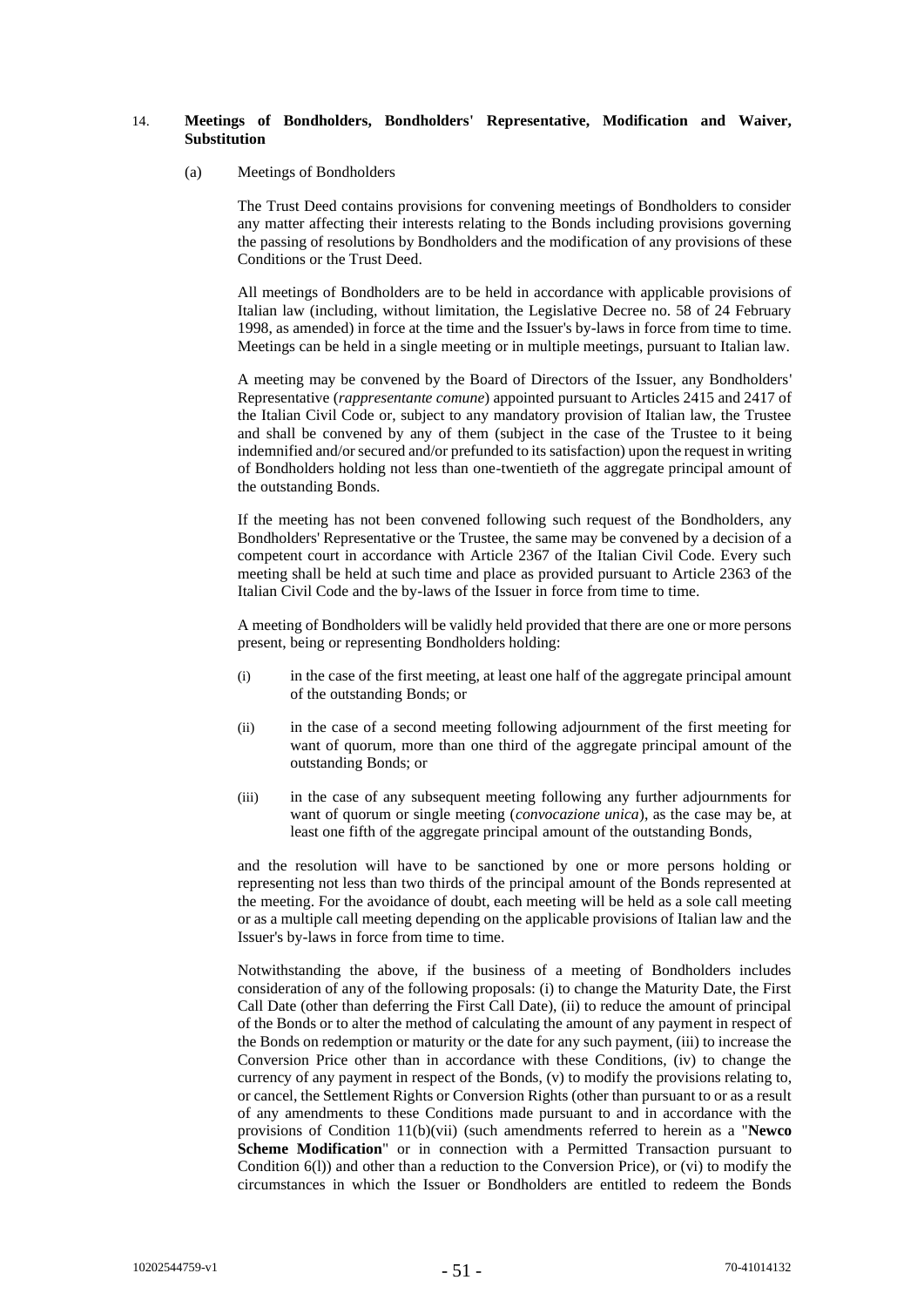pursuant to Condition [7\(b\),](#page-37-1) [7\(c\),](#page-38-0) [7\(d\),](#page-38-1) or [7\(f\),](#page-40-0) (vii) to change the governing law of the Bonds, the Trust Deed, the Agency Agreement or the Calculation Agency Agreement, (viii) to modify the provisions concerning the quorum required at any meeting of Bondholders or the majority required to pass an Extraordinary Resolution (as defined below) or any other resolution, (ix) to amend this definition of Reserved Matter or (x) any other matter provided under Article 2415, paragraph 1, item 2 of the Italian Civil Code (each of the matters referred to in (i) to (x) above, a "**Reserved Matter**"), then the resolution will have to be sanctioned by a resolution (an "**Extraordinary Resolution**") to be approved in any meeting by the greater of (i) at least one-half of the principal amount of the Bonds for the time being outstanding in accordance with Article 2415, paragraph 3, of the Italian Civil Code and Italian law, and (ii) one or more persons holding or representing not less than two thirds of the principal amount of the Bonds represented at the meeting, provided that the by-laws of the Issuer may from time to time require a higher majority in compliance with Italian law (which shall be indicated in the notice convening the relevant meeting).

No consent or approval of Bondholders shall be required in connection with any Newco Scheme Modification, the substitution of a Successor in Business in connection with a Permitted Transaction or any amendment or modification referred to in Condition 6(l).

Any resolution duly passed at a meeting of Bondholders shall be binding on all the Bondholders, whether or not they were present at the meeting at which such resolution was passed.

# <span id="page-51-0"></span>(b) Bondholders' Representative

A representative of the Bondholders (*rappresentante comune*) (the "**Bondholders' Representative**"), subject to applicable provisions of Italian law, may be appointed pursuant to Articles 2415 and 2417 of the Italian Civil Code in order to represent the Bondholders' interests under these Conditions and to give effect to resolutions passed at a meeting of the Bondholders. If the Bondholders' Representative is not appointed by a meeting of such Bondholders, the Bondholders' Representative shall be appointed by a decree of the court where the Issuer has its registered office at the request of one or more Bondholders or at the request of the Board of Directors of the Issuer. The Bondholders' Representative shall remain appointed for a maximum period of three years but may be reappointed again thereafter and shall have the powers and duties set out in Article 2418 of the Italian Civil Code.

# (c) Modification and Waiver

The Trustee may agree, without the consent of the Bondholders, to (i) any modification of any of the provisions of the Trust Deed, any trust deed supplemental to the Trust Deed, the Agency Agreement, any agreement supplemental to the Agency Agreement, the Bonds or these Conditions which in the Trustee's opinion is of a formal, minor or technical nature or is made to correct a manifest error or to comply with mandatory provisions of law, and (ii) any other modification to the Trust Deed, any trust deed supplemental to the Trust Deed, the Agency Agreement, any agreement supplemental to the Agency Agreement, the Bonds or these Conditions (except as mentioned in the Trust Deed), and any waiver or authorisation of any breach or proposed breach, of any of the provisions of the Trust Deed, any trust deed supplemental to the Trust Deed, the Agency Agreement, any agreement supplemental to the Agency Agreement, the Bonds or these Conditions which is, in the opinion of the Trustee, not materially prejudicial to the interests of the Bondholders.

The Trustee may, without the consent of the Bondholders, determine that any Event of Default or a Potential Event of Default should not be treated as such, provided that in the opinion of the Trustee, the interests of Bondholders are not materially prejudiced thereby.

Any such modification, authorisation, waiver or determination shall be binding on the Bondholders and, if the Trustee so requires, shall be notified to Bondholders in accordance with Condition [17](#page-53-0) as soon as practicable thereafter.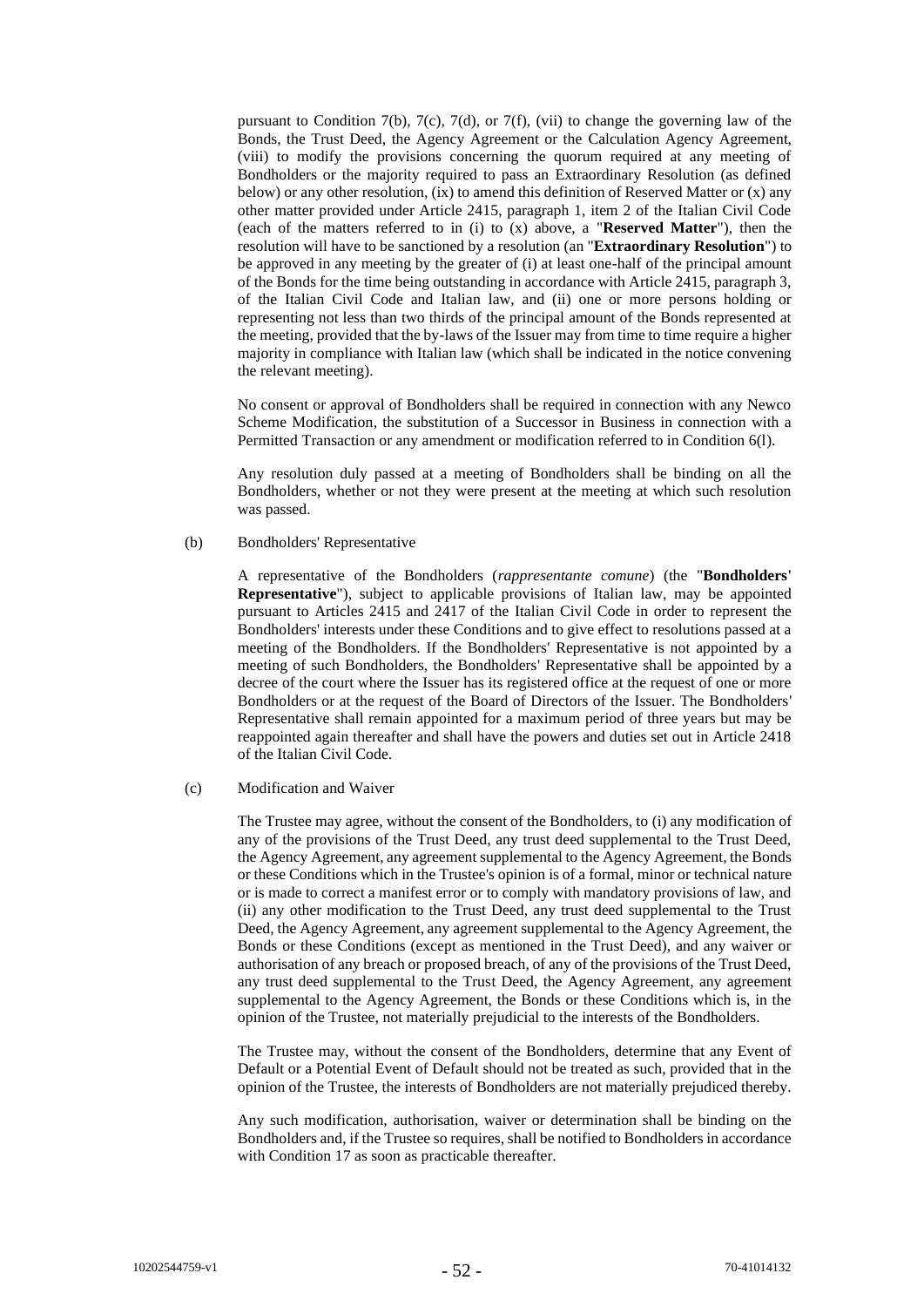# (d) Substitution

The Trustee shall (subject as provided in Condition  $11(b)(vi)(A)$  above), without the consent of the Bondholders, agree any substitution as provided in, and for the purposes of, Conditio[n 11\(b\)\(vii\)\(A\)](#page-47-1) above in connection with a Newco Scheme.

The Trustee shall (subject as provided in Condition [6\(l\)\)](#page-36-0), without the consent of the Bondholders, agree any substitution as provided in, and for the purposes of, Condition [6\(l\)](#page-36-0) in connection with a Permitted Transaction.

In addition, the Trustee may agree, without the consent of the Bondholders, to the substitution in place of the Issuer (or any previous substitute or substitutes under this Condition ) as the principal debtor under the Bonds and the Trust Deed of any Subsidiary of the Issuer, subject to (a) the Bonds being unconditionally and irrevocably guaranteed by the Issuer, and (b) the Bonds continuing to be convertible or exchangeable into Ordinary Shares mutatis mutandis as provided in these Conditions with such amendments as the Trustee shall consider appropriate, provided that, (x) the Trustee is satisfied that the interests of the Bondholders are not materially prejudiced by the substitution, and (y) certain other conditions set out in the Trust Deed are complied with. In the case of such a substitution the Trustee may agree, without the consent of the Bondholders, to a change of the law governing the Bonds and/or the Trust Deed provided that such change would not in the opinion of the Trustee be materially prejudicial to the interests of the **Bondholders** 

Any such substitution shall be binding on the Bondholders and shall be notified to Bondholders in accordance with Condition [17](#page-53-0) as soon as practicable thereafter.

(e) Entitlement of the Trustee

In connection with the exercise of its functions (including but not limited to those referred to in this Condition) the Trustee shall have regard to the interests of the Bondholders as a class but shall not have regard to any interests arising from circumstances particular to individual Bondholders (whatever their number) and, in particular but without limitation, shall not have regard to the consequences of the exercise of its trusts, powers or discretions for individual Bondholders resulting from their being for any purpose domiciled or resident in, or otherwise connected with, or subject to the jurisdiction of, any particular territory, and the Trustee shall not be entitled to require, nor shall any Bondholder be entitled to claim, from the Issuer or any other person any indemnification or payment in respect of any tax consequence of any such exercise or substitution upon individual Bondholders, except to the extent provided for in these Conditions or the Trust Deed.

# 15. **Enforcement**

The Trustee may at any time, at its discretion and without notice, take such proceedings, actions or steps (including lodging an appeal in any proceedings) against the Issuer as it may think fit to enforce the provisions of the Trust Deed and the Bonds, but it shall not be bound to take any such proceedings, actions or steps or any other action under or in relation to the Trust Deed or the Bonds unless (i) it shall have been so directed by an Extraordinary Resolution of the Bondholders or so requested in writing by the holders of at least one-quarter in principal amount of the Bonds then outstanding, and (ii) it shall have been indemnified and/or secured and/or prefunded to its satisfaction. Notwithstanding the above:

- (i) the Trustee may refrain from taking any proceedings, actions or steps in any jurisdiction if the taking of such action, proceedings or steps in that jurisdiction would, in its opinion based upon legal advice in the relevant jurisdiction, be contrary to any law of that jurisdiction:
- (ii) the Trustee may refrain from taking any proceedings, actions or steps in any jurisdiction if in its opinion based upon legal advice in the relevant jurisdiction it would or may render it liable to any person in that jurisdiction or, it would or may not have the power to do the relevant thing in that jurisdiction by virtue of any applicable law in that jurisdiction or if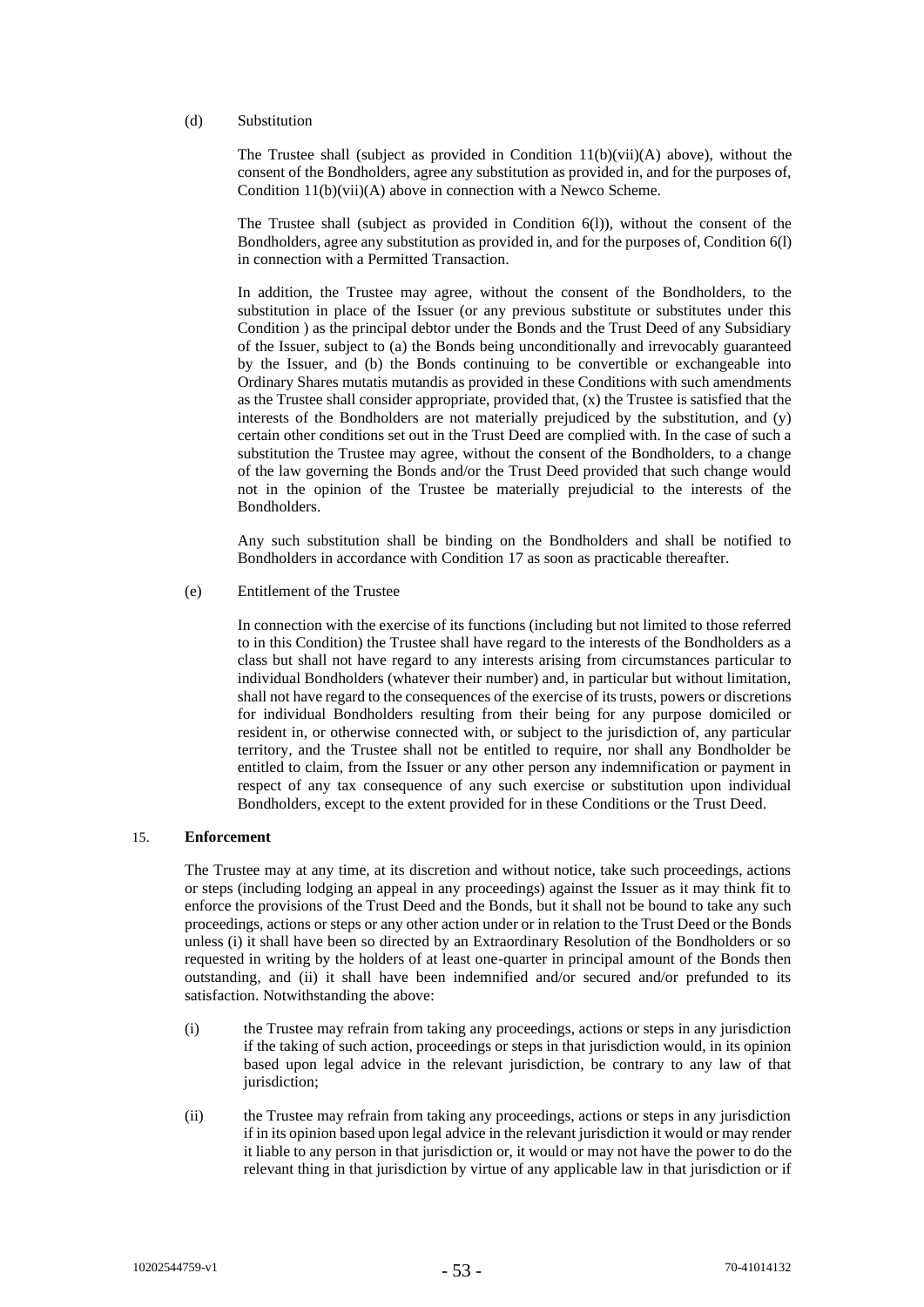it is determined by any court or other competent authority in that jurisdiction that it does not have such power; and

(iii) the Trustee may refrain without liability from doing anything that would or might in its opinion be contrary to any law of any state or jurisdiction (including but not limited to Italy, the European Union, the United States of America or, in each case, any jurisdiction forming a part of it and England  $&$  Wales) or any directive or regulation of any agency of any such state or jurisdiction or which would or might otherwise render it liable to any person or cause it to act in a manner which might prejudice its interests and may without liability do anything which is, in its opinion, necessary to comply with any such law, directive or regulation.

No Bondholder shall be entitled to take any proceedings, actions or steps against the Issuer to enforce the performance of any of the provisions of the Trust Deed or the Bonds (including lodging an appeal in any proceedings) unless the Trustee, having become bound so to take any such proceedings, actions or steps fails or is unable so to do within a period of 60 days and the failure or inability shall be continuing.

# 16. **The Trustee**

The Trust Deed contains provisions for the indemnification of the Trustee and for its relief from responsibility and liability towards the Issuer and Bondholders, including:

- (i) provisions relieving it from taking any proceedings, actions or steps unless indemnified and/or secured and/or prefunded to its satisfaction; and
- (ii) provisions limiting or excluding its liability in certain circumstances.

The Trust Deed also contains provisions pursuant to which the Trustee is entitled, inter alia, (a) to enter into business transactions with the Issuer and/or any of the Subsidiaries of the Issuer and to act as trustee for the holders of any other securities issued or guaranteed by, or relating to, the Issuer and/or any of the Subsidiaries of the Issuer, (b) to exercise and enforce its rights, comply with its obligations and perform its duties under or in relation to any such transactions or, as the case may be, any such trusteeship without regard to the interests of, or consequences for, the Bondholders, and (c) to retain and not be liable to account for any profit made or any other amount or benefit received thereby or in connection therewith.

The Trust Deed provides that, when determining whether an indemnity or any security or prefunding is satisfactory to it, the Trustee shall be entitled (i) to evaluate its risk in any given circumstance by considering the worst-case scenario and (ii) to require that any indemnity or security or prefunding given to it by the Bondholders or any of them be given on a joint and several basis and be supported by evidence satisfactory to it as to the financial standing and creditworthiness of each counterparty and/or as to the value of the security and an opinion as to the capacity, power and authority of each counterparty and/or the validity and effectiveness of the security.

The Trustee may act and rely without liability to Bondholders and without investigation on a report, confirmation, certificate, opinion or any advice of any accountants, financial advisers, financial institution, an Independent Adviser or other expert, whether or not addressed to it and whether their liability in relation thereto is limited (by its terms or by any engagement letter relating thereto entered into by the Trustee or any other person or in any other manner) by reference to a monetary cap, methodology or otherwise. The Trustee may accept and shall be entitled to act and rely on any such report, confirmation, certificate, opinion or advice in which event such report, confirmation, certificate, opinion or advice shall be binding on the Issuer, the Trustee and the Bondholders.

# <span id="page-53-0"></span>17. **Notices**

Without prejudice to any further formalities and other requirements set out under any applicable Italian laws and regulations and under the Issuer's by-laws, all notices regarding the Bonds will (unless otherwise provided in these Conditions) be valid if published through the electronic communication system of Bloomberg. The Issuer shall also ensure that all notices are duly published (if such publication is required) in a manner which complies with the rules and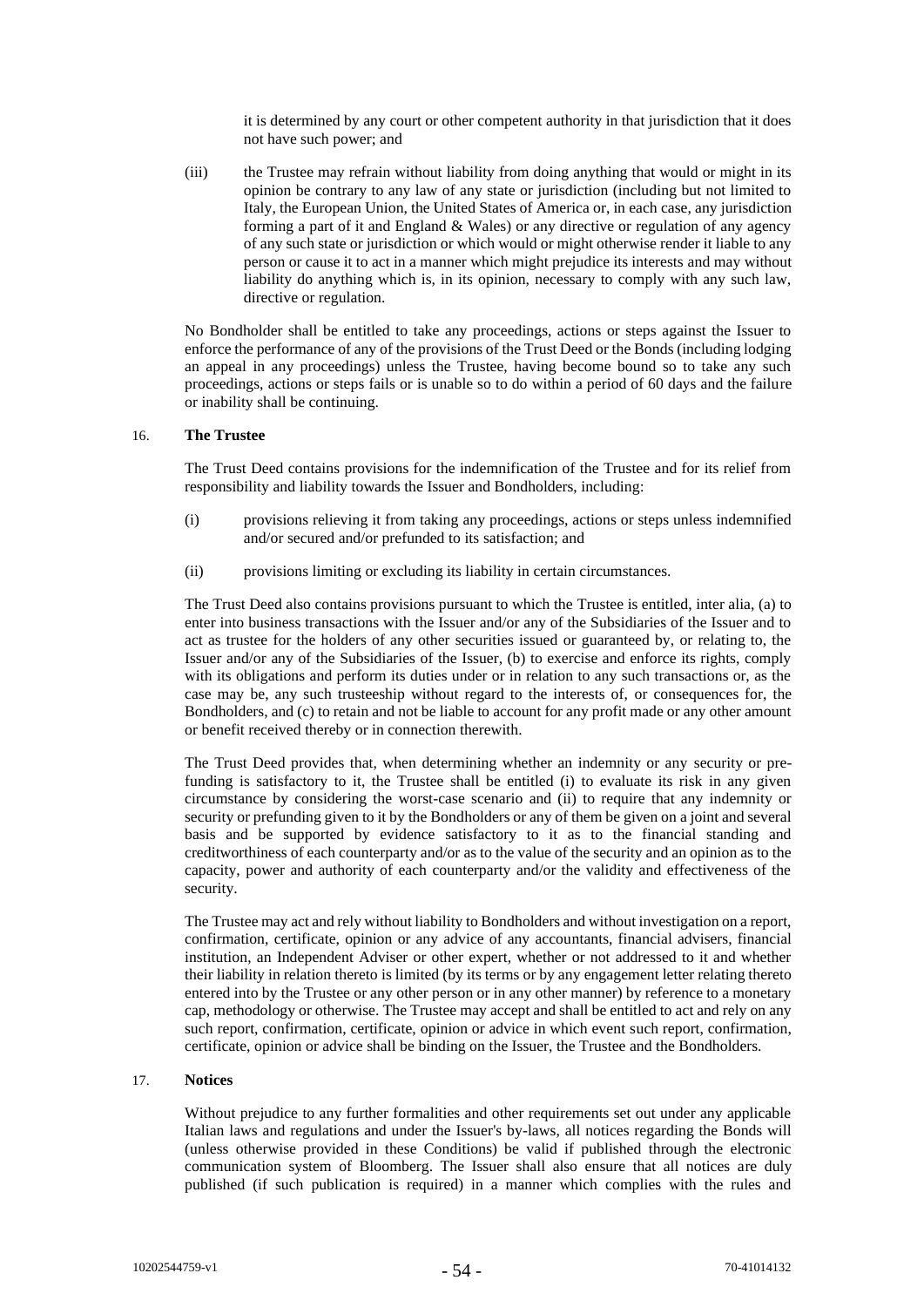regulations of any stock exchange, securities market or other relevant authority on which the Bonds are for the time being listed and/or admitted to trading. Any such notice shall be deemed to have been given on the date of such publication or if required to be published in more than one manner or at different times, then such notice shall be deemed to have been given on the date of the first such publication in each required manner and time. If publication as provided above is not practicable, notice will be given in such other manner, and shall be deemed to be given on such date, as the Issuer considers appropriate and the Trustee may approve.

The Issuer shall send a copy of all notices given by it to Bondholders (or a Bondholder) pursuant to these Conditions simultaneously to the Calculation Agent.

*For so long as the Bonds are represented by a Global Bond registered in the name of, and held by a nominee on behalf of, a common depositary for Euroclear or Clearstream, Luxembourg notices required to be given to Bondholders pursuant to the Conditions shall be given by the delivery of the relevant notice to Euroclear and/or Clearstream, Luxembourg as the case may be in substitution for publication by Bloomberg in accordance with Condition [17.](#page-53-0) Any such notice shall be deemed to have been given to Bondholders on the day on which such notice is delivered to Euroclear and/or Clearstream, Luxembourg.*

# <span id="page-54-0"></span>18. **Further Issues**

The Issuer may from time to time without the consent of the Bondholders create and issue further notes, bonds or debentures either having the same terms and conditions in all respects as the outstanding notes, bonds or debentures of any series (including the Bonds) or in all respects except for the first payment of interest on them and the first date on which Settlement Rights and/or Conversion Rights may be exercised and so that such further issue shall be consolidated and form a single series with the outstanding notes, bonds or debentures of any series (including the Bonds) or upon such terms as to interest, conversion, premium, redemption and otherwise as the Issuer may determine at the time of their issue. Any further notes, bonds or debentures forming a single series with the outstanding notes, bonds or debentures of any series (including the Bonds) constituted by the Trust Deed or any deed supplemental to it shall, and any other notes, bonds or debentures may, with the consent of the Trustee, be constituted by a deed supplemental to the Trust Deed. The Trust Deed contains provisions for convening a single meeting of the Bondholders and the holders of notes, bonds or debentures of other series in certain circumstances where the Trustee so decides and subject to compliance with Italian law.

#### 19. **Contracts (Rights of Third Parties) Act 1999**

No person shall have any right to enforce any term or condition of the Bonds under the Contracts (Rights of Third Parties) Act 1999.

#### 20. **Governing Law and Jurisdiction**

(a) Governing Law

The Trust Deed, the Agency Agreement and the Bonds and any non-contractual obligations arising out of or in connection with them are governed by, and shall be construed in accordance with, English law. Conditions [14\(a\)](#page-50-0) and [14\(b\)](#page-51-0) and the provisions of the Trust Deed which relate to the convening of meetings of Bondholders and the appointment of a Bondholders' Representative are subject to compliance with Italian law.

(b) Jurisdiction

The courts of England and Wales are to have exclusive jurisdiction to settle any disputes which may arise out of or in connection with the Trust Deed or the Bonds and accordingly any legal action or proceedings arising out of or in connection with the Trust Deed or the Bonds ("**Proceedings**") may be brought in such courts. The Issuer has in the Trust Deed irrevocably submitted to the exclusive jurisdiction of such courts and has waived any objection to Proceedings in such courts whether on the ground of venue or on the ground that the Proceedings have been brought in an inconvenient forum.

(c) Agent for Service of Process